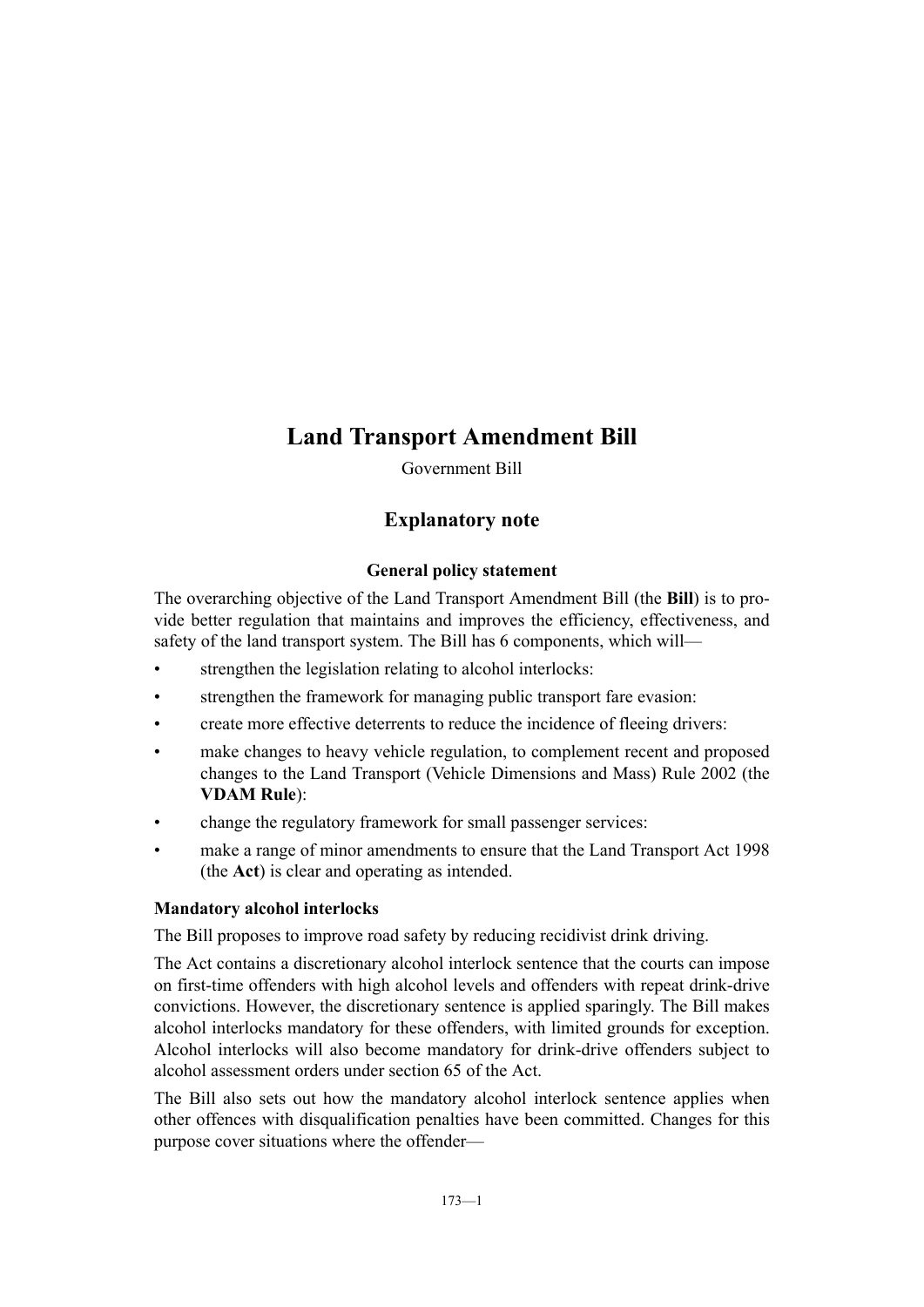- is currently disqualified or suspended:
- is being sentenced concurrently for other offences:
- is serving an alcohol interlock sentence and is convicted of a subsequent drinkdrive offence:
- is serving an alcohol interlock sentence and is convicted of a subsequent nondrink-drive offence.

Alcohol interlocks are a highly effective tool for reducing the incidence of recidivist drink-driving. International reviews of alcohol interlock programmes indicate that alcohol interlocks can reduce drink-drive reoffending by an average of 60% while the device is fitted. The amendments contained in the Bill are expected to result in greater use of alcohol interlocks by high-risk offenders and, in turn, improve road safety.

#### **Managing fare evasion on public transport services**

The Bill seeks to assist enforcement officers in dealing with cases of fare evasion, reduce risks of fare evasion (particularly on train services), and promote the efficiency of public transport operations.

Although there is an infringement offence relating to fare evasion in the Act, it is very difficult for enforcement officers (other than the Police) to get the information necessary to issue infringement notices. This is because there is currently no obligation on passengers to produce evidence that they have paid the fare or to provide their name and address details to an enforcement officer.

The Bill, if enacted, will therefore give enforcement officers new powers to require passengers to provide evidence that they have paid a fare and provide their contact details when a valid ticket is not produced, and to order a passenger to disembark from the public transport service. It will be an offence for a person to fail to comply with an enforcement officer's directions.

This approach is being taken to assist enforcement officers in dealing with most cases of fare evasion, and to make sure that the efficiency benefits of electronic ticketing are retained, while reducing the risk of fare evasion. The Police could be called in the more difficult cases involving non-compliant passengers, and would continue to attend more serious cases involving antisocial behaviour.

#### **Increases to penalties for drivers who fail to stop for Police**

Failing to stop for the Police is a serious offence as the actions of fleeing drivers often result in serious injury or death. The Bill seeks to—

- send a clear signal that failing to stop on a request or signal from an enforcement officer is a serious criminal act:
- deter drivers from fleeing the Police:
- reduce the number of repeat fleeing-driver offences.

The Bill proposes to increase the penalties for drivers who fail to stop for the Police. The disqualification penalties for failing to stop will scale up, based on whether an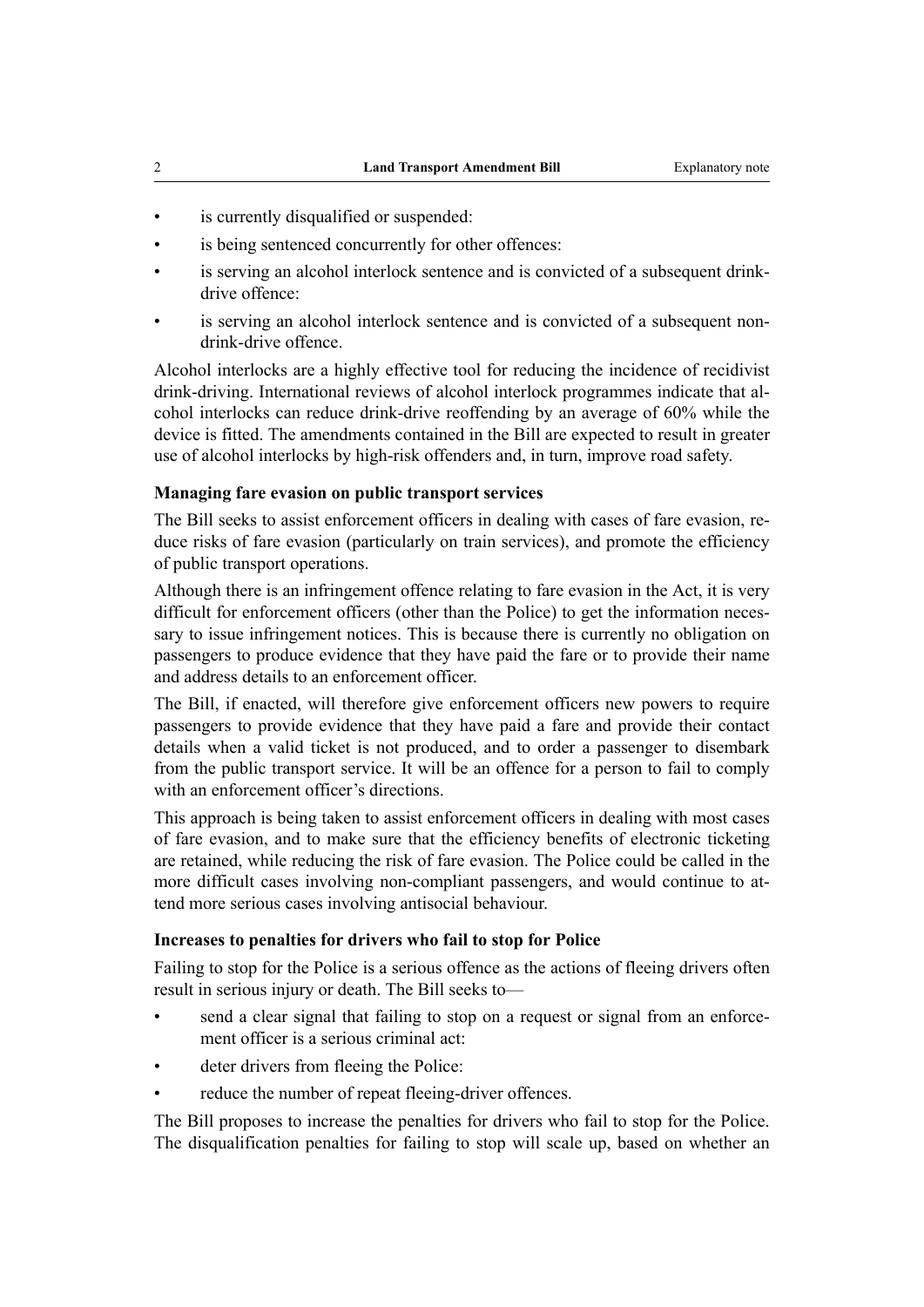offence is a driver's first, second, or third and subsequent offence of this kind. The Bill also proposes strengthening the powers of the courts to permanently confiscate vehicles involved in fleeing-driver incidents.

The mandatory driving disqualification period for a first-time conviction will increase from 3 months to 6 months if the failing to stop also involves speeding or driving in a dangerous manner, and from 3 months to 1 year for a second conviction. The mandatory disqualification period for a third and subsequent offence will increase from 1 to 2 years.

The Bill also proposes, under the Sentencing Act 2002, mandatory vehicle confiscation for second and subsequent convictions for failing to stop within a 4-year period, unless the confiscation would result in extreme or undue hardship.

The Bill proposes extending Police discretionary powers to seize and impound a motor vehicle to 28 days. This is in cases where the Police suspect, on reasonable grounds, that—

- the owner or person in lawful possession of a motor vehicle that has failed to stop for the Police knows the identity of the driver; and
- that person has failed or refused to provide that information, or has provided false or misleading information, in response to a Police request.

#### **Updates to heavy vehicle regulation**

The objectives of proposed updates to heavy vehicle regulation contained in the Bill are to—

- improve transport productivity:
- improve road safety and community well-being:
- improve compliance:
- optimise road network utilisation.

The Bill complements the recent and proposed changes to the VDAM Rule and corresponding regulations by making technical amendments to clarify existing provisions, address operational enforcement issues, and correct anomalies.

The Bill modernises enforcement provisions, including by updating penalties. The proposals will—

- amend provisions that empower the stopping of vehicles for inspection purposes (including weighing) to reduce the costs imposed on compliant operators and enable more efficient use of enforcement resources:
- amend the conditions under which a heavy vehicle can be redirected for more than 5 km in order to reach a suitable site for weighing:
- increase the maximum level of infringement fee that can be set for overloading offences from \$10,000 to \$15,000 to compensate for inflation and the removal of other penalties: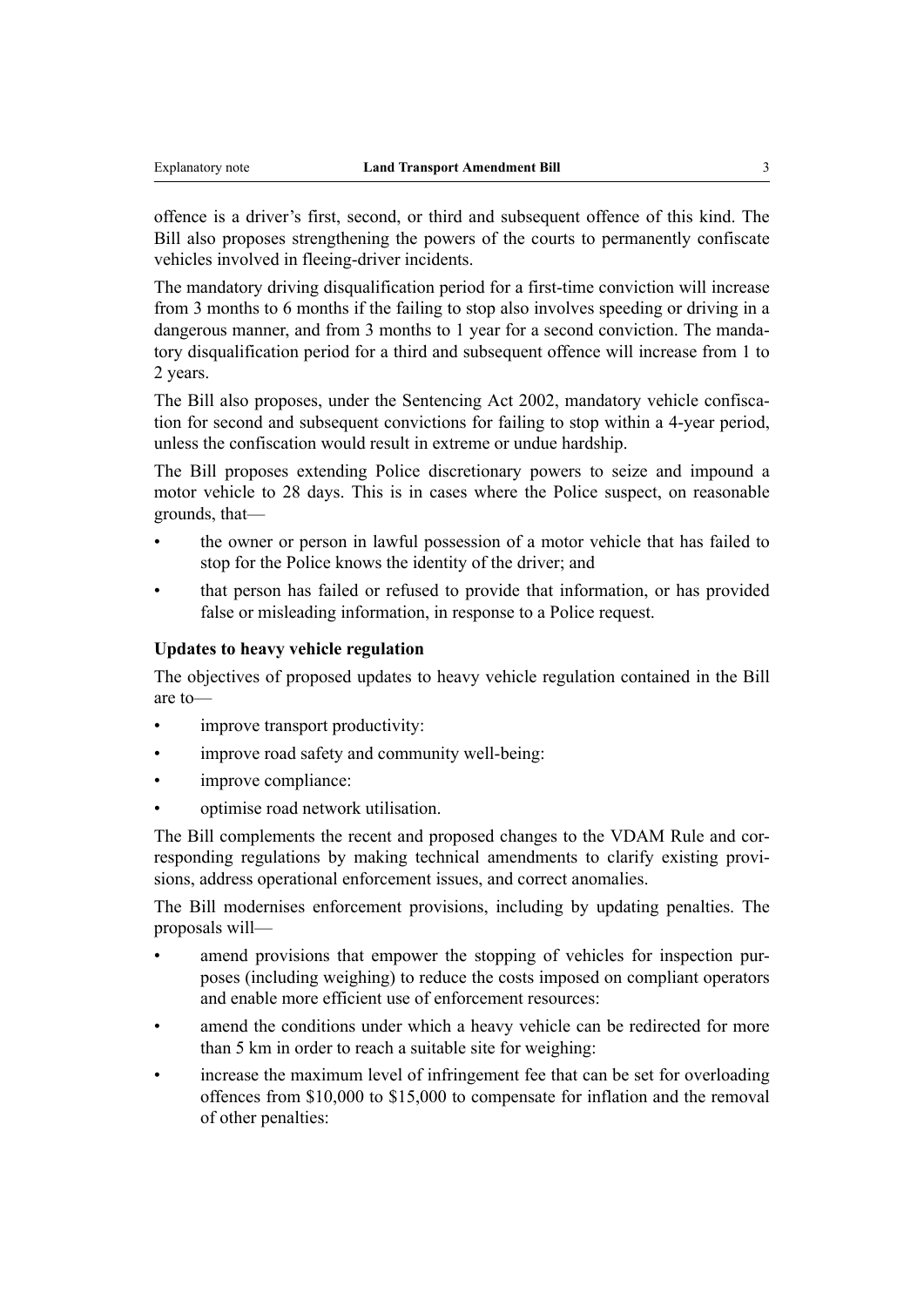- provide more visible and adequate sanctions for breaches of prescribed limits on vehicle height, length, and width:
- empower the Police to order trucks to be offloaded where they are overloaded by either 10% or more than 2 tonnes, whichever is the lesser (instead of the existing blanket allowance of 10%).

The Bill also proposes changes to rationalise powers for local authorities to close roads to heavy traffic and updates provisions relating to rule and regulation making under the Act to include references to managing the impact of vehicles on infrastructure.

These amendments will—

- reduce the costs of enforcement activity for both the Police and compliant operators:
- help mitigate the risks associated with higher legal weight limits:
- help protect compliant operators against unfair competition from those who deliberately overload.

In some cases, the proposals could involve added compliance costs for some operators. However, these costs, which will fall largely on operators who fail to observe the law, are justified by the benefits stated above.

#### **Future regulatory system for small passenger services**

The regulatory system for small passenger services proposed by the Bill—

- responds to emerging technology and the introduction of new business models within the sector (developments in those areas are making the existing regulatory distinctions between different classes of passenger services problematic and obsolete):
- ensures that the sector operates in a competitive market:
- ensures that the regulatory system is fit for purpose to meet New Zealand's future needs and delivers maximum benefits for consumers.

Currently, under the Act and the Land Transport Rule: Operator Licensing 2007, there are separate categories and rules for taxis, private hire services, and shuttles. These regulatory distinctions apply varying levels of compliance burdens and restrictions across the types of operators.

The Bill simplifies the regulatory framework by creating a single class of small passenger service operators. The proposed single class will enable operators to compete on an even footing and to provide a range of services that respond to market signals, while providing the necessary fundamentals for safety.

Under the single class of small passenger services, the following provisions for safety will be retained for all (except for those sharing rides on a cost-sharing basis):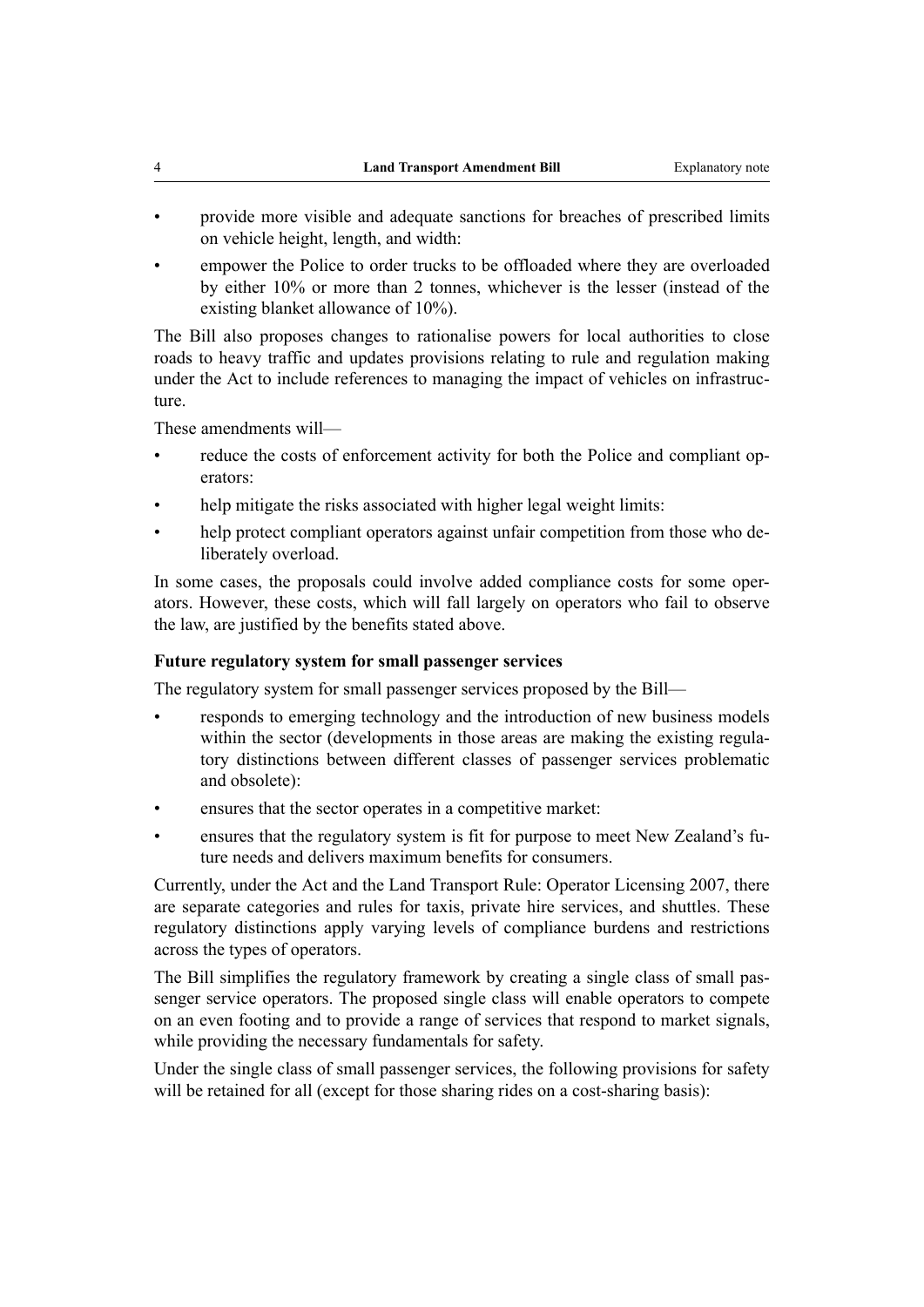- drivers will continue to require a P endorsement and to display a driver identification card. A fit and proper person check, including a Police check, is undertaken before a P endorsement is granted:
- drivers must continue to operate within their work time limits:
- vehicles will continue to require a certificate of fitness:
- vehicles operating within the 18 main urban areas will require an in-vehicle recording camera, unless an exception or exemption applies.

The proposals in this Bill are to be part of a package that includes revised rules. The package will remove a number of the current regulatory requirements that impose costs on operators but no longer offer any significant benefits. Those include the following requirements:

- taxi vehicles must have mandatory signs (including information about fares, mandatory branding, and information supplied in Braille):
- taxi drivers must
	- have an area knowledge certificate:
	- pass a full licence test every 5 years:
	- have completed the passenger endorsement course:
- taxi service operators must
	- belong to an approved taxi organisation:
	- provide small passenger services 24 hours per day, 7 days a week:
	- hold a certificate of knowledge of law and practice:
	- monitor driver panic alarms in taxis from a fixed location 24 hours per day, 7 days a week.

As a consequence of these changes, the Bill also makes sure that provisions related to land transport rule making are fit for purpose. The Bill also updates the offences and penalties applicable to small passenger services.

Following a review of small passenger services in New Zealand, this approach was preferred because it will reduce the regulatory burden for a single class of licensed transport service operator, will provide New Zealand with an optimal regulatory system, and will best deliver the Government's objectives.

Operators will be able to compete on an even footing and offer a range of services that respond to market signals. The proposed system will deliver benefits through increased competition, more flexibility to accommodate new technologies, and will enable operators to make their own business decisions on a range of issues, while the system will provide the fundamental safety requirements.

#### **Miscellaneous amendments**

The Bill makes a range of minor amendments to clarify interpretations or the intent of the legislation, improve operations, remove inconsistencies, and make minor technical adjustments. The amendments involve—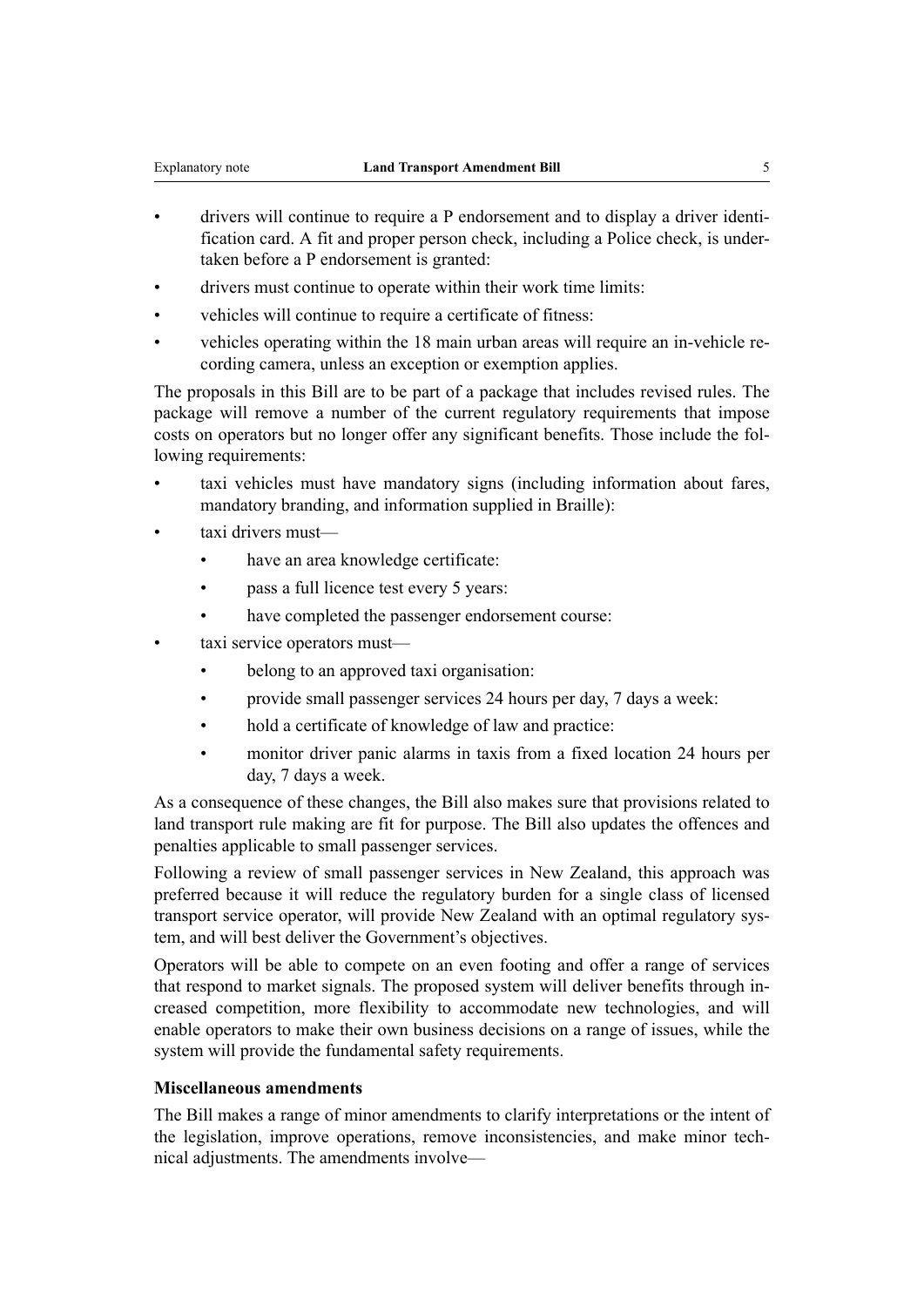- allowing a person or an animal to assist with vehicle inspections concerning dangerous goods as is the case for dangerous goods in relation to railway lines and rail vehicles, or premises used for loading and unloading dangerous goods:
- clarifying who is to be served with a parking infringement notice and that such a notice is deemed to have been served on every person liable under the Act:
- clarifying that notice of a suspension under the demerit points system can be created and served by either the New Zealand Transport Agency (the **Agency**) or the Police:
- simplifying the requirement to provide a summary of the procedure to transfer liability on a stationary vehicle infringement notice:
- allowing a stationary vehicle infringement notice to be served by providing it to the person who is apparently in charge of the vehicle at the time of service:
- closing a loophole so that a person whose driver licence is suspended by the Police is also suspended from obtaining a driver licence:
- correcting an error to allow vehicle seizure and impoundment warrants to be signed by Justices of the Peace or Registrars:
- making electronic forms of vehicle licensing lawful:
- allowing recovery of bank charges associated with payments by credit card:
- aligning the maximum fee for a breach of a bylaw provided for in the Act and in the Government Roading Powers Act 1989 with infringement fees in provisions already in the Land Transport (Offences and Penalties) Regulations 1999:
- enabling automated enforcement of certain traffic signs:
- clarifying the powers of the Police to take certain actions, including forbidding driving and immobilising vehicles, in the interests of public safety:
- redefining moped to enable 3-wheeled mopeds to be registered for use on New Zealand's roads.

These proposed amendments help to ensure that the provisions of the Act are operating effectively and as intended. None of these proposed amendments imposes additional costs on businesses. They do not impair property rights, affect market competition or the incentives for business to innovate and invest, or override fundamental common law principles.

#### **Departmental disclosure statement**

The Ministry of Transport is required to prepare a disclosure statement to assist with the scrutiny of this Bill. The disclosure statement provides access to information about the policy development of the Bill and identifies any significant or unusual legislative features of the Bill.

A copy of the statement can be found at [http://legislation.govt.nz/disclosure.aspx?](http://legislation.govt.nz/disclosure.aspx?type=bill&subtype=government&year=2016&no=173) [type=bill&subtype=government&year=2016&no=173](http://legislation.govt.nz/disclosure.aspx?type=bill&subtype=government&year=2016&no=173)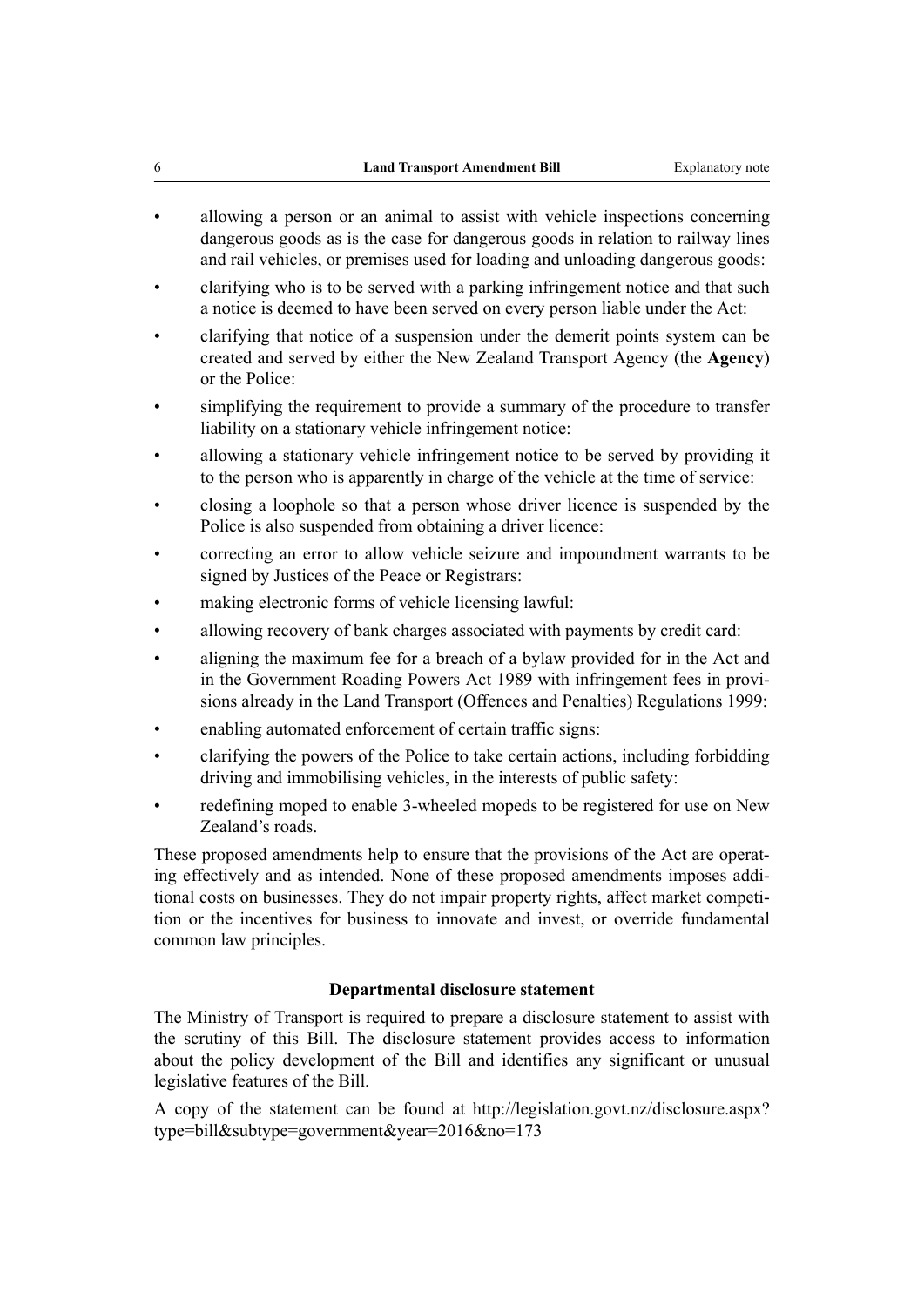#### **Regulatory impact statement**

The Ministry of Transport and the New Zealand Police produced regulatory impact statements to help inform the main policy decisions taken by the Government relating to the contents of this Bill.

Copies of these regulatory impact statements can be found at—

- <http://www.transport.govt.nz/about/publications/ris-bccs/>
- <http://www.treasury.govt.nz/publications/informationreleases/ris>

#### **Clause by clause analysis**

*Clause 1* is the Title clause.

*Clause 2* states when the Bill is to come into force. Most of the Bill is to commence on the day after Royal assent, but two subparts of *Part 1* are to commence by Order in Council, with default commencement dates if no Order in Council is made. Commencement by Order in Council is also required for the related transitional provisions provided for in *clause 96's* amendments to *new Schedule 1*, and *clause 97's* related consequential amendments made in *Schedules 2 and 3*.

*Subpart 1 of Part 1*, which concerns alcohol interlock sentences, needs to be commenced by Order in Council because it is necessary to put administrative processes in place before the Bill can be implemented effectively. The processes concern subsidy arrangements for lower-income people who are given alcohol interlock sentences.

*Subpart 5 of Part 1* requires commencement by Order in Council in order to be synchronised with the commencement of delegated legislation (rules drafted by the Agency). Those rules will contain the detail of the new small passenger service regime and must be made before the Bill can be brought into force.

#### **Part 1**

#### **Amendments to Land Transport Act 1998**

#### Subpart 1—Alcohol interlock sentences

Alcohol interlock orders are currently provided for in the Act as a discretionary sentence under section 65A. However, under the Bill's amendments, they will become mandatory sentences for certain qualifying offences.

The new regime to be implemented by the Bill retains the same qualifying offences as the current section 65A (*see new section 65AB(1)* inserted by *clause 19*). Before an alcohol interlock is ordered, there must have been either 2 specified alcohol offences within the last 5 years or a high level of alcohol involved (800 micrograms of alcohol per litre of breath or higher, or 160 milligrams of alcohol per 100 millilitres of blood or higher).

The Bill provides that a mandatory alcohol interlock sentence replaces the mandatory licence disqualification that would otherwise apply (*see new section 65AC(1)*, which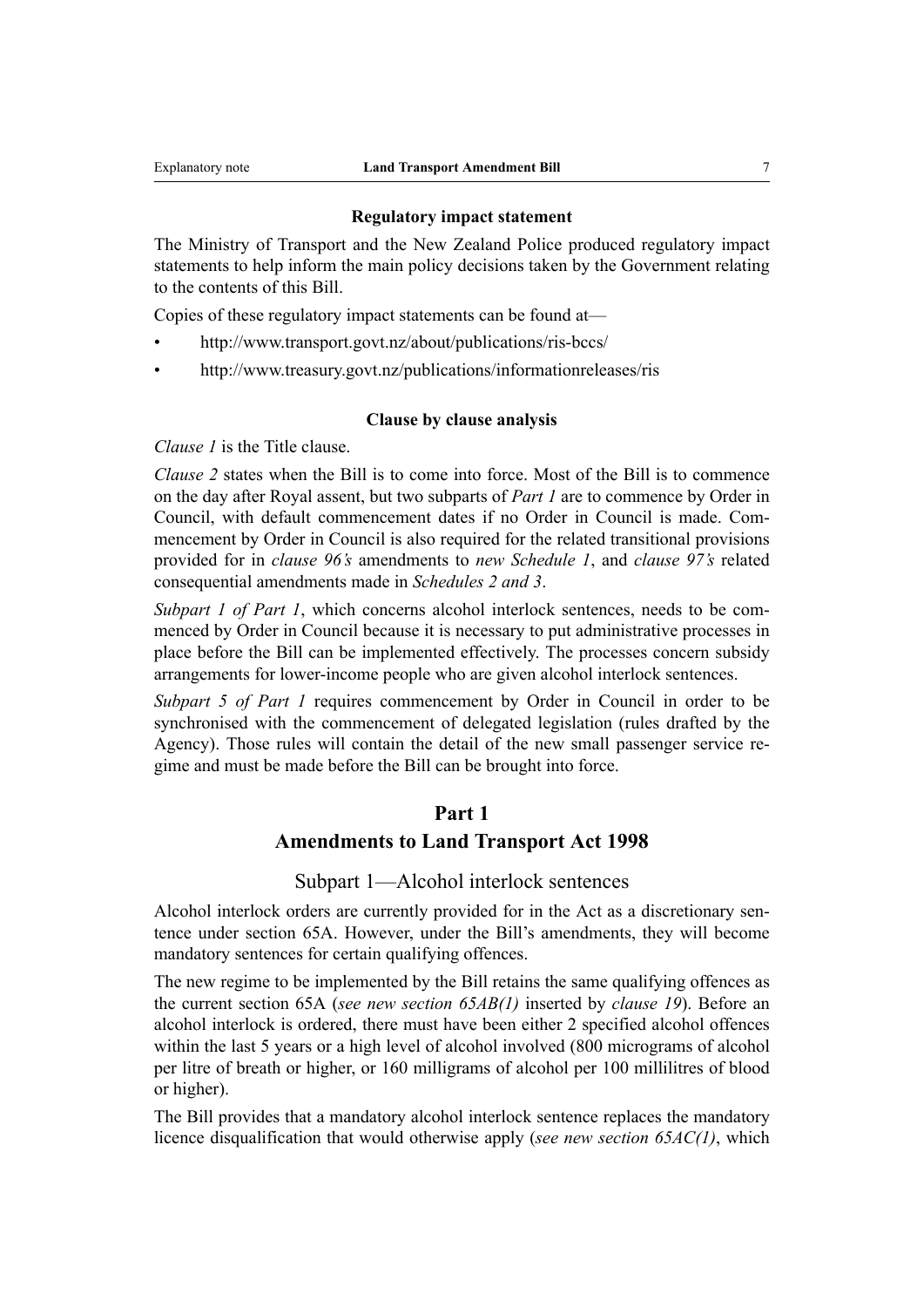is inserted by *clause 19*, and consequential amendments in *clauses 5 to 15 and 18* to sections 2, 33, 55A, 56, 57, 57AA, 57A, 58, 60, 61, 62, and 65).

A person who is subject to the new alcohol interlock sentence—

- is disqualified from driving for a period of at least 28 days: *new sections 65AC(2)(a) and 65AE*:
- may apply for an alcohol interlock licence, but the person—
	- is disqualified from driving until an application is made: *new sections 65AC(2)(c) and 65AF*; and
	- cannot hold any other sort of licence: *new section 65AC(2)(c)*:
- has the ability to drive but only if an alcohol interlock device is fitted to any vehicle driven: *new section 65AG*:
- may replace the alcohol interlock licence only with a zero alcohol licence once the interlock requirements are met: *new section 65AC(2)(d)*.

*New section 65AE* provides for a minimum 28-day period of disqualification before the person can apply for an alcohol interlock licence. A disqualification will be longer if the person is otherwise prevented from driving for a longer period because—

- the qualifying offence resulted in injury or death (in which case the person will be disqualified for the appropriate period: *new section 65AD*):
- the person is in prison:
- the person's licence is expired or suspended under section 90, 95, or 95A:
- the person is disqualified from driving because of another disqualification, for example, a disqualification under section  $36(2)(b)$ ,  $36AA(2)(b)$ ,  $36A(2)(b)$  or  $(3)(b)$ ,  $38(2)(b)$ , or  $39(2)(b)$ .)

The various requirements of the alcohol interlock licence are set out in *new section 65AG*. These are effectively the same as the current requirements, with a change that if a person has been required to attend an assessment centre under section 65 (or any other section) the person must attend as part of the alcohol interlock sentence. The licence applies for a minimum of 12 months. The final 6-month period of the licence must be free of any attempts to drive with alcohol on the breath, free of any qualifying offences, and free of any tampering or attempts to tamper with the alcohol interlock device. And the person must comply with any relevant regulations. The person may reduce that final 6-month period to 3 months if he or she has been assessed at an assessment centre as fit to hold a driver licence.

*New section 65AH* provides that other types of sentences applying to qualifying offences must be ordered regardless of the alcohol interlock sentence, although the court may take into account the cost of an interlock device when setting the amount of any fine.

There are exceptions to the general rule of a mandatory alcohol interlock sentence for a qualifying offence. *New section 65AB(2)* provides exceptions for—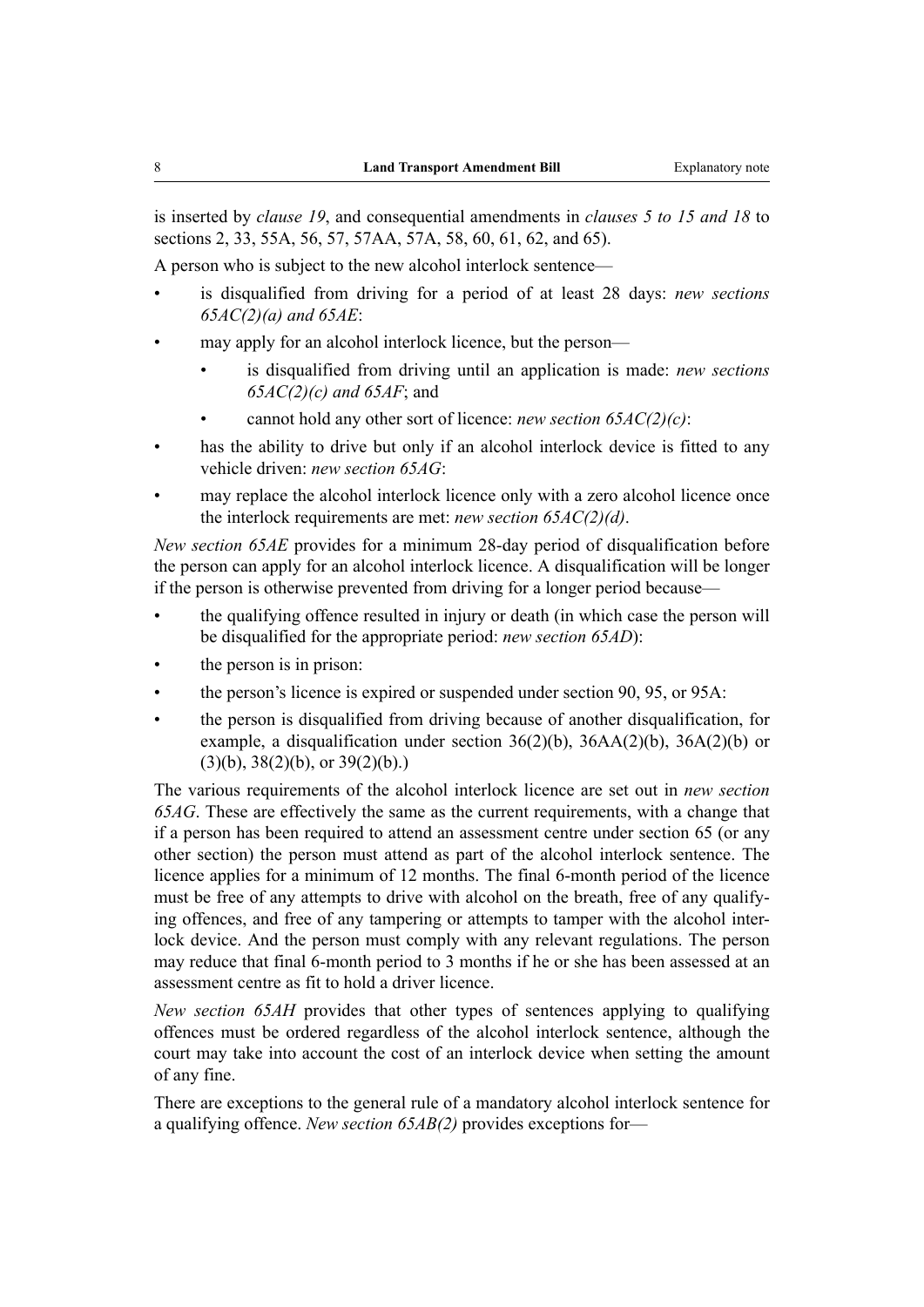- people with a medical condition that renders them incapable of providing a valid breath sample to activate the device:
- people who live more than 30 km away from an alcohol interlock service centre (or who live on an island without such a centre) and in a place that will not be serviced by an approved provider:
- people who have never held a New Zealand licence:
- people with revoked or suspended licences (except licences that are temporarily suspended under section 90, 95, or 95A):
- people who are not likely, during the term of any alcohol interlock sentence that would otherwise apply, to
	- have lawful possession of a motor vehicle to the extent of being able to use it and fit it with an alcohol interlock device; or
	- have such possession of a motor vehicle that is technically able to be fitted with an alcohol interlock device.

*New section 65AI* provides that these excepted people are to be sentenced in the same way as currently, in other words, with any appropriate disqualification and with any other suitable sentence.

There is only one instance where a court may choose not to order an alcohol interlock sentence for an otherwise eligible person—for special reasons relating to the offence. This echoes section 81. Section 81 provides that a court need not order a disqualification if "for special reasons relating to the offence it thinks fit to order otherwise". Similarly, *new section 65AC(3)* provides that a court need not order an alcohol interlock sentence if for special reasons relating to the qualifying offence the court thinks fit to order otherwise. In that situation, section 94 applies in the same way as it would apply if the alcohol interlock sentence were a disqualification. An alcohol interlock sentence may not otherwise be substituted by a community-based sentence.

*New section 65AJ* is about a person with an alcohol interlock licence who is convicted of a subsequent qualifying offence. In such a case, the court must replace the existing alcohol interlock sentence with a new alcohol interlock sentence. However, a replacement sentence may not be ordered if—

- the person now is eligible for an exception described in *new section 65AB(2)*; or
- special reasons relating to the qualifying offence mean the court thinks fit to not order the sentence under *new section 65AC(3)*.

The effect of disqualification ordered as part of a new alcohol interlock sentence will be, as with any other disqualification, that the person must surrender the person's alcohol interlock licence under section 30(3).

*New section 65AJ(3)* provides that *new sections 65AC to 65AI* apply to the new alcohol interlock sentence as if a reference to a qualifying offence in those sections were a reference to the subsequent qualifying offence. This would mean, for example, that if the subsequent qualifying offence resulted in injury or death, the court would have to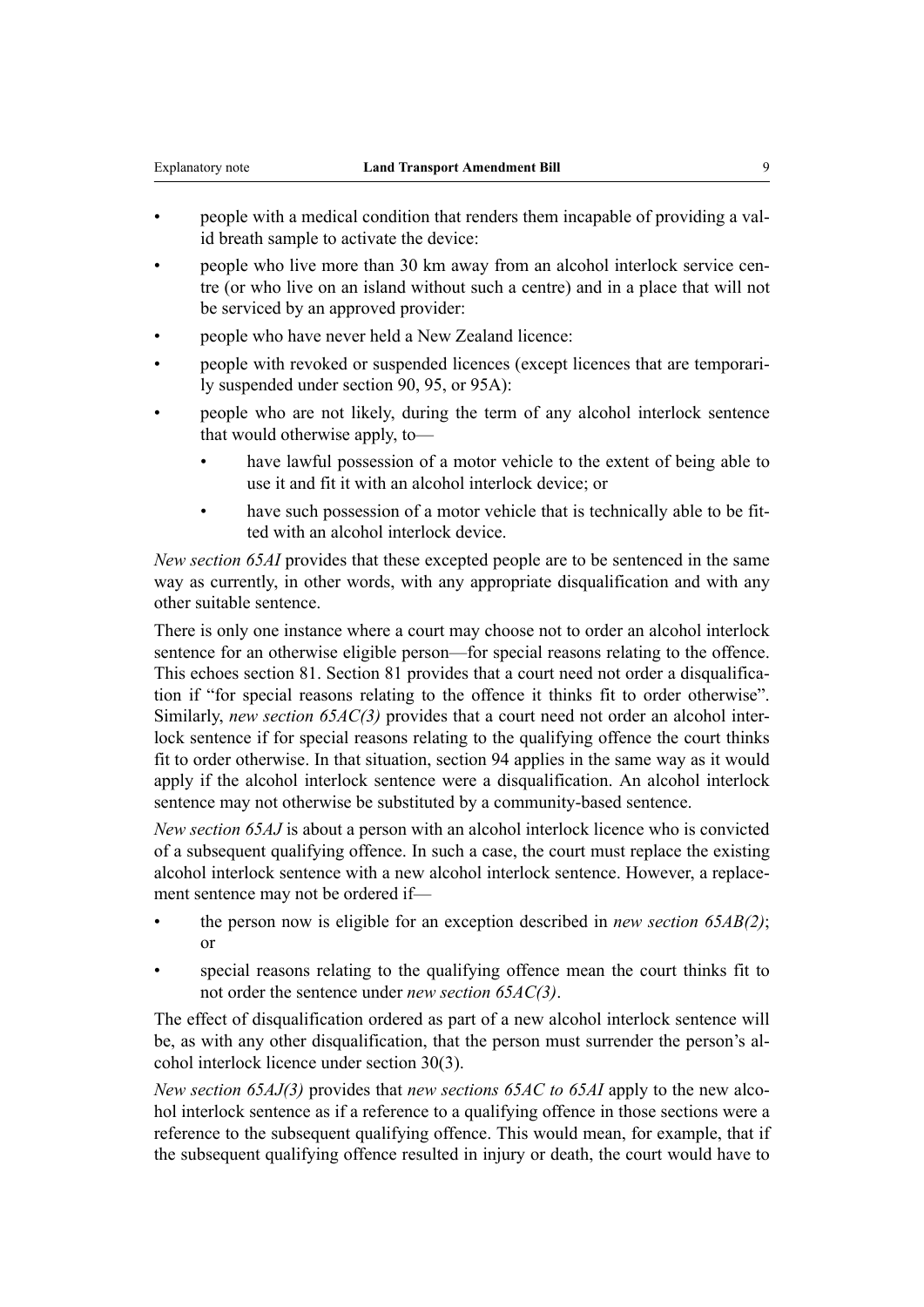disqualify the person from driving for an appropriate period and thus fulfil the mandatory disqualification obligation in section  $61(3)(b)$ ,  $(3AA)(b)$ , or  $(3A)$  or  $62(2)(b)$ . That period of disqualification would be the period of disqualification for the alcohol interlock sentence under *new section 65AE*, unless the person was imprisoned for a longer period or had a licence that was already disqualified or revoked or suspended for a longer period.

*New section 65AK* is about a person with an alcohol interlock licence who is convicted of a subsequent offence against the Act that is not a qualifying offence and that leads to a sentence of disqualification. Such a person does not forfeit the time already spent on the alcohol interlock licence.

The effect of the disqualification will be that the person must surrender his or her alcohol interlock licence under section 30(3) (as with any other licence if the driver is disqualified). When the disqualification has finished, *new section 65AK(2)* means that the person will be entitled to apply for a new alcohol interlock licence under section 30(5). And *new section 65AK(3) and (4)* means that the existing alcohol interlock sentence is not interrupted by the disqualification, because the time already spent on the previous alcohol interlock licence is able to be counted as time spent on the new alcohol interlock licence.

*Clause 20* amends section 65B, which provides for zero alcohol licences, to address the Bill's changes. Other consequential amendments are made in *clauses 5, 6, 7, 16, 17, 18, 21 to 25, 27, and 28*.

*Clause 26* replaces section 100A to reflect the changes made to alcohol interlock licences. *New section 100A* enables a person to apply to replace an alcohol interlock licence with a zero alcohol licence if the person has complied with the necessary requirements.

*Clause 26* also inserts a *new section 100B*. *New section 100B* provides that a court may cancel an alcohol interlock sentence if satisfied that the person's personal circumstances have changed significantly. If so, the court must replace the sentence with the disqualification that would otherwise have applied and, at the end of the disqualification, authorise the person to apply for a zero alcohol licence. The court is given the ability to set the length of the disqualification after having regard to the time elapsed since the sentence was imposed and how compliant the person was with the requirements of any alcohol interlock licence. This new provision is extended to apply to people with alcohol interlock licences imposed before the Bill comes into force, in accordance with *clause 3* of the transitional schedule inserted into the Act by *clause 96*.

#### Subpart 2—Fare evasion

*Clause 29* replaces section 79M.

*Clause 30* inserts a *new section 128F* into the Act.

*New section 128F* creates powers of enforcement officers in relation to public transport service fares. An officer may request a person to provide evidence that the person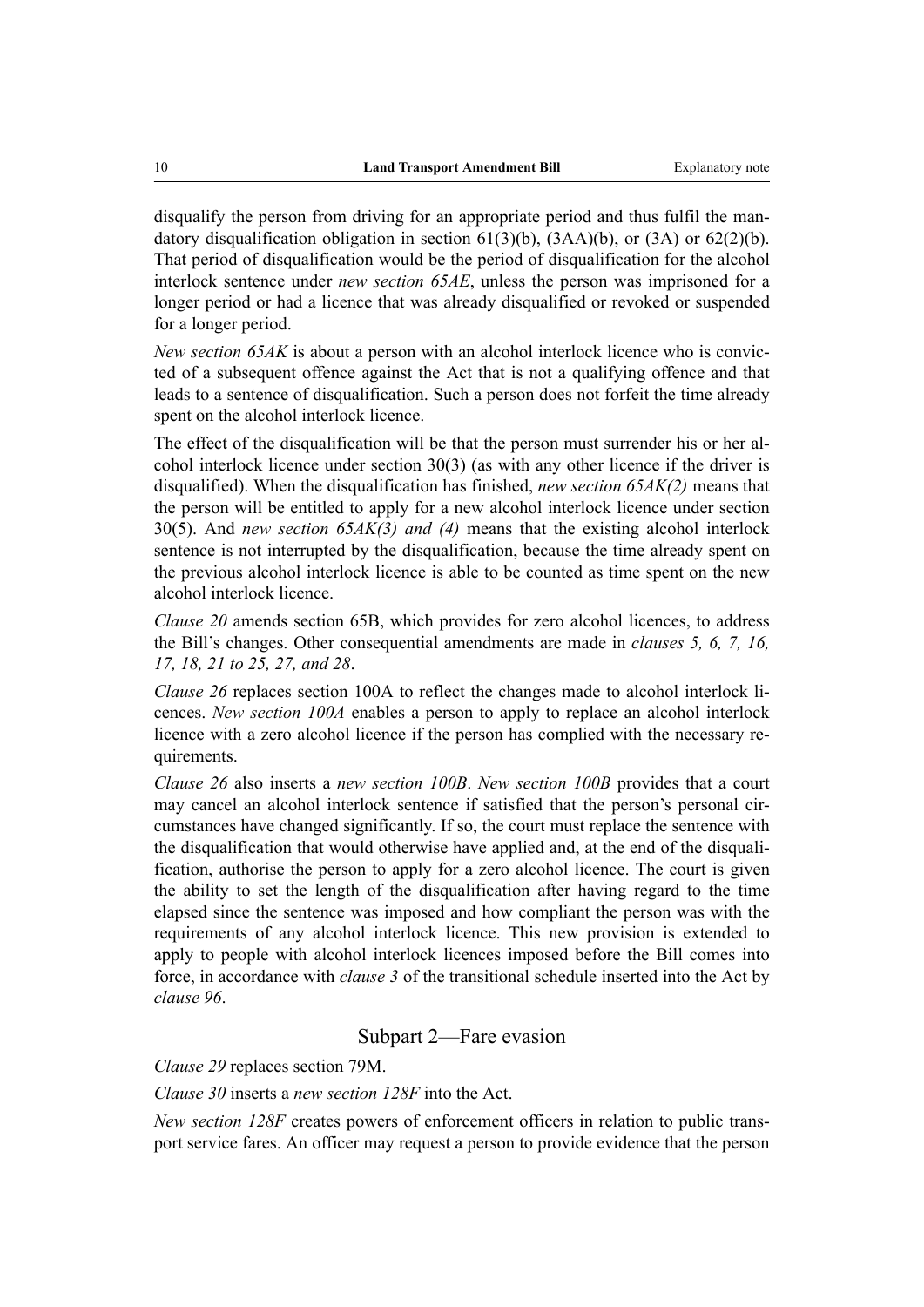has paid a fare. If the person fails to provide evidence, the enforcement officer may request the person's identification, and may also request the person not to board, or to disembark, the public transport service.

Section 79M already provides that it is an infringement offence if a person fails to pay a public transport service or passenger service fare that he or she is liable to pay. The *new section 79M* creates a new infringement offence of failing to provide evidence of having paid a public transport service fare.

There is a defence to a charge of failing to pay a public transport service fare, or of failing to provide evidence of payment, if the person attempted to buy a ticket from a vending machine that was not working and there was no other available means to buy a ticket.

Two new offences are created. A person commits an offence if the person, having failed to provide evidence of having paid a public transport service fare,—

- fails to provide identification when asked by an enforcement officer; or
- disobeys an enforcement officer's request to get off (or not board) the relevant public transport.

*Clause 31* inserts a new empowering provision in section 167 for regulations to specify the obligations of a person who is liable to pay a passenger service fare or a public transport service fare.

#### Subpart 3—Fleeing drivers

*Clause 32* repeals section 36AB. That section currently provides that if a person commits an offence of driving unsafely, or of failing to stop and render assistance if an accident occurs, it is an aggravating factor to flee the Police.

*Clause 33* amends section 52. The section is amended because part of it has been incorporated in *new section 52A* (inserted by *clause 34*). Section 52(6) is clarified so that there is an offence if a person, in response to any request for information by an enforcement officer under section 118, provides misleading information. (Section 52(6) already provides that it is an offence to fail or refuse to provide information or to provide false information.) The amendment also creates a new element to the offence—without reasonable excuse. This has the effect of providing a defence of reasonable excuse to the offence.

*Clause 34* inserts a *new section 52A*. *New section 52A* expands on what is already provided for in the current section 52(1)(c). *New section 52A* provides that it is an offence if a person contravenes any element of section 114. (Current section  $52(1)(c)$  is a general provision creating an offence when a person fails or refuses to comply with any lawful requirement, direction, notice, request, or prohibition by an enforcement officer.) The maximum penalty remains the same as a contravention of section 52(1)(c), namely, a fine not exceeding \$10,000. However, if a first offence is committed while exceeding the applicable speed limit or operating a motor vehicle otherwise dangerously, the court must order a disqualification from holding or obtaining a driver licence for 6 months. This contrasts with the current section 52(3), which only re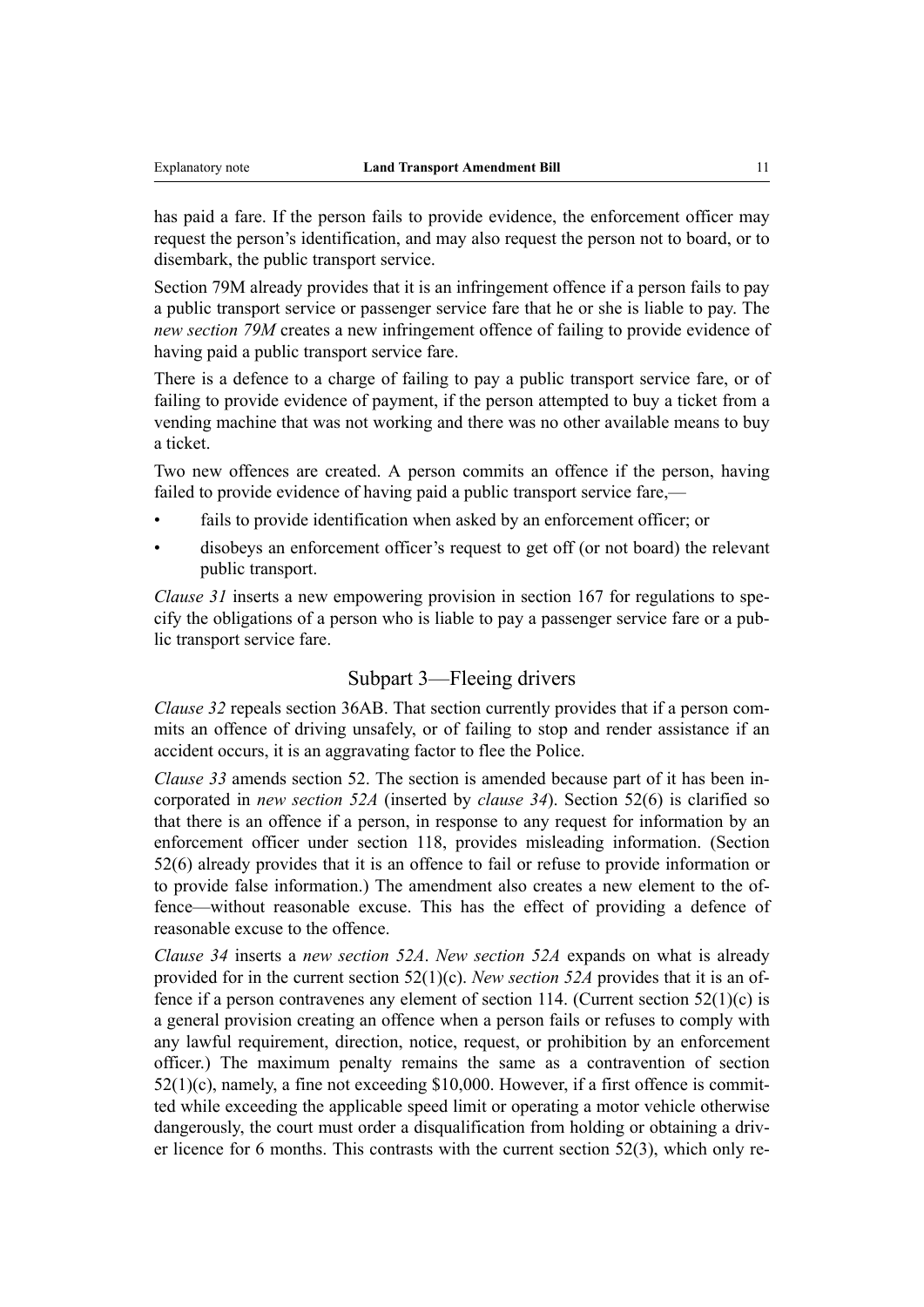quires a disqualification on a second conviction for such behaviour. The *new section 52A(4)* provides that a second offence of breaching section 114 requires a mandatory licence disqualification for a year. In relation to a third or subsequent offence, there is a mandatory licence disqualification for 2 years (in addition to the current penalty of imprisonment for up to 3 months).

*Clause 35* amends section 96, which relates to an enforcement officer's ability to seize and impound a motor vehicle for 28 days. The amendments relate to the various ways in which a person could breach section 114 and also provide for a new impoundment ability if a vehicle owner, a person in lawful possession, or a hirer of the vehicle knows the identity of the fleeing driver but fails or refuses to provide information or provides false or misleading information.

*Clause 36* amends section 102 to update references to the new provisions inserted by the Bill.

*Clause 37* amends section 118 to extend the categories of people who must give an enforcement officer information about a fleeing driver to include a person in lawful possession of the vehicle and a hirer of the vehicle. Section 118(4) is amended to more closely reflect the words of section 114.

*Clause 38* amends section 123. Again, this amendment is to reflect more closely the requirements of section 114.

#### Subpart 4—Heavy vehicles

*Clause 39* amends section 2, which sets out the meaning of terms used in the Act. The main 2 changes are to reflect the changes in *subpart 4* that create an over-dimension infringement offence, and also to replace the definition of gross laden weight with the definition of gross vehicle mass. The other changes made in *clause 39* are consequential.

*Clause 40* amends section 6 to make clear that a certificate of loading need only be displayed where this is required by rules.

*Clause 41* replaces section 16. Currently, that section is about overloading only, but it is changed to create a new obligation not to operate a heavy motor vehicle or combination of vehicles that breach prescribed requirements in relation to dimensions.

*Clause 42* replaces section 16A. Section 16A currently provides that a road controlling authority may, by a public notice, direct that any heavy traffic may not proceed in certain specified sections of a road or roads. The *new section 16A* adds some parameters to this direction ability, given that section 22AB allows bylaws to be made to achieve the same thing and regulation 10 of the Heavy Motor Vehicles Regulations 1974 also allows for the prohibition of heavy traffic on specified roads. The new parameters for the power in *new section 16A* are that there must be an urgent risk of either or both of the following:

- damage to a road:
- danger to the safety of road users.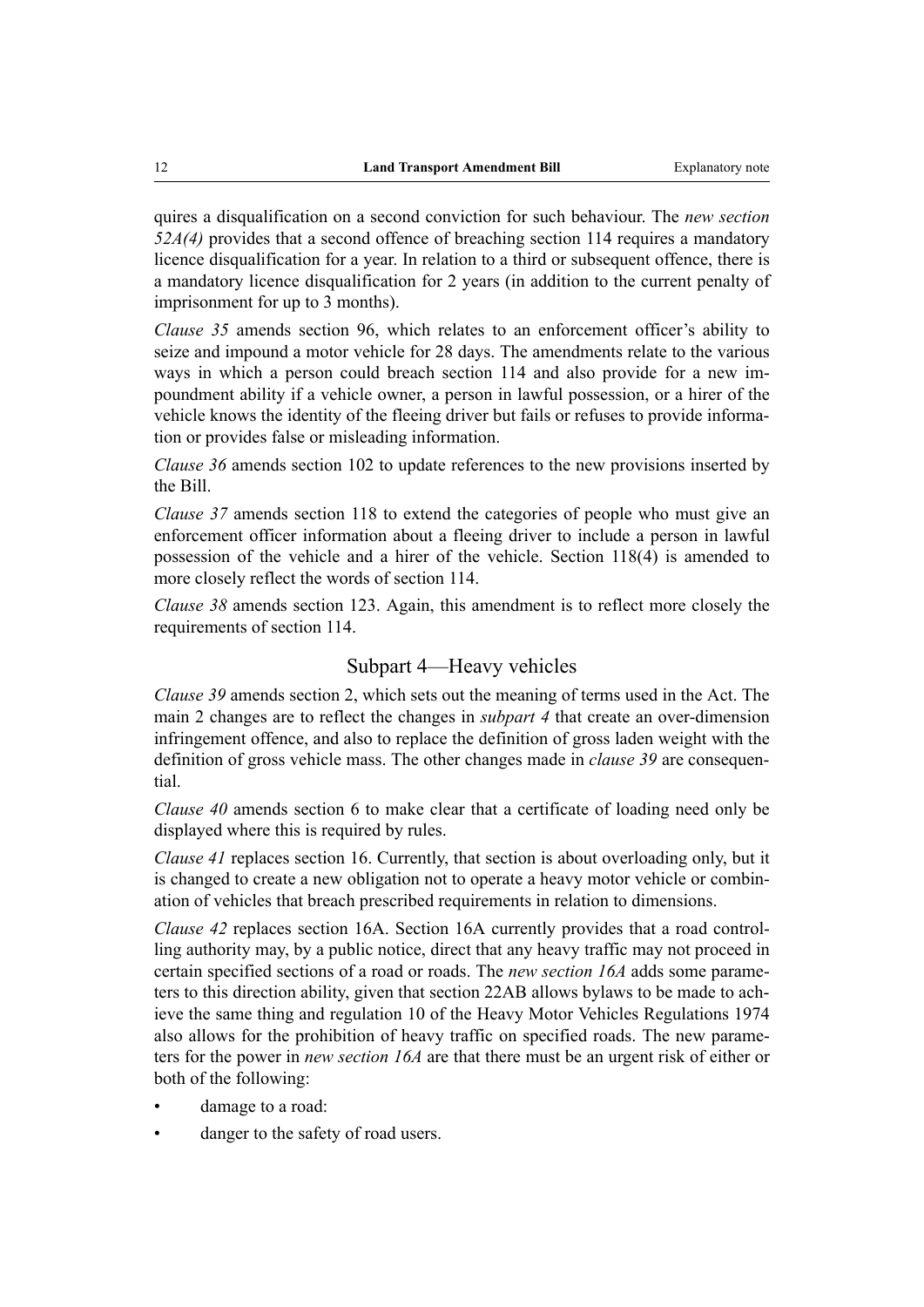And the road closure is to be a temporary one of no more than 6 months.

*Clause 43* amends section 30O to replace the single use in the Act of the term Armed Forces with the term used elsewhere in the Act, namely the New Zealand Defence Force.

*Clause 44* replaces section 43. Section 43 is currently concerned with the offence of overloading a heavy vehicle. The *new section 43* also provides that it is an offence for a heavy vehicle to breach prescribed requirements in relation to dimensions.

*Clause 45* amends section 113A, which is about powers to inspect records. The amendment includes a power to inspect records kept under section 65 of the Road User Charges Act 2012. (That Act is also changed to allow those records to be inspected by an amendment made by *clause 94* in *Part 2* of the Bill.)

*Clause 46* amends section 125, which relates to the stopping, inspection, and weighing of heavy vehicles and certain transport service vehicles.

Section 125 currently allows an enforcement officer to direct a heavy vehicle to a suitable weighing site up to 5 km away. The officer can also direct a vehicle to a weighing site up to 20 km away if the officer has good cause to suspect that the driver has detoured from the driver's normal route to avoid weighing. This latter power is replaced by *clause 46's* amendment. Instead, an officer can direct a heavy vehicle to a weighing site up to 10 km away if the site where the vehicle has been brought to a stop is unsuitable for weighing the vehicle because it is unsafe (to other road users or to the officer) or not level enough for accurate weighing.

The second change to section 125 is to allow for targeted stopping of heavy vehicles. Currently, a sign must display the words "ALL TRUCKS STOP". This means that all trucks must pull over, regardless of whether they are unladen or under legal limits. The amendment to section 125(4) allows a sign to be used by an enforcement officer to target specific vehicles (for example, by their registration number) or a group of vehicles (for example, milk tankers).

*Clause 47* amends section 126. Section 126 is concerned with the ability of an enforcement officer to direct a heavy motor vehicle or transport service vehicle be stopped and unloaded if it is overweight. Currently, section 126 provides that vehicles overloaded by more than 10% must have their loads reduced. However, to reflect the increase of the average weight of heavy vehicles, the amendment changes this 10% limit to apply only to a vehicle with a capacity of up to 20 tonnes. For vehicles over 20 tonnes, the amount they can be overweight by is 2 000 kg. The amendment therefore allows the stopping and unloading of vehicles that are overweight by at least 10% or by 2 000 kg (whichever is the lesser).

*Clause 48* amends section 147. It is a clarifying amendment, to provide that the use of the word "site" in this section does not include weigh-in-motion technology. That new technology, along with other new technology such as on-board weighing systems, is allowed to be certified under the *new section 147A*, inserted by *clause 49*. The certification may be used to assess whether to investigate a possible offence against the Act or an offence against the Road User Charges Act 2012 (or any regula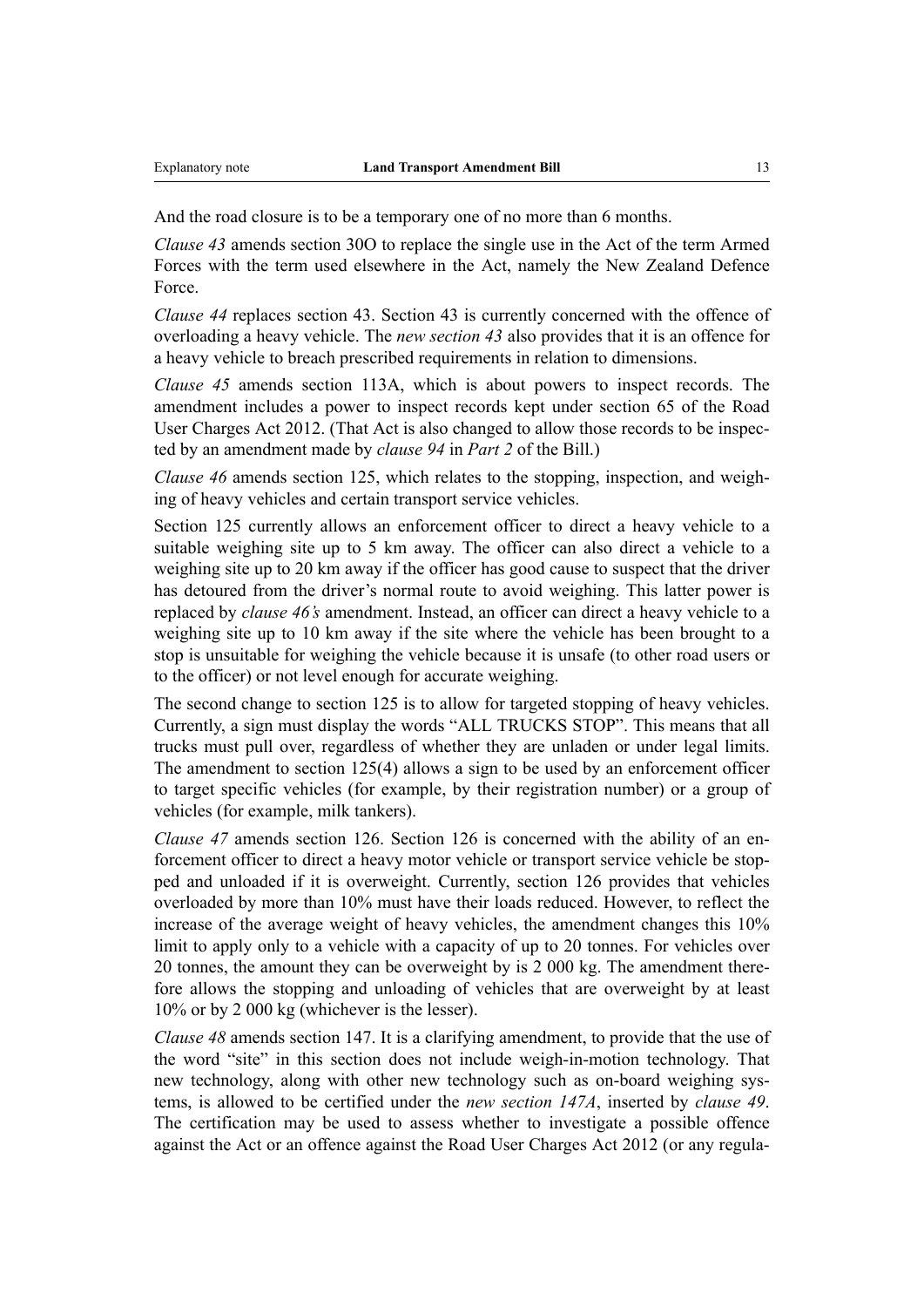tions made under those Acts). It may also be used to assess whether such an offence has been committed.

*Clause 50* amends section 152, which concerns the power of the Minister to make ordinary rules. The amendment provides that rules may be made providing for the appropriate management of infrastructure. This is to reflect the purpose of the VDAM Rule, much of which is not directly safety-related but is concerned with the management of transport infrastructure and with limits on the mass and dimensions of vehicles to prevent damage to roads and bridges.

*Clause 51* amends section 164. That section relates to matters that the Minister or Agency must have regard to when making or recommending rules. The change means that the rule-maker must have regard to the appropriate management of infrastructure, including the impact of vehicles on infrastructure and whether the costs of the use of the infrastructure are greater than the economic value generated by its use. If the costs are greater, that would mean that the use could be considered inefficient.

*Clause 52* amends the section relating to exemptions from a requirement in a rule, which is section 166. The amendment adds another factor that must be considered if the exemption relates to a heavy vehicle. The new factor is to have regard to the potential impact on infrastructure of the exemption. This includes, for example, potential damage to the infrastructure and the cost of repairing it.

*Clause 53* inserts a new exemption power into the Act. *New section 166A* is concerned with exemptions for the New Zealand Defence Force. This new power allows the Agency to exempt the New Zealand Defence Force from a specified requirement in a rule in relation to particular vehicles or groups or types of vehicles. This will be more efficient and cost less than the current exemption power, which requires each New Zealand Defence Force vehicle to receive an individual exemption.

*Clause 54* amends section 167, which is concerned with regulations. The amendments reflect the other dimension-related changes elsewhere in *subpart 4*. Also, an amendment to section  $167(1)(e)(iv)$  replaces the amount of an infringement fee in relation to an overloading or (after the changes in the Bill) over-dimension infringement offence from \$10,000 to \$15,000.

## Subpart 5—Small passenger services

*Clause 55* amends section 2. The main changes are—

- amending the definition of passenger service so that it includes the carriage of passengers on any road after a connection between a passenger and a small passenger service facilitated by a facilitator:
- inserting a new definition of facilitator meaning a person who facilitates a small passenger service:
- inserting a new definition of facilitate, which is defined in relation to a small passenger service as meaning to enable drivers and passengers to connect by electronic or any other means (but not including the mere provision of an answering or call centre service):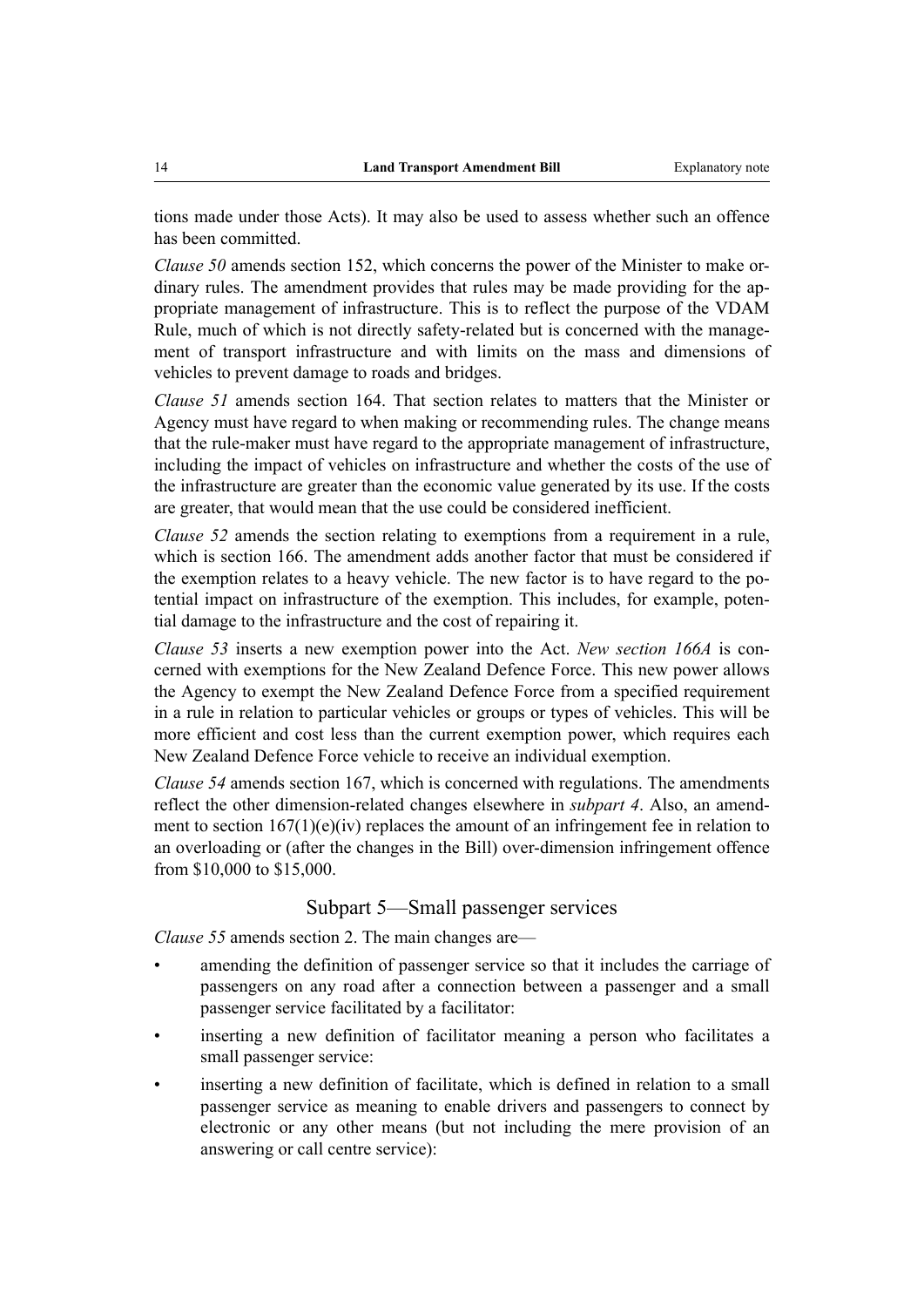- defining small passenger service operator as meaning a person who carries on or facilitates a small passenger service. This is aimed at including within the Act the new business models that use a facilitator to connect a driver and passenger. The definition does not include any other person who is a driver or who otherwise assists in a small passenger service:
- changing the definition of transport service operator to reflect the changes to the definition of small passenger service operator.

*Clause 55* also—

- amends the definition of transport service licence so that instead of there being passenger service licences under the Act, there will instead be large passenger service licences and small passenger service licences. Definitions of those terms are also inserted by *clause 55*:
- defines a small passenger service to mean a passenger service provided in
	- a small passenger service vehicle, which is already defined in the Act as meaning a passenger service vehicle that is designed or adapted to carry 12 or fewer persons (including the driver); or
	- a vehicle designed or adapted to carry 12 or fewer persons (including the driver) that is provided by one of the passengers being carried: this is aimed at dial-a-driver services, so that they are small passenger services. (The vehicle itself is excluded from the definition of passenger service vehicles, which is appropriate as it will belong to one of the dial-a-driver's customers.); or
	- a vehicle designed or adapted to carry 12 or fewer persons (including the driver) that is being used in a facilitated cost-sharing arrangement: this means that, while the vehicle may not be subject to the extra requirements, just as with a dial-a-driver vehicle, while the vehicle is being used in a cost-sharing arrangement that was facilitated by a facilitator, a small passenger service is being provided:
- inserts a new definition of facilitated cost-sharing arrangement, which means a small passenger service that is facilitated by a facilitator (whether or not the facilitator is paid) under which a passenger is carried in return for the driver's costs being reimbursed. The definition would allow the costs to be reimbursed by the passenger directly, by the passenger via the facilitator, or even by the facilitator itself. The maximum costs that could be reimbursed are to be set by the Minister by notice in the *Gazette*.

The new definitions relating to operators that facilitate a small passenger service have been created in order to regulate new business models under which a third party facilitator connects passengers with drivers, but is not actually involved in the carrying of the passengers.

The new definition of facilitated cost-sharing arrangement refers to an arrangement where passenger and driver are effectively car-pooling and sharing costs. Currently, a car-pooling arrangement is not regulated by the Act. This will continue, although the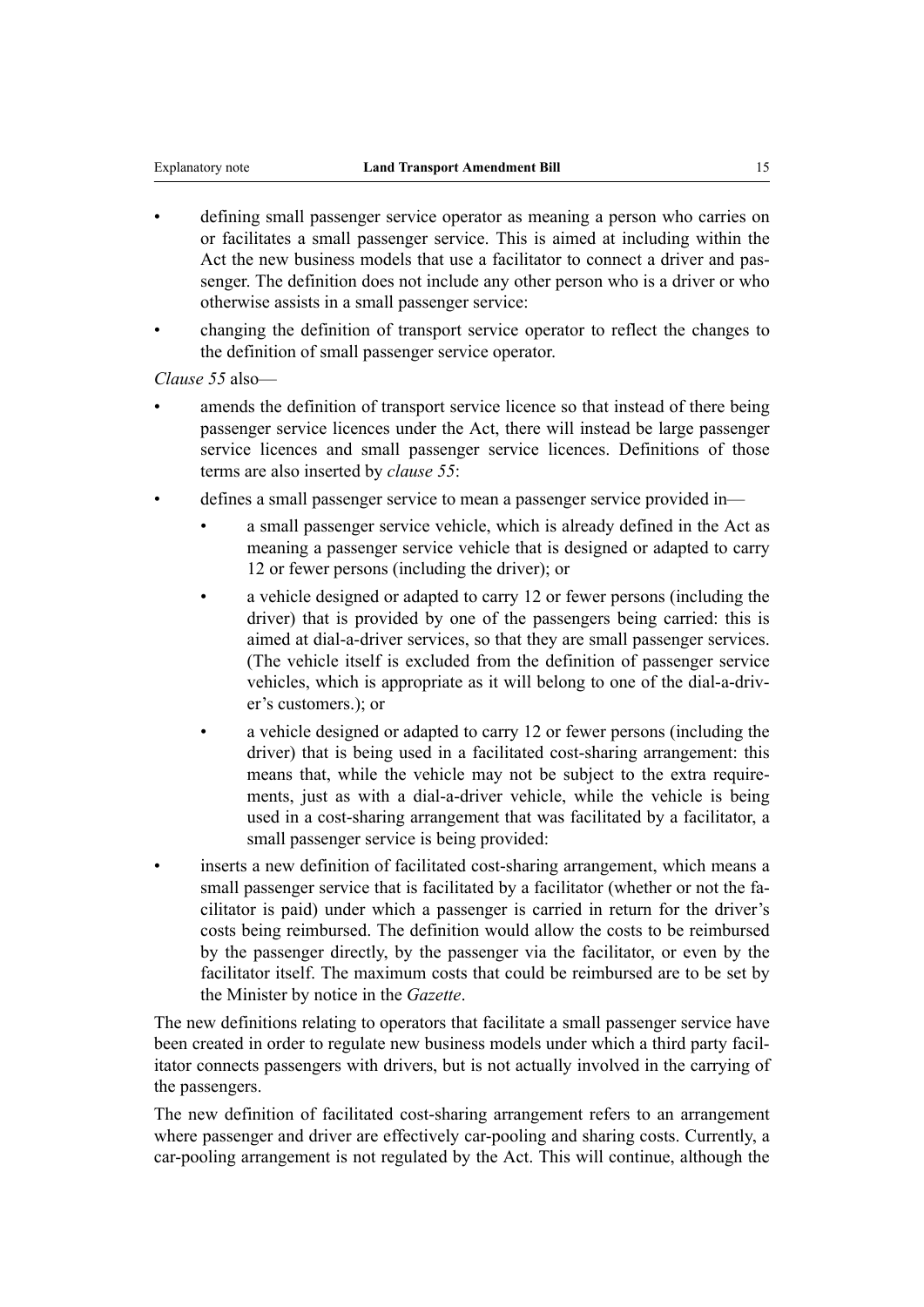Bill's changes will mean that the facilitator of a facilitated cost-sharing arrangement will need to be licensed. This is in order to ensure that the cost-sharing arrangement is truly that, and that the driver was not being paid for driving or travelling time. If the driver was paid for the driver's driving or travelling time, that would mean that the driver is carrying passengers for hire or reward by means of a motor vehicle. Therefore, the driver would have to comply with requirements in the Act, regulations, and rules. (These include having a passenger endorsement, and requirements in relation to work time and keeping logbooks in Part 4B of the Act.) If that driver is driving for a facilitator who is not licensed, the driver himself or herself will need to be licensed under the Act. However, the Bill requires a facilitator who is facilitating a small passenger service to be licensed and, if the facilitator is licensed, the driver need not be **licensed** 

The *Gazette* notice setting the maximum costs that may be claimed under a facilitated cost-sharing arrangement is a disallowable instrument and a legislative instrument for the purposes of the Legislation Act 2012: *see* section 2(2) of the Act. This reflects its significant legislative effect. The effect is, by setting a maximum amount of a driver's costs that may be reimbursed, to help define a category of drivers of passengers who do not need a passenger endorsement or to comply with work time or logbook requirements. Drivers in this category will be treated under the law in the same way as other cost-sharing drivers who are not facilitated to connect with passengers (for example, those in a car-pool set up between neighbours or work colleagues). Therefore, as is currently the case, all cost-sharing drivers (whether or not facilitated to connect with passengers) are exempted from small passenger service requirements under the relevant land transport rule and, as noted, exempt from the work time and logbook requirements in Part 4B of the Act.

The other amendments to section 2 made by *clause 55* are consequential ones. These reflect the fact that the Act will no longer regulate taxis separately from other small passenger services.

*Clause 56* makes consequential changes to section 22AB to reflect that taxis will no longer be separately regulated.

*Clause 57* amends section 30A, which relates to requirements about transport service vehicles. The amendment to section 30A(2) ensures that a vehicle that may be inspected by the Agency is not any vehicle used in a transport service, but instead is a transport service vehicle used in a transport service. The obligation currently falls on holders of transport service licences, and this is continued, but a *new section 30A(2A)* imposes the same obligation on a driver of a small passenger service vehicle.

The amendments in *clause 57* also ensure that the obligations in section 30A(1) and (3) do not apply to a vehicle used in a small passenger service. The obligations will continue to apply for other transport services. *Clause 57* also amends section 30A by inserting a *new subsection (5)*, which provides that section 30A does not apply to the facilitator of a facilitated cost-sharing arrangement, to any vehicle used in such an arrangement, or to a vehicle designed or adapted to carry 12 or fewer persons (includ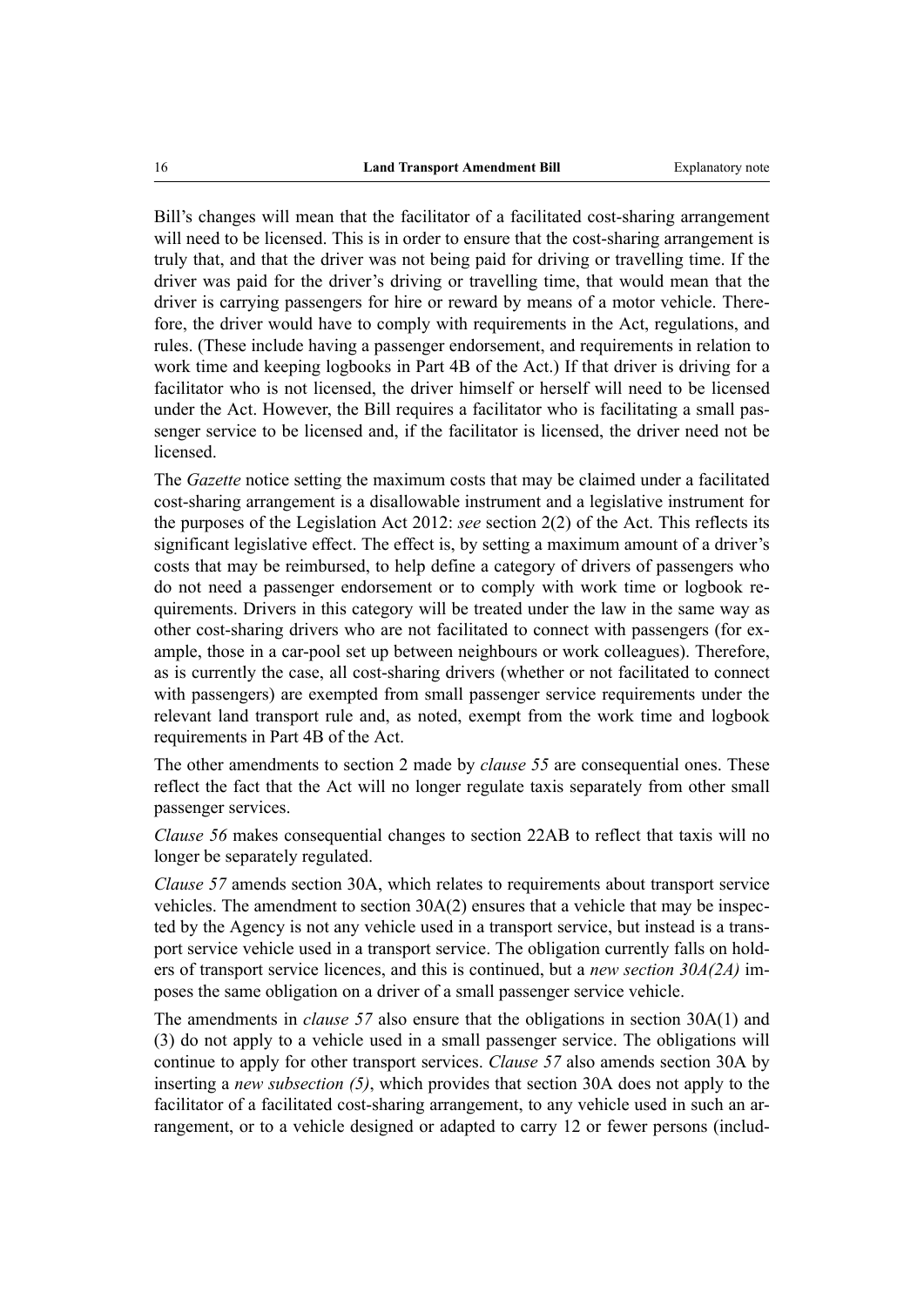ing the driver) provided by one of the passengers being carried (ie, a customer's vehicle used in a dial-a-driver service).

*Clause 58* repeals section 30B, which requires identification information to be provided in Braille in taxis.

*Clause 59* amends section 30D to reflect the new definition of small passenger service. Its content, which provides for additional criteria for small passenger services and vehicle recovery services in relation to the fit and proper person test set out in subpart 2 of Part 4A of the Act, is otherwise unchanged.

*Clause 60* amends section 30E in a similar vein, but this time to reflect the new definition of large passenger service.

The changes in the following clauses relate to subpart 3 of Part 4A of the Act, which is concerned with the licensing of transport services. The changes reflect the Bill's main effect, which is to regulate all small passenger services in the same way, regardless of whether they are a taxi or not. Thus, the Bill creates a similar regime for all small passenger services. The only exception is, as already mentioned in relation to the changes to section 2 definitions, that drivers participating in cost-sharing arrangements will continue to be unregulated, as at present, but facilitators facilitating those arrangements will now be regulated. This will ensure that such arrangements truly are cost-sharing arrangements as between driver and passenger, and that the driver is not in fact driving for hire or reward. If the driver is driving for hire or reward, then the driver will need to meet the same regulatory requirements as other small passenger services.

*Clause 61* replaces section 30J. The replacement is to reflect the fact that there will no longer be passenger service licences, but rather large passenger service licences and small passenger service licences. The other change is to reflect the new regulation of facilitators of small passenger services. Section 30J will prohibit unlicensed transport service operators from carrying on or, in relation to small passenger service operators, facilitating transport services.

*Clause 62* amends section 30L, which is concerned with the granting of transport service licences. The changes—

- clarify that the person who needs to be fit and proper is the person who is to have or is likely to have control of the transport service. Currently, section  $30L(1)(b)$  also extends the requirement to be fit and proper to a person with "involvement in the operation of the transport service". However, the amendment ensures the focus is only on managers or controllers of a transport service:
- require applicants, except for small passenger service licence applicants, to comply with all relevant requirements of the Act, the regulations, and the rules.

*New section 30L(1A)* states that the Agency may grant a small passenger service licence only if the Agency is satisfied that a person who is to have control of the small passenger service in New Zealand lives in New Zealand.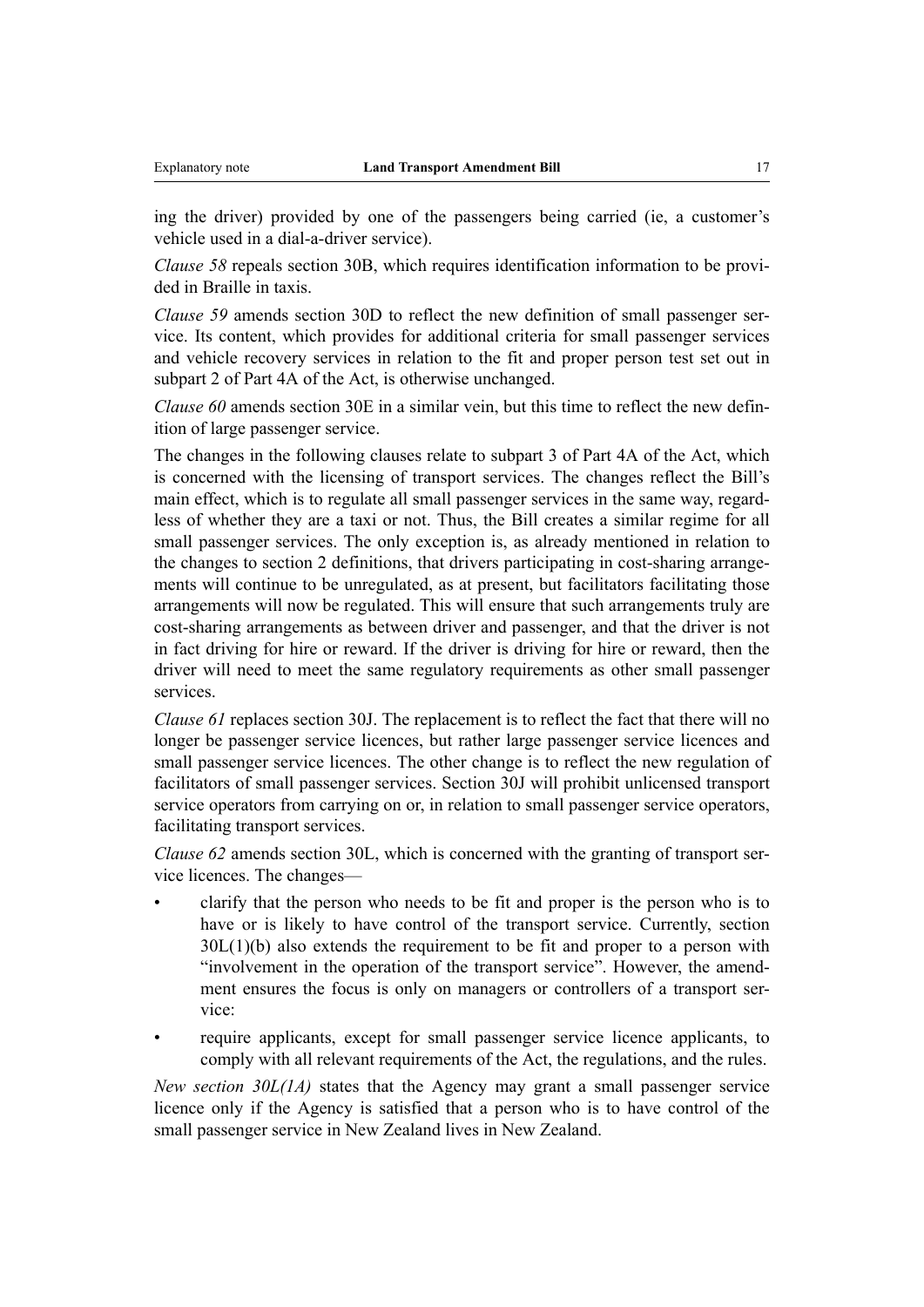*Clause 63* amends the heading to section 30M to reflect the fact that that section is only about goods services licences.

*Clause 64* replaces sections 30P to 30R. These sections are currently concerned with the regulation and approval of taxi organisations. However, as mentioned, taxis will not be separately regulated under the Bill. *New section 30P* requires a transport service driver, when driving a vehicle being used in transport service, to have the relevant transport service licence, or be driving on behalf of the holder of the relevant transport service licence, or, in relation to a driver in a small passenger service, to have been facilitated to connect with passengers by a facilitator who holds a small passenger service licence. These obligations are matched by a new offence, *new section 79AB*, inserted by *clause 73*. *New section 79AB* makes it an offence to drive a vehicle being used in a transport service if there is no relevant transport service licence held by the driver, by the transport service operator on whose behalf the driver is driving, or by the facilitator who facilitated the driver to connect with passengers. The maximum penalty on conviction for such an offence is a fine not exceeding \$10,000.

*New section 30Q*, inserted by *clause 64*, requires a facilitator of a facilitated costsharing arrangement to keep records of payments to the driver, records of payments made by passengers to the facilitator, and a record of the distance travelled on each trip. These records will reveal whether the arrangement is in fact a cost-sharing arrangement as between the driver and the passenger. The records must be available for immediate inspection on demand at any reasonable time by the Agency and must be kept for 12 months.

*Clause 65* amends section 30S, which is about when the Agency may revoke a transport service licence. The amendment clarifies that the fit and proper test is to apply to the managers and controllers of a transport service. In addition, the amendment enables revocation if a driver is not a fit and proper person. (The rules require a driver to be fit and proper in order to receive a passenger endorsement.)

*New section 30S(1)(a)*, inserted by *clause 65*, means that drivers who are facilitated to connect with passengers under a facilitated cost-sharing arrangement need not meet the fit and proper person test. This is the same as the current law, which does not regulate car-pooling arrangements that cover only the driver's costs.

*Clause 66* makes a consequential amendment to section 30T.

*Clause 67* amends section 30U, which is concerned with suspending transport licences. Two additional grounds for suspension are added to the only current ground (which is not holding any required certificates). The 2 new grounds for suspension are—

- if the holder of a small passenger service licence or any person who has control of the service does not comply with the applicable requirements in Part 4A, Part 4B, the regulations, or the rules; and
- in relation to a small passenger service licence, if no person with control of the service in New Zealand lives in New Zealand.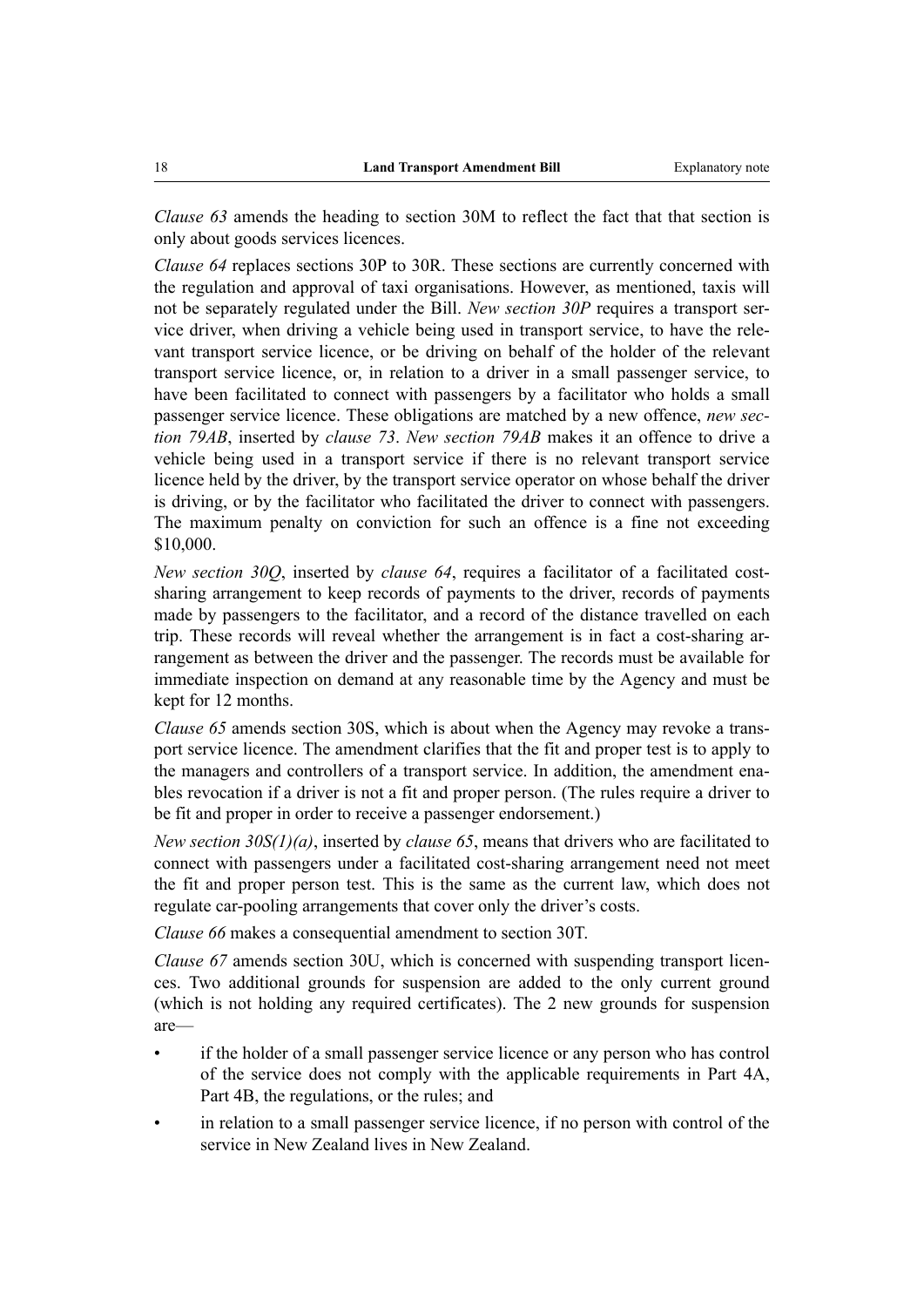*Clause 68* consequentially amends the interpretation section relating to adverse decisions made by the Agency in subpart 5 of Part 4A of the Act.

*Clause 69* amends section 30Z, which relates to the application of Part 4B of the Act. Part 4B is concerned with work time and logbooks. Currently, Part 4B does not apply in respect of any rail service vehicle. The change made by *clause 69* means that the Part also does not apply to a facilitated cost-sharing arrangement. (This is to retain the status quo, as there are no requirements to keep to certain hours or maintain logbooks for drivers in cost-sharing arrangements).

*Clause 70* amends section 30ZD, which is concerned with the records that must be kept. The amendments extend those to whom the requirement applies to include a facilitator who facilitates a driver to connect with passengers. The records that must be kept are amended to include not just wage records but also records of payments to the driver, and not just employment records for the driver but also contractual records relating to the driver. This is in order to cater for all types of working arrangements for drivers.

*Clause 71* amends section 30ZH, which is about logbooks, in the same way as section 30ZD is amended.

*Clause 72* amends the offence provision providing that it is an offence to carry on a transport service without a licence. The amendment addresses the changes made in the Bill relating to small passenger service operators so as to capture the facilitators of such arrangements. This offence mirrors the new requirement in the amendment to section 30L that a person who facilitates a small passenger service must be licensed. And so *new section 79A(1)* makes it an offence to be unlicensed.

*Clause 73* inserts *new section 79AB*, which is described above in relation to the description of *new section 30P*.

*Clause 74* amends section 79C. That section makes it an offence if the holder of a transport service licence fails to present a transport service vehicle for inspection when required to do so by the Agency. The amendment creates a new offence for any driver of a small passenger service vehicle if the driver fails to present the vehicle for inspection when required. *Clauses 75, 76, and 77* make consequential amendments to the Act as a result of the Bill's amendments.

*Clause 78* amends section 158, which empowers rules about licensing and standards for transport service operators and transport services. These amendments reflect the Bill's changes to remove separate regulation for taxis.

*Clause 79* amends section 199A. Section 199A is concerned with a register of transport service licences. Again, the amendments reflect the Bill's removal of specific taxi-related requirements.

#### Subpart 6—Miscellaneous amendments

*Clause 80* amends section 2. There are 2 substantive amendments. The first replaces the definition of moped to include a 3-wheeled moped in the new definition. The second amends the definition of moving vehicle offence to include failures to comply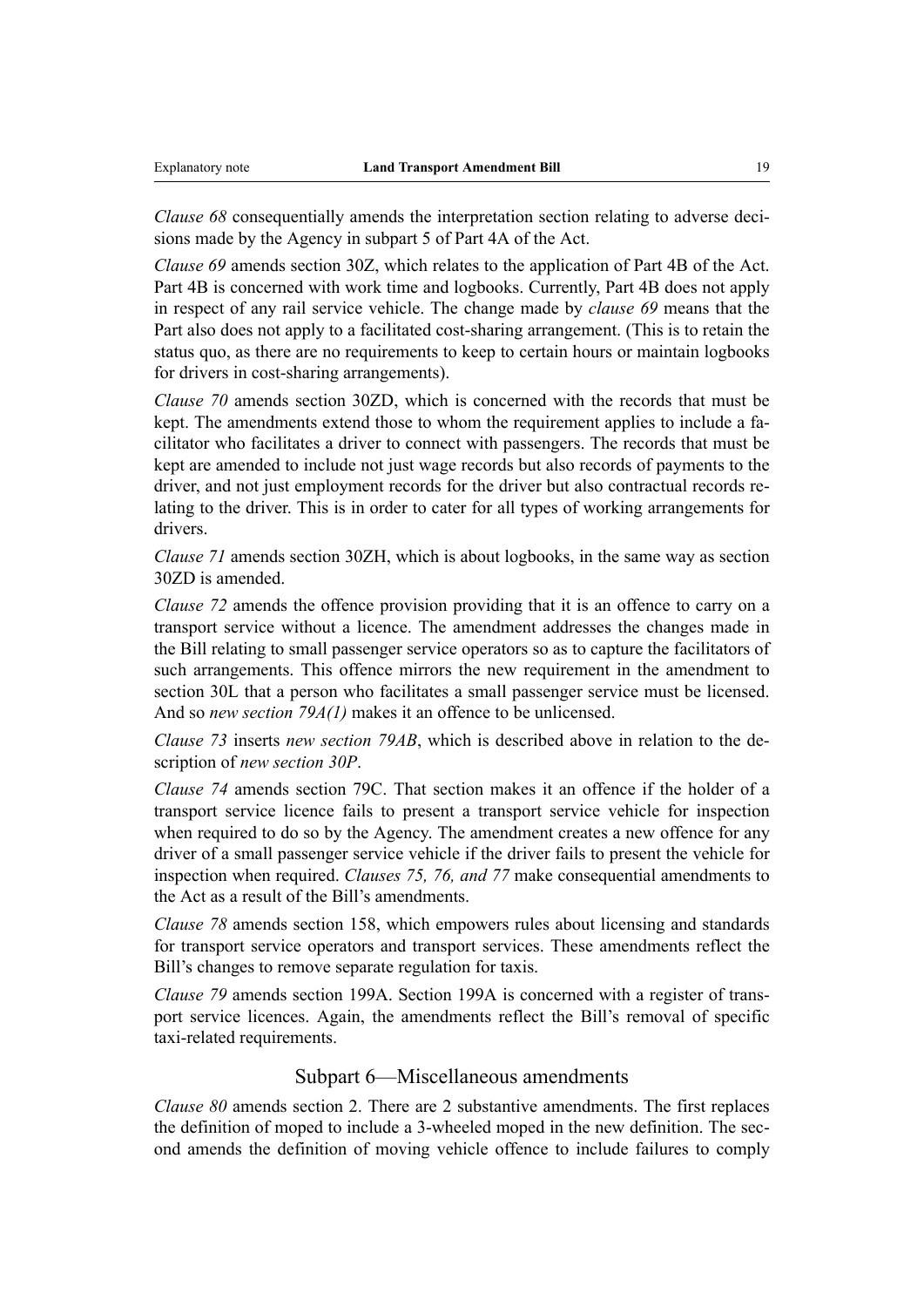with directions given by a traffic sign that is a variable traffic or lane control sign. The effect is that illuminated road control signs or variable message signs may in future give directions, and approved vehicle surveillance equipment may enable automated enforcement of those directions. Section 2 is also amended to delete a redundant definition of parking warden.

*Clause 81* amends section 22AB to enable breaches of bylaws to be punished with fines of up to \$1,000 (rather than the current \$500).

*Clause 82* amends section 90 to eliminate doubt as to whether the Police can serve a notice of suspension before an offender has received written notice of suspension from the Agency. The amendment makes it clear that either the Police or the Agency may create or serve the notice.

*Clause 82(3)* amends section 90(3) and (5) to remove an erroneous reference.

*Clause 83* amends section 95. Section 95 relates to a mandatory suspension of a driver licence by an enforcement officer where the enforcement officer believes on reasonable grounds that the person has driven with excess breath or blood alcohol, failed or refused to undergo a blood test, or driven at excessive speed. The amendment corrects subsection (2)(b) so that not only is a driver licence suspended for 28 days but also the person is suspended from obtaining (including by renewing) a licence for that period. Currently, the suspension would have no effect on an unlicensed driver. Another amendment extends the provision to require the surrendering of any driver licence, to cater for people who do not have a licence on them to surrender when they are suspended by an enforcement officer.

*Clause 84* amends section 119(5) to correct an out-of-date reference mistakenly not corrected as part of the reform by the Search and Surveillance Act 2012. That Act updated references to a Judge issuing a warrant with references to a warrant being issued by an issuing officer.

*Clause 85* amends section 121. Section 121 allows the Police to forbid drivers to drive and to immobilise vehicles by removing the key. This may be done if an enforcement officer believes on reasonable grounds that the person in charge of the vehicle is incapable of having proper control of it, does not complete a compulsory impairment test satisfactorily or refuses such a test, or is not complying with work time or rest time requirements and the actions are necessary in the interests of that person, any other person, or the public. The amendment corrects section  $121(1)(a)(i)$ so that the person's physical or mental condition is relevant only as to whether or not the person is capable of having proper control of the vehicle.

*Clause 86* amends section 129, which is concerned with the powers of enforcement officers and dangerous goods enforcement officers to direct a vehicle to stop to allow an inspection if there is good cause to suspect that a rule about carrying dangerous goods has been broken. The amendments enable an officer to take a person or an animal to assist with an inspection. There is already such a power for dangerous goods enforcement officers when inspecting railway lines (section 130(5)) and inspecting the premises at which dangerous goods are loaded or unloaded (section 131(4)). Sec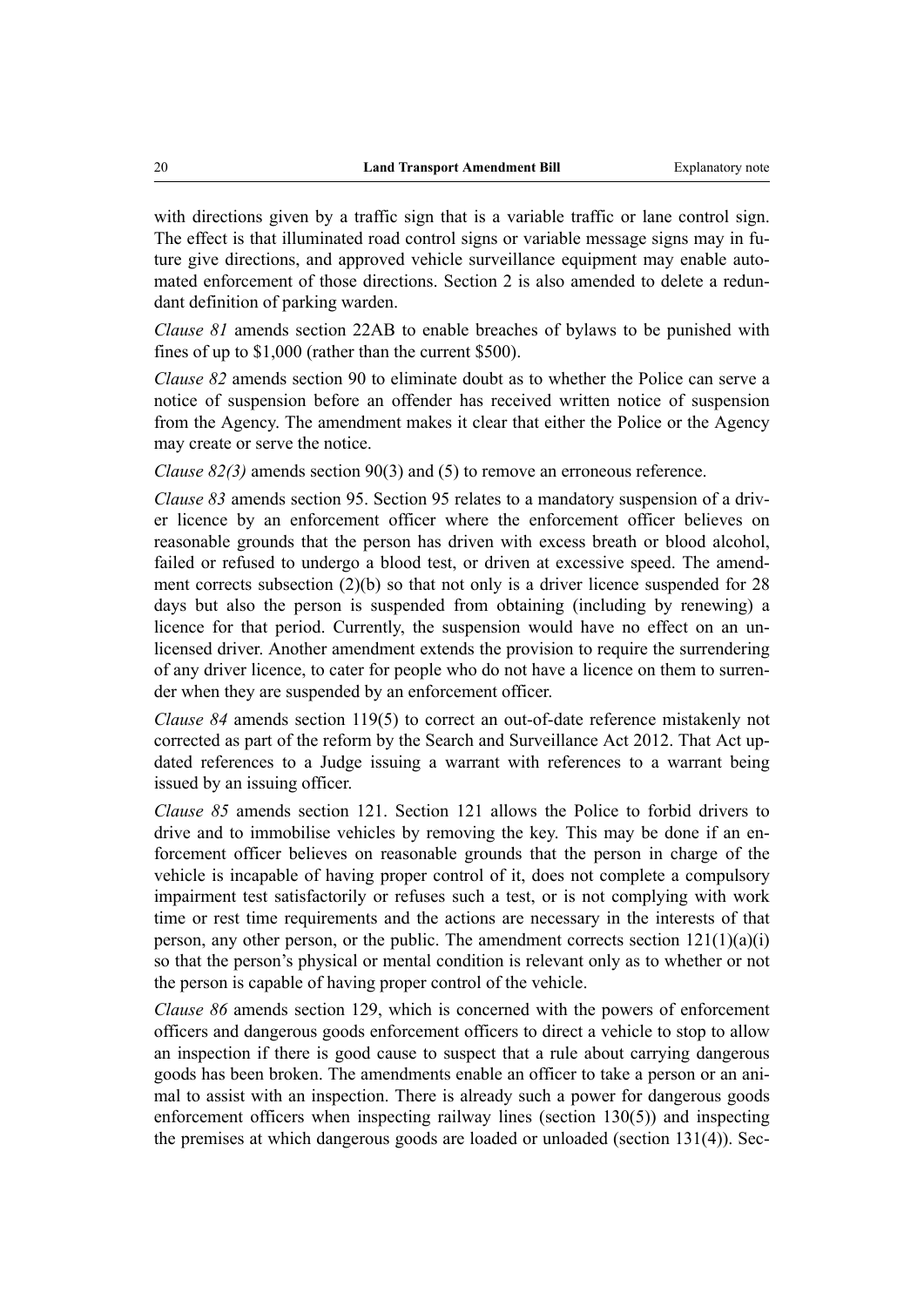tion 129 is also amended to mirror other provisions in sections 130 and 131, namely the ability for officers to give reasonable and necessary directions about the loading or unloading of the vehicle or about packing or unpacking any thing to ensure safety in relation to dangerous goods: *new subsection (2A)*. Section 129 is also amended to mirror sections 130 and 131, which require an officer to produce evidence of their appointment and identity.

*Clause 87* consequentially amends section 132 as a result of the amendments to section 129.

*Clause 88* amends section 139, which sets out how an infringement notice may be served. Methods include attaching a notice to the vehicle to which the notice relates. An amendment to section 139(2) provides that it is sufficient to deliver the notice, or a copy of it, personally to the person who appears to be in charge of the vehicle to which the notice relates. Section 139(3) is also amended to provide that, if a notice is attached to a vehicle or served on such a person, that is sufficient service on every person liable in respect of the alleged offence.

*Clause 89* amends section 140, which is concerned with the contents of infringement and reminder notices. The amendment provides that an infringement notice about a stationary vehicle offence needs to include an outline of the process under section 133A for transferring liability in relation to the alleged offence (section 133A allows a person a defence if he or she was not lawfully entitled to possession of the vehicle, or another person was unlawfully in charge of the vehicle).

*Clause 90* amends section 168(4), which provides further details of what regulations under section  $167(1)(i)$  may do. Section  $167(1)(i)$  provides that regulations may specify the matters for which fees or charges are to be paid under the Act or any other enactment concerning land transport. *New section 168(4)(aa)* provides that regulations may prescribe fees and charges or may provide for their fixing (including a means by which they may be calculated and ascertained, or a rate for doing so). This means that the regulations could, for example, set a fee as an exact dollar amount, or they could prescribe the fee as a specific percentage of another amount, or the regulations could indicate the rate, such as an hourly rate, for a fee. *New section 168(4)(ab)* provides that regulations may allow a person to whom fees are payable to impose reasonable charges in connection with the administration of any payment. This would mean, for example, that such a person could impose a reasonable charge in connection with a method of payment such as paying by credit card. A reasonable charge, for example, could be passing on a bank fee for using a credit card. The bank fee would have to be reasonable.

*Clause 94(3)* in *Part 2* of the Bill provides for mirror amendments to the Road User Charges Act 2012. These same changes are made because if there were no specific fee-setting provisions in that Act, sections 167 and 168 of the Land Transport Act 1998 would enable road user charges fees. It is desirable that both general land transport fees and road user charges fees can be set or provided for in the same flexible manner.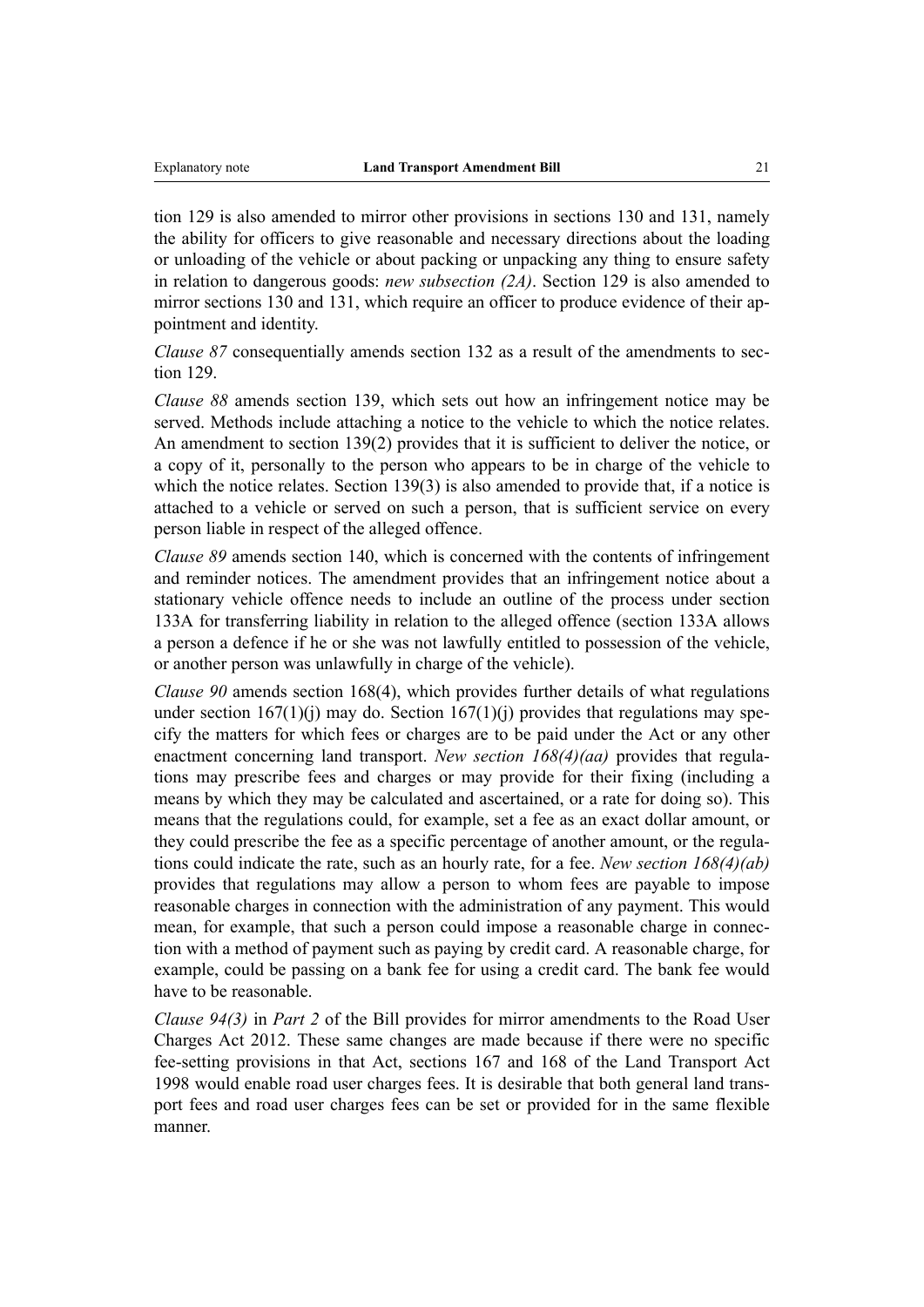*Clause 91* amends section 242. This section relates to the registration and licensing of motor vehicles. Currently, the Act does not allow for licences to be displayed in an electronic form. In contrast, section 18 of the Road User Charges Act 2012 does allow for road user charges licences to be electronic. The amendment to section 242 removes the requirement that a motor vehicle licence needs to affixed to the vehicle. Instead, licence display may be prescribed by regulations, and the regulations may allow for electronic display.

*Clause 92* amends section 269 to enable regulations to prescribe the form of licences, which may include an electronic form.

#### **Part 2**

#### **Related and consequential amendments**

*Clause 93* amends section 109 of the Government Roading Powers Act 1989. This amendment is to the same effect as the amendment in *subpart 6 of Part 1*, in *clause 81*, to section 22AB of the Land Transport Act 1998. Both provisions provide that a bylaw may prescribe fines of up to the amended amount of \$1,000 (rather than \$500) for breaching the bylaw.

*Clause 94* amends the Road User Charges Act 2012. Section 88 of the Road User Charges Act 2012 is amended to the same effect as the amendment, in *clause 90*, to section 168 of the Land Transport Act 1998.

*Clause 95* amends the Sentencing Act 2002 as part of the fleeing driver changes made in *Part 1*. Section 128 is amended to update references to provisions changed by the Bill. Section 129 is amended so that a subsequent offence of failing to stop or remain stopped under the Land Transport Act 1998 committed within 4 years of an offence specified in section 129(1)(a) must lead to a confiscation of the vehicle concerned under the Sentencing Act 2002 (unless extreme hardship to the offender or undue hardship to any other person would result).

*Clause 96(1)* inserts *new Schedule 1* into the Act. *New Schedule 1* will provide for transitional arrangements for the Bill's amendments in *subpart 1 of Part 1* (alcohol interlock sentences) and *subpart 5 of Part 1* (small passenger services). These transitional arrangements will be inserted into the *new Schedule 1* by *clause 96(2) and (3)* and will come into force as part of a package with each relevant subpart (in accordance with *clause 2*).

*Clause 96(2)* will amend *new Schedule 1* (as inserted by *clause 96(1)*) by inserting *new clauses 2 to 5*, which provide for transitional arrangements relating to alcohol interlock sentences.

*Clause 2 of new Schedule 1* provides that pre-existing alcohol interlock orders, licences, and applications for alcohol interlock licences are unaffected by *subpart 1 of Part 1*. This means that any person who currently has an alcohol interlock licence is unaffected by the Bill. Similarly, any application that is underway for such a licence, and any period of disqualification required by a pre-existing alcohol interlock order, is unaffected. Finally, if a person subject to an alcohol interlock order does not apply for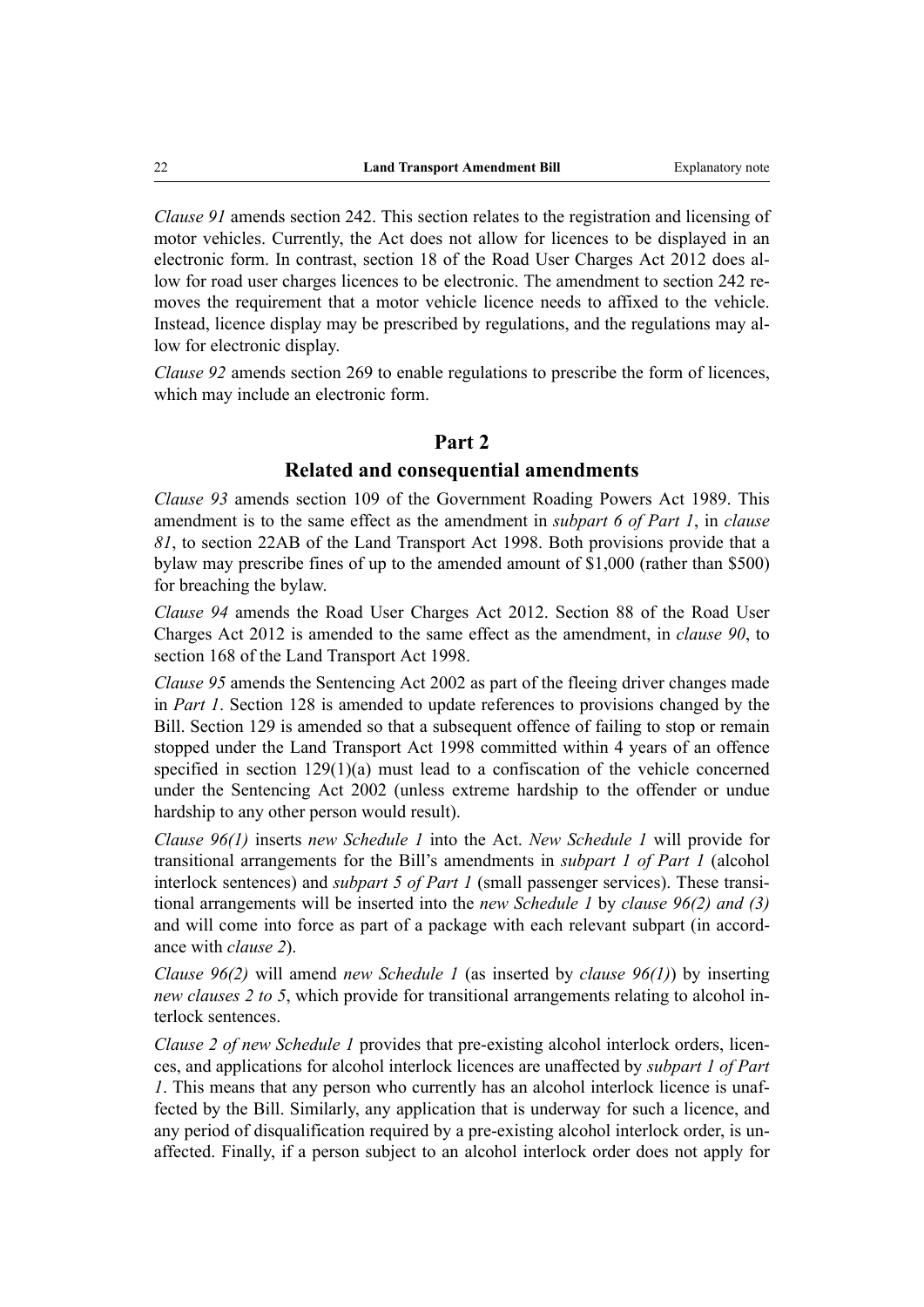an interlock licence, they are to be treated as a person with a licence of no effect. (This contrasts with the Bill, which provides that such a person is to be treated as disqualified.)

However, there are 2 exceptions to the rule that persons with a pre-existing alcohol interlock order are unaffected by the Bill.

Under *clause 3 of new Schedule 1*, a person subject to an alcohol interlock order made before the Bill comes into force may apply for it to be cancelled under *new section 100B*. This would mean, for example, that a person who is subject to an order but cannot afford to apply for a licence could apply for relief.

The other exception relates to a person with an alcohol interlock licence issued before the Bill comes into force who commits a subsequent offence. *Clause 4 of new Schedule 1* provides that any subsequent offences would be dealt with under the Bill's *new sections 65AJ and 65AK*.

*Clause 5 of new Schedule 1* provides that existing zero alcohol licences and applications for zero alcohol licences are unaffected by the Bill.

*Clause 96(3)* will amend *new Schedule 1* (as inserted by *clause 96(1)*) by inserting *new clauses 6 to 9*, which provide for transitional arrangements relating to small passenger services.

*Clause 6 of new Schedule 1* provides a transitional arrangement for small passenger service operators who are facilitating a small passenger service before the Bill comes into force. Those operators must obtain a licence before 28 days have passed after the Bill comes into force. If those operators have no person with control of the small passenger service in New Zealand living in New Zealand, they must rectify that.

*Clause 7 of new Schedule 1* provides that the Bill, until 28 days after its commencement, does not apply to a driver of a vehicle being used in a small passenger service who has been facilitated to connect with passengers by a facilitator. Once that time has passed, when driving such a vehicle, the driver must either have a small passenger service licence, drive on behalf of the holder of a small passenger service licence, or have been facilitated to connect with passengers by a facilitator who holds a small passenger service licence.

*Clause 8 of new Schedule 1* allows existing taxi stands and transit lanes to apply to all small passenger service vehicles until they are changed by the relevant road controlling authority.

*Clause 9 of new Schedule 1* clarifies that existing passenger service licences and applications are unaffected by the Bill.

*Clause 97* makes the consequential amendments to other enactments that are set out in *Schedules 2 and 3*.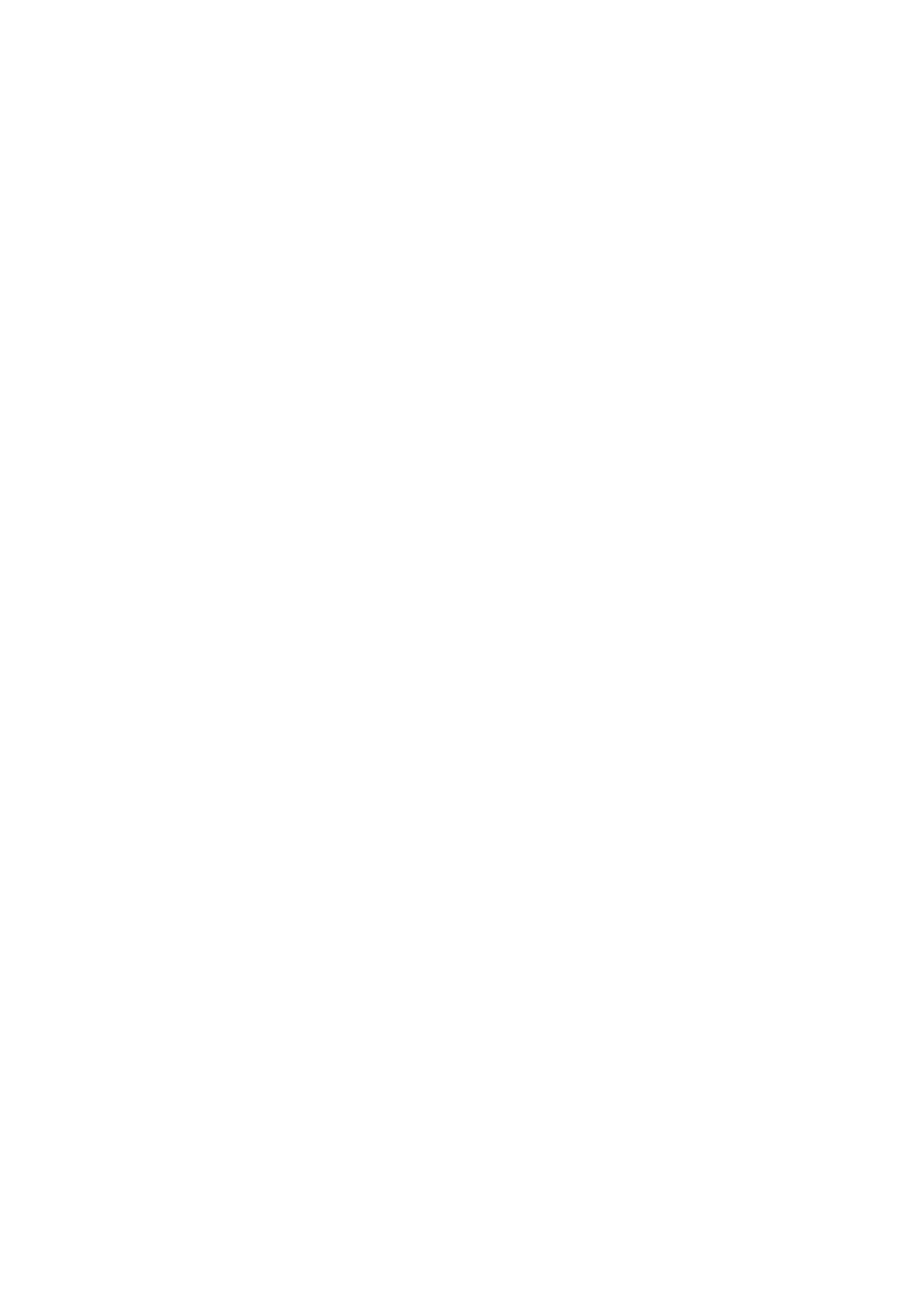*Hon Simon Bridges*

# **Land Transport Amendment Bill**

Government Bill

## **Contents**

|                |                                                                                                                          | Page           |
|----------------|--------------------------------------------------------------------------------------------------------------------------|----------------|
| $\mathbf{1}$   | Title                                                                                                                    | 6              |
| $\overline{2}$ | Commencement                                                                                                             | 6              |
|                | Part 1                                                                                                                   |                |
|                | <b>Amendments to Land Transport Act 1998</b>                                                                             |                |
| 3              | Principal Act                                                                                                            | $\overline{7}$ |
| $\overline{4}$ | New section 2A inserted (Transitional, savings, and related<br>provisions)                                               | $\overline{7}$ |
|                | Transitional, savings, and related provisions<br>2A                                                                      | $\overline{7}$ |
|                | Subpart 1-Alcohol interlock sentences                                                                                    |                |
| 5              | Section 2 amended (Interpretation)                                                                                       | $\overline{7}$ |
| 6              | Section 33 amended (Contravention of section $5(2)$ or $(3)$ )                                                           | $\overline{7}$ |
| $\overline{7}$ | Section 55A amended (Offences concerning alcohol interlock<br>devices)                                                   | 8              |
| 8              | Section 56 amended (Contravention of specified breath or blood-<br>alcohol limit)                                        | 8              |
| 9              | Section 57 amended (Contravention of specified breath or blood-<br>alcohol limit by person younger than 20)              | 8              |
| 10             | Section 57AA amended (Contravention of specified breath or                                                               | 8              |
|                | blood alcohol limit by holder of alcohol interlock licence or zero<br>alcohol licence)                                   |                |
| 11             | Section 57A amended (Driving while impaired and with blood that<br>contains evidence of use of qualifying drug)          | 9              |
| 12             | Section 58 amended (Contravention of section 12)                                                                         | 9              |
| 13             | Section 60 amended (Failure or refusal to permit blood specimen<br>to be taken or to undergo compulsory impairment test) | 9              |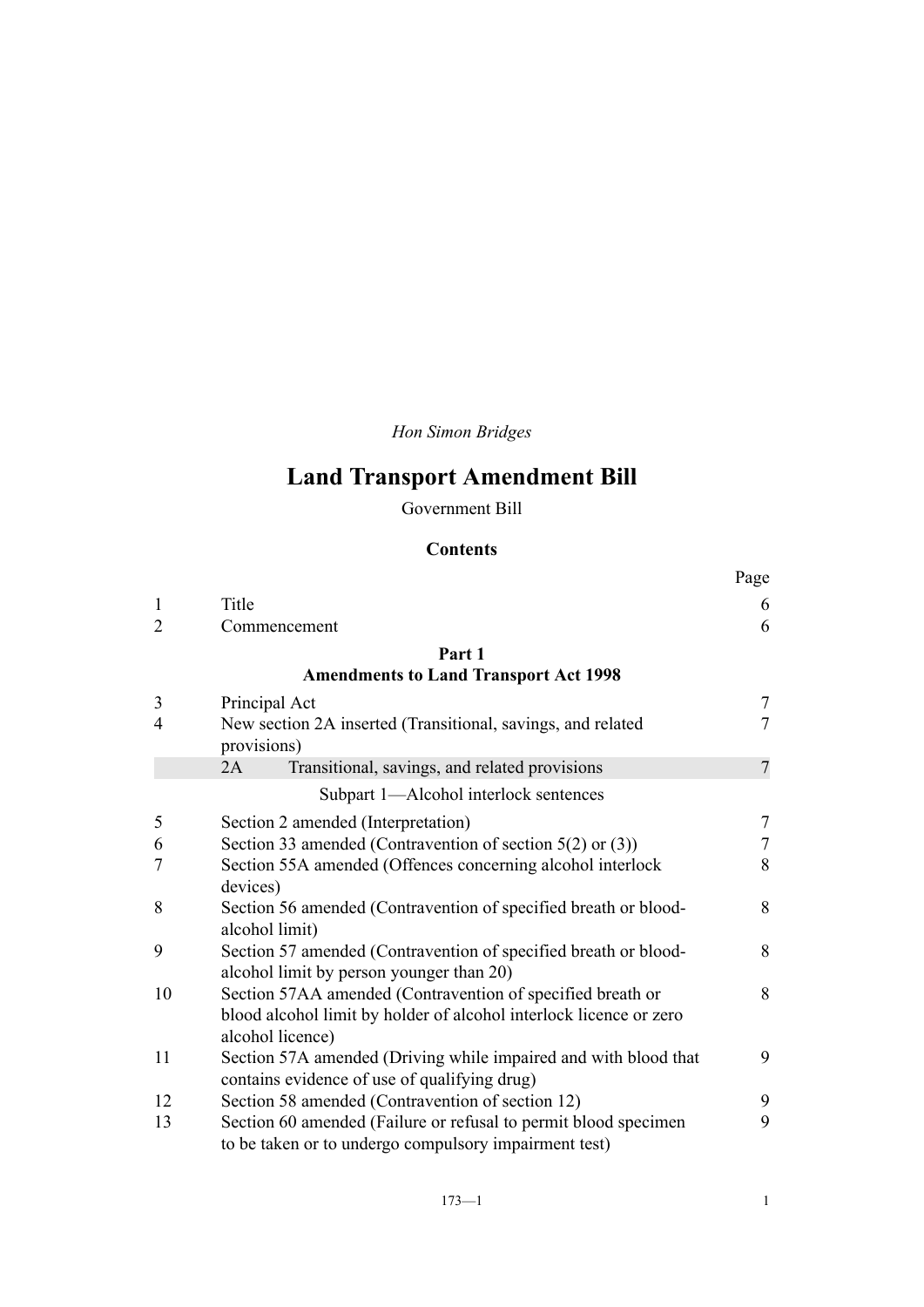|    | <b>Land Transport Amendment Bill</b>                                      |                                                                                                                                      |    |  |
|----|---------------------------------------------------------------------------|--------------------------------------------------------------------------------------------------------------------------------------|----|--|
| 14 |                                                                           | Section 61 amended (Person in charge of motor vehicle causing<br>injury or death)                                                    | 10 |  |
| 15 |                                                                           | Section 62 amended (Causing injury or death in circumstances to<br>which section 61 does not apply)                                  | 10 |  |
| 16 |                                                                           | Section 63 amended (Further penalty in certain cases where person<br>driving vehicle used in transport service)                      | 10 |  |
| 17 |                                                                           | Cross-heading above section 65 replaced                                                                                              | 10 |  |
|    |                                                                           | Mandatory disqualification and assessment for repeat<br>offences                                                                     |    |  |
| 18 |                                                                           | Section 65 amended (Mandatory penalties for repeat offences<br>involving use of alcohol or drugs)                                    | 10 |  |
| 19 |                                                                           | Section 65A replaced (Alcohol interlock requirements for repeat<br>offences or certain first time offences involving use of alcohol) | 11 |  |
|    |                                                                           | Mandatory alcohol interlock sentence for repeat offences<br>and certain first offences                                               |    |  |
|    | 65AB                                                                      | Qualifying offences                                                                                                                  | 11 |  |
|    | 65AC                                                                      | Alcohol interlock sentence                                                                                                           | 12 |  |
|    | 65AD                                                                      | Injury or death                                                                                                                      | 12 |  |
|    | 65AE                                                                      | Period of disqualification                                                                                                           | 12 |  |
|    | 65AF                                                                      | Alcohol interlock sentence disqualifies person from<br>driving except under alcohol interlock licence                                | 13 |  |
|    | 65AG                                                                      | Alcohol interlock licence requirements                                                                                               | 13 |  |
|    | 65AH                                                                      | Court may take alcohol interlock sentence into account                                                                               | 14 |  |
|    | 65AI                                                                      | Exceptions: persons who are not to be given alcohol<br>interlock sentence                                                            | 14 |  |
|    | 65AJ                                                                      | Effect of subsequent qualifying offences on alcohol<br>interlock licence                                                             | 14 |  |
|    | 65AK                                                                      | Effect of other subsequent offences on alcohol interlock<br>licence                                                                  | 14 |  |
|    |                                                                           | Mandatory zero alcohol requirements for repeat offences                                                                              |    |  |
| 20 |                                                                           | Section 65B amended (Mandatory zero alcohol requirements for<br>repeat offences involving use of alcohol)                            | 15 |  |
| 21 | Section 81 amended (Provisions relating to mandatory<br>disqualification) |                                                                                                                                      | 15 |  |
| 22 |                                                                           | Section 87 amended (Particulars of certain court orders to be sent<br>to Agency and offender)                                        | 16 |  |
| 23 |                                                                           | Section 94 amended (Substitution of community-based sentences)                                                                       |    |  |
| 24 |                                                                           | Section 99 amended (Court may reduce disqualification)                                                                               | 16 |  |
| 25 |                                                                           | Section 100 amended (Agency to remove certain disqualifications)                                                                     | 16 |  |
| 26 | requirements)                                                             | Section 100A replaced (Agency to remove alcohol interlock                                                                            | 16 |  |
|    | 100A                                                                      | Agency may replace alcohol interlock licence with zero<br>alcohol licence                                                            | 16 |  |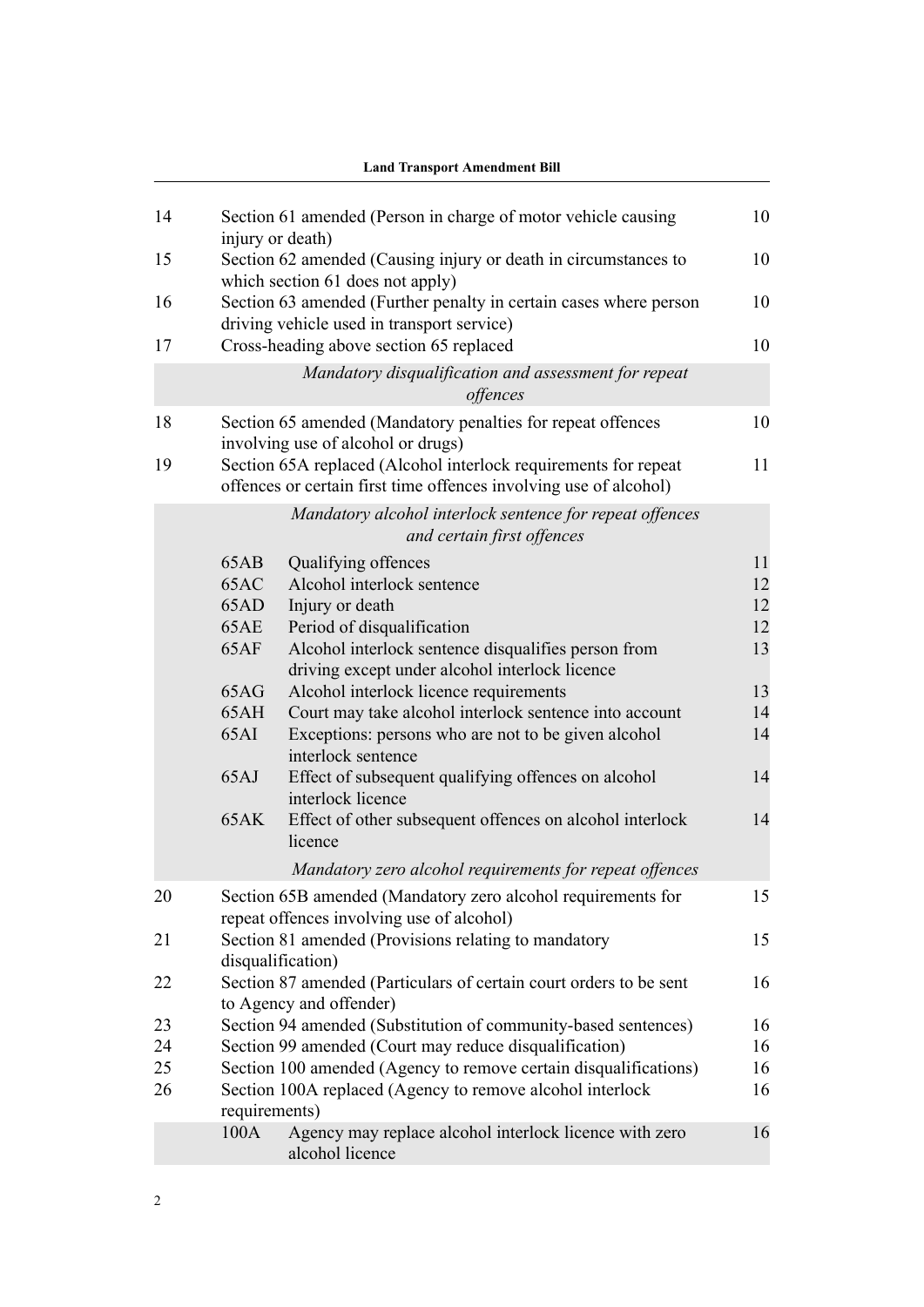|    | <b>Land Transport Amendment Bill</b>                                                                                                                                |    |
|----|---------------------------------------------------------------------------------------------------------------------------------------------------------------------|----|
|    |                                                                                                                                                                     |    |
|    | Court may cancel alcohol interlock sentence<br>100B                                                                                                                 | 16 |
| 27 | Section 103 amended (Persons who may apply to court for limited<br>licence)                                                                                         | 17 |
| 28 | Section 108 replaced (Appeal against Agency's refusal to remove<br>disqualification)                                                                                | 17 |
|    | 108<br>Appeal against Agency's refusal to remove<br>disqualification or replace alcohol interlock licence with<br>zero alcohol licence                              | 17 |
|    | Subpart 2-Fare evasion                                                                                                                                              |    |
| 29 | Section 79M replaced (Penalties for failure to pay passenger<br>service fares)                                                                                      | 17 |
|    | Penalties for failure to pay service fares, etc<br>79M                                                                                                              | 18 |
| 30 | New section 128F inserted (Powers of enforcement officers in<br>relation to public transport service fares)                                                         | 18 |
|    | Powers of enforcement officers in relation to public<br>128F<br>transport service fares                                                                             | 18 |
| 31 | Section 167 amended (Regulations)                                                                                                                                   | 19 |
|    | Subpart 3—Fleeing drivers                                                                                                                                           |    |
| 32 | Section 36AB repealed (Contravention of sections 7 and 114)                                                                                                         | 19 |
| 33 | Section 52 amended (Contravening notices, requirements, etc,<br>given or imposed by enforcement officers)                                                           | 19 |
| 34 | New section 52A inserted (Contravention of section 114)                                                                                                             | 19 |
|    | Contravention of section 114<br>52A                                                                                                                                 | 19 |
| 35 | Section 96 amended (Vehicle seized and impounded for 28 days in<br>certain circumstances)                                                                           | 20 |
| 36 | Section 102 amended (Appeal to Police against impoundment of<br>vehicle)                                                                                            | 21 |
| 37 | Section 118 amended (Owner or hirer or licence holder to give<br>information as to identity of driver or passenger)                                                 | 21 |
| 38 | Section 123 amended (Enforcement officer may seize and impound<br>vehicle for up to 7 days where serious accident or hit and run<br>offence or for failure to stop) | 22 |
|    | Subpart 4—Heavy vehicles                                                                                                                                            |    |
| 39 | Section 2 amended (Interpretation)                                                                                                                                  | 22 |
| 40 | Section 6 amended (Vehicles to be safe and operated in compliance<br>with rules)                                                                                    | 23 |
| 41 | Section 16 replaced (Heavy motor vehicles not to be overloaded)                                                                                                     | 23 |
|    | Heavy motor vehicles not to be overloaded or in breach<br>16<br>of dimension requirements                                                                           | 23 |
| 42 | Section 16A replaced (Restriction of heavy traffic on roads)                                                                                                        | 23 |
|    | Temporary restriction of heavy traffic on roads<br>16A                                                                                                              | 23 |
| 43 | Section 30O amended (Term of transport service licence)                                                                                                             | 24 |
| 44 | Section 43 replaced (Overloading offences)                                                                                                                          | 24 |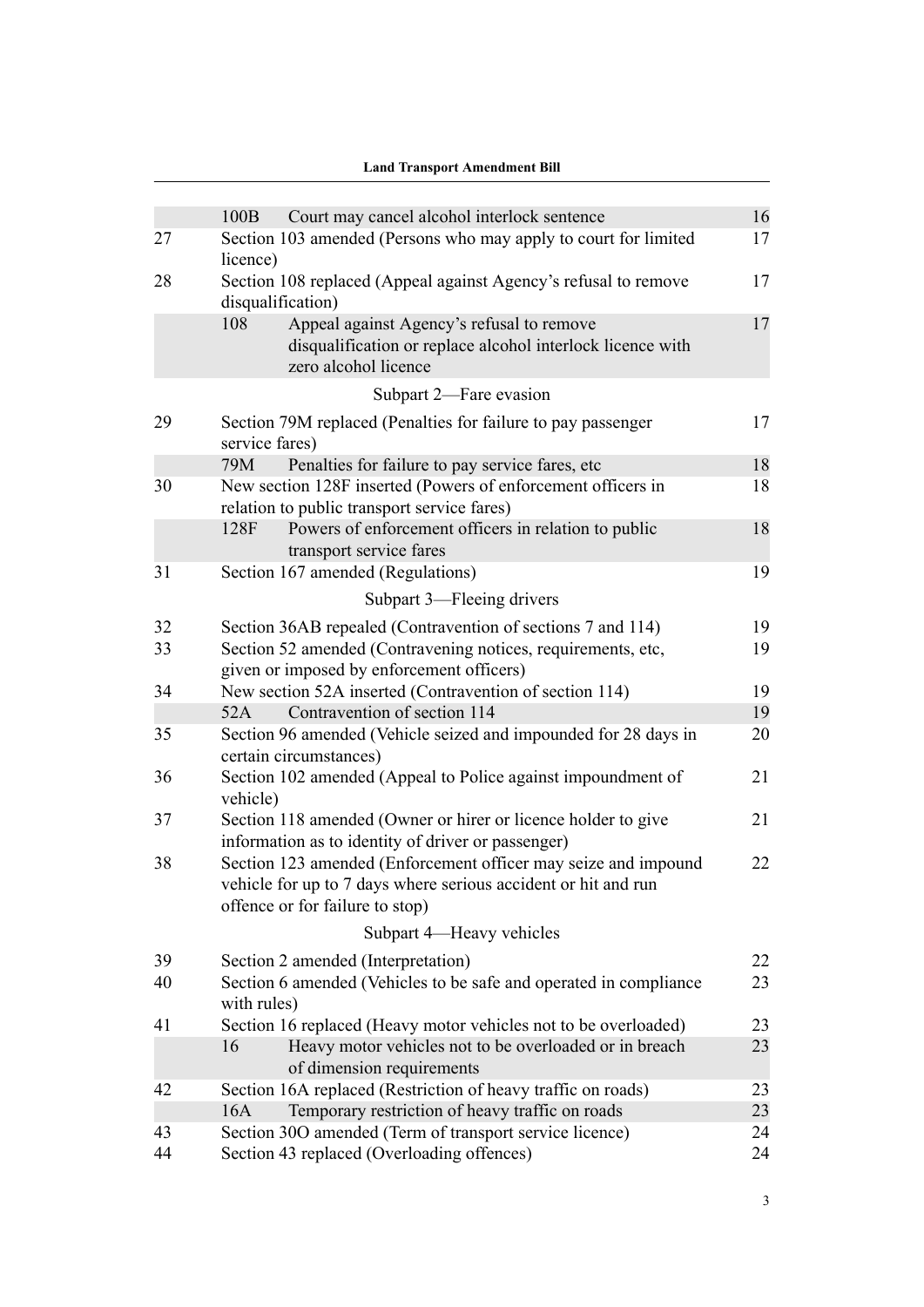| 24<br>24<br>24<br>25                                                                                                                                                                                                                                                        |
|-----------------------------------------------------------------------------------------------------------------------------------------------------------------------------------------------------------------------------------------------------------------------------|
|                                                                                                                                                                                                                                                                             |
|                                                                                                                                                                                                                                                                             |
|                                                                                                                                                                                                                                                                             |
|                                                                                                                                                                                                                                                                             |
|                                                                                                                                                                                                                                                                             |
| 25                                                                                                                                                                                                                                                                          |
| 25                                                                                                                                                                                                                                                                          |
| 25                                                                                                                                                                                                                                                                          |
| 26                                                                                                                                                                                                                                                                          |
| 26                                                                                                                                                                                                                                                                          |
| 26                                                                                                                                                                                                                                                                          |
| 26                                                                                                                                                                                                                                                                          |
| 26                                                                                                                                                                                                                                                                          |
| 26                                                                                                                                                                                                                                                                          |
|                                                                                                                                                                                                                                                                             |
| 27                                                                                                                                                                                                                                                                          |
| 28                                                                                                                                                                                                                                                                          |
| 28                                                                                                                                                                                                                                                                          |
| 29                                                                                                                                                                                                                                                                          |
| 29                                                                                                                                                                                                                                                                          |
| 29                                                                                                                                                                                                                                                                          |
| 29                                                                                                                                                                                                                                                                          |
| 29                                                                                                                                                                                                                                                                          |
| 30                                                                                                                                                                                                                                                                          |
| 30                                                                                                                                                                                                                                                                          |
| 30                                                                                                                                                                                                                                                                          |
| 30                                                                                                                                                                                                                                                                          |
| 30                                                                                                                                                                                                                                                                          |
| 31                                                                                                                                                                                                                                                                          |
| 31                                                                                                                                                                                                                                                                          |
| New section 147A inserted (Certification of accuracy of alternative<br>New section 166A inserted (Agency may grant exemptions to New<br>Section 30J replaced (Transport service operators may not carry on<br>Section 30S amended (When Agency may revoke transport service |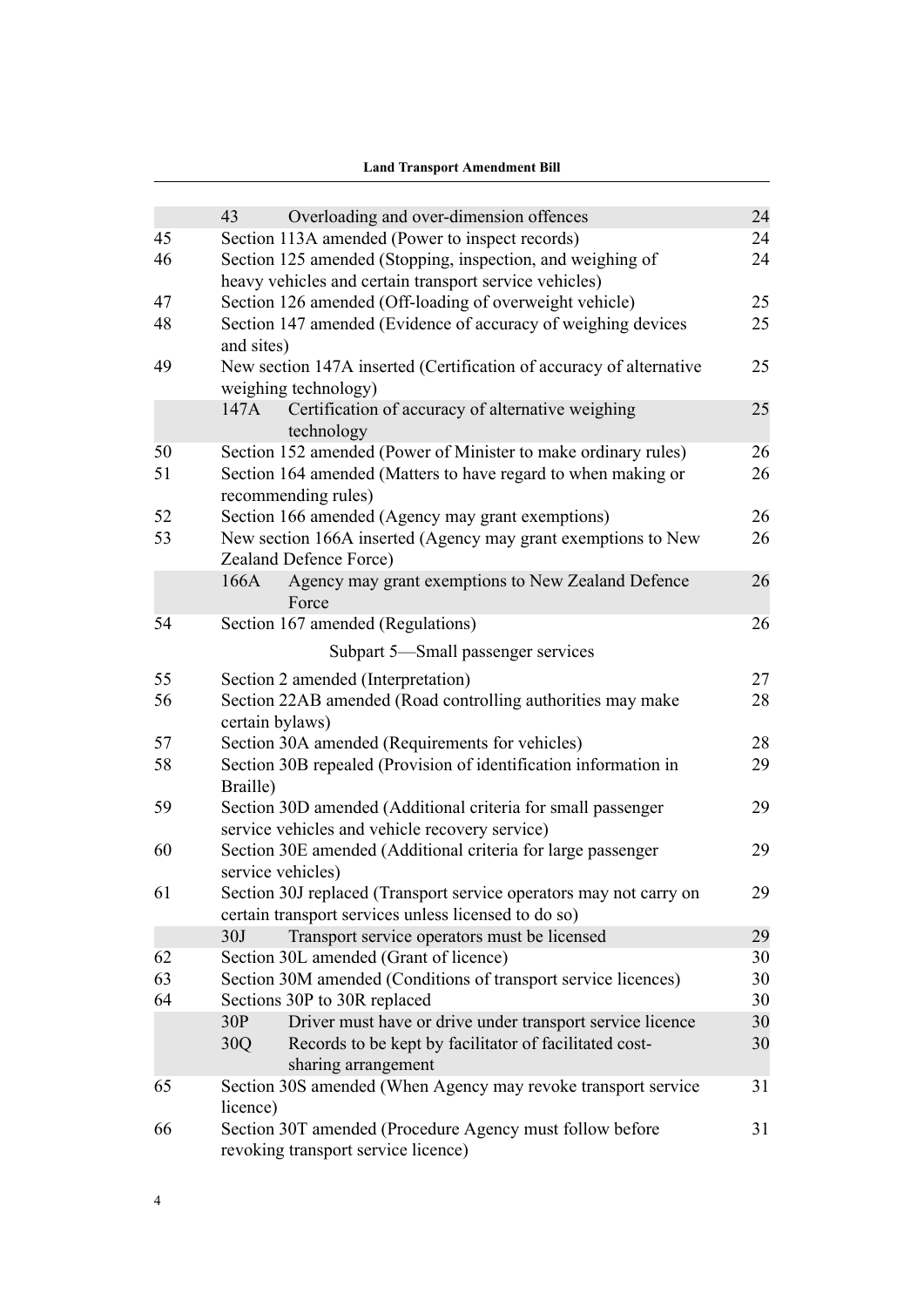|    | Land Transport Amendment Bill                                                                                           |    |
|----|-------------------------------------------------------------------------------------------------------------------------|----|
|    |                                                                                                                         |    |
| 67 | Section 30U amended (Suspension of transport service licence)                                                           | 31 |
| 68 | Section 30V amended (Interpretation)                                                                                    | 31 |
| 69 | Section 30Z replaced (Application of Part)                                                                              | 32 |
|    | Application of Part<br>30Z                                                                                              | 32 |
| 70 | Section 30ZD amended (Records must be kept)                                                                             | 32 |
| 71 | Section 30ZH amended (Duties regarding logbooks)                                                                        | 33 |
| 72 | Section 79A amended (Offence to carry on transport service<br>without licence)                                          | 33 |
| 73 | New section 79AB inserted (Offence to drive vehicle used in<br>transport service without licence)                       | 33 |
|    | <b>79AB</b><br>Offence to drive vehicle used in transport service without<br>licence                                    | 33 |
| 74 | Section 79C amended (Failure to present vehicle for inspection)                                                         | 33 |
| 75 | Section 79H amended (Contravention of section 128A)                                                                     | 34 |
| 76 | Section 87B amended (Disqualification of holder of transport<br>service licence from holding transport service licence) | 34 |
| 77 | Section 128A amended (Enforcement officer's powers in respect<br>of non-complying small passenger service vehicles)     | 34 |
| 78 | Section 158 amended (Rules concerning licensing, standard-<br>setting, etc)                                             | 34 |
| 79 | Section 199A amended (Register of transport service licences)                                                           | 34 |
|    | Subpart 6-Miscellaneous amendments                                                                                      |    |
| 80 | Section 2 amended (Interpretation)                                                                                      | 34 |
| 81 | Section 22AB amended (Road controlling authorities may make<br>certain bylaws)                                          | 35 |
| 82 | Section 90 amended (Suspension of licence or disqualification<br>from driving under demerit points system)              | 35 |
| 83 | Section 95 amended (Mandatory 28-day suspension of driver<br>licence in certain circumstances)                          | 35 |
| 84 | Section 119 amended (Powers of entry)                                                                                   | 35 |
| 85 | Section 121 amended (Enforcement officer may immobilise                                                                 | 35 |
|    | vehicle, etc, in specified circumstances)                                                                               |    |
| 86 | Section 129 amended (Vehicles may be inspected and directed to                                                          | 36 |
| 87 | remain stopped for contravening dangerous goods rules)<br>Section 132 amended (Inspection powers concerning dangerous   | 36 |
|    | goods)                                                                                                                  |    |
| 88 | Section 139 amended (Issue of infringement notice)                                                                      | 36 |
| 89 | Section 140 amended (Contents of infringement and reminder<br>notices)                                                  | 36 |
| 90 | Section 168 amended (Regulations relating to fees and charges for                                                       | 37 |
| 91 | land transport)<br>Section 242 amended (Motor vehicles must be registered and                                           | 37 |
| 92 | licensed)<br>Section 269 amended (Regulations)                                                                          | 37 |
|    |                                                                                                                         |    |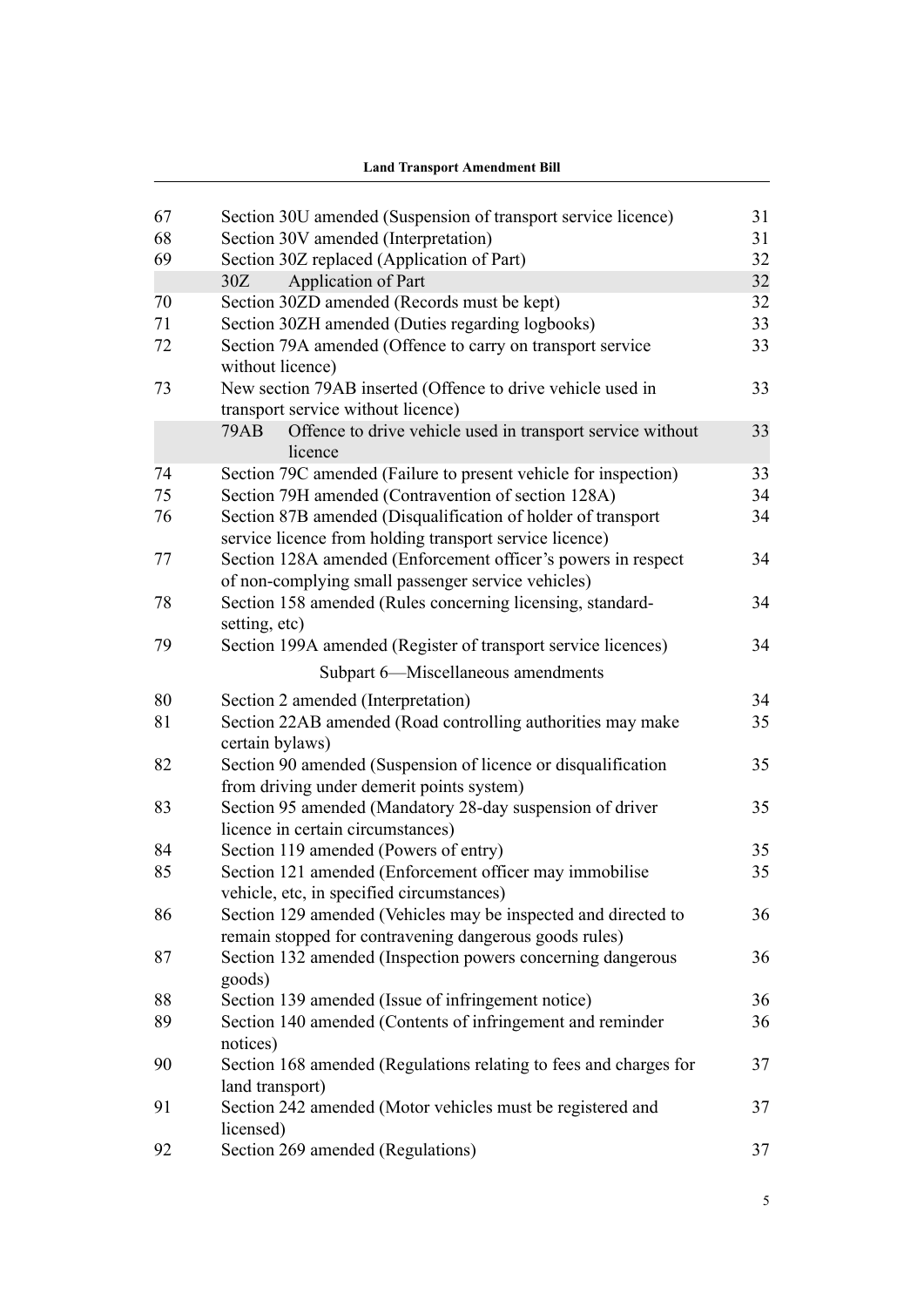#### **[Part 2](#page-61-0)**

## <span id="page-29-0"></span>**[Related and consequential amendments](#page-61-0)** *[Amendment to Government Roading Powers Act 1989](#page-61-0)* [93](#page-61-0) [Amendment to Government Roading Powers Act 1989](#page-61-0) [38](#page-61-0) *[Amendment to Road User Charges Act 2012](#page-61-0)* [94](#page-61-0) [Amendment to Road User Charges Act 2012](#page-61-0) [38](#page-61-0) *[Amendments to Sentencing Act 2002](#page-61-0)* [95](#page-61-0) [Amendments to Sentencing Act 2002](#page-61-0) [38](#page-61-0) *[Transitional, savings, and related provisions](#page-62-0)* [96](#page-62-0) [New Schedule 1 inserted and amended](#page-62-0) [39](#page-62-0) *[Consequential amendments to enactments](#page-64-0)* [97](#page-64-0) [Consequential amendments to enactments](#page-64-0) [41](#page-64-0) **[Schedule 1](#page-66-0) [New Schedule 1 inserted](#page-66-0)** [43](#page-66-0) **[Schedule 2](#page-67-0) [Consequential amendments to Acts](#page-67-0)** [44](#page-67-0) **[Schedule 3](#page-70-0) [Consequential amendments to other enactments](#page-70-0)** [47](#page-70-0)

#### **The Parliament of New Zealand enacts as follows:**

## **1 Title**

This Act is the Land Transport Amendment Act 2016.

#### **2 Commencement**

*Commencement of amendments relating to alcohol interlock sentences* 5

## (1) Subpart 1 of Part 1 and sections 96(2) and 97(1) and (4) come into force—

- (a) on 1 April 2018; or
- (b) on an earlier date appointed by the Governor-General by Order in Council, and 1 or more orders may be made appointing different dates for dif- 10 ferent provisions and for different purposes.

#### *Commencement of amendments relating to small passenger vehicles*

#### (2) Subpart 5 of Part 1 and sections 96(3) and 97(3) and (8) come into force—

(a) on a date appointed by the Governor-General by Order in Council, and 1 15 or more orders may be made appointing different dates for different provisions and for different purposes; and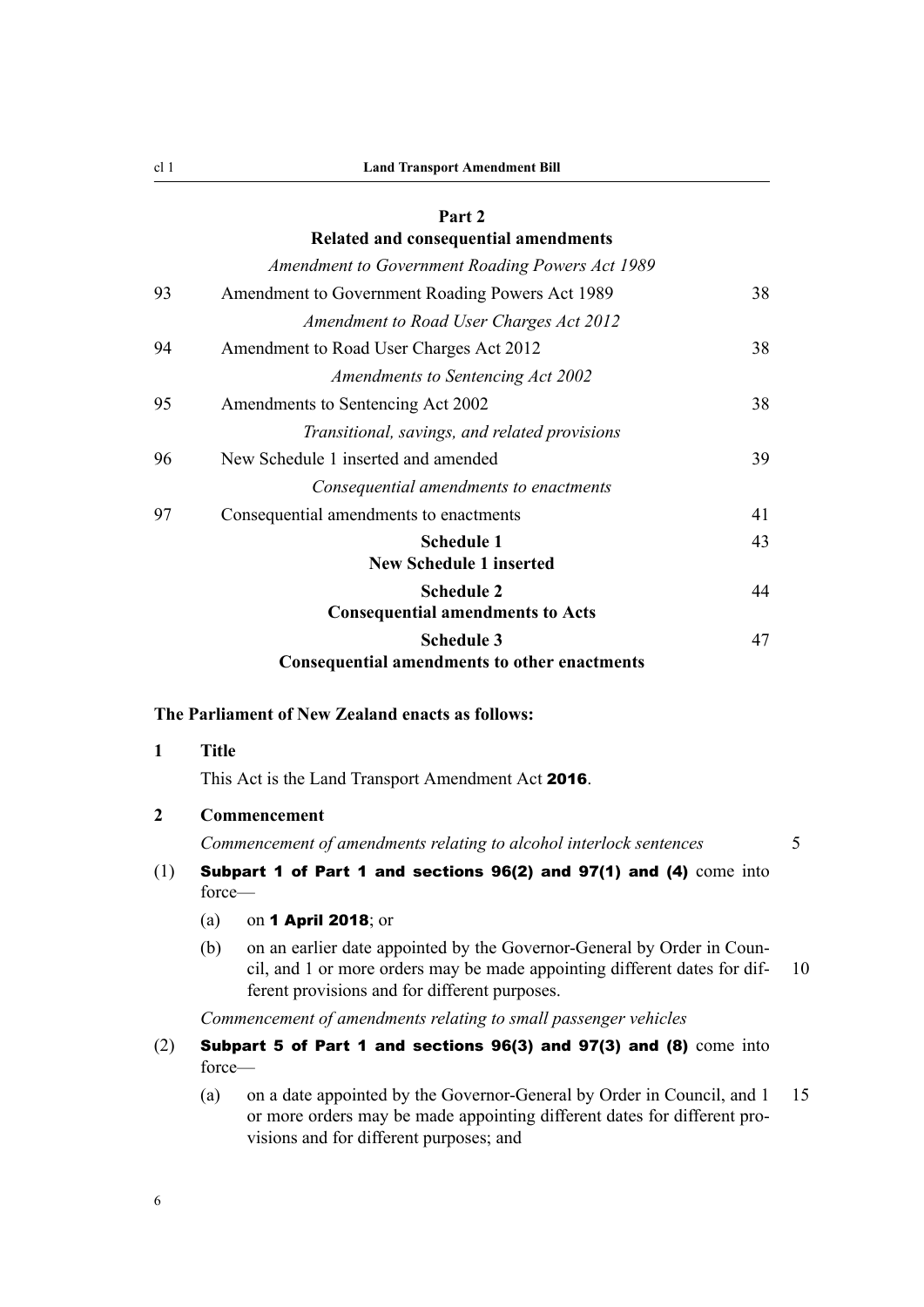<span id="page-30-0"></span>(b) to the extent not previously brought into force under **paragraph (a)**, on 1 July 2017.

*Commencement of the rest of this Act*

(3) The rest of this Act comes into force on the day after the date on which it receives the Royal assent. 5

## **Part 1 Amendments to Land Transport Act 1998**

## **3 Principal Act** This Part amends the Land Transport Act 1998 (the **principal Act**). **4 New section 2A inserted (Transitional, savings, and related provisions)** 10 After section 2, insert: **2A Transitional, savings, and related provisions** The transitional, savings, and related provisions set out in **Schedule 1** have effect according to their terms. Subpart 1—Alcohol interlock sentences 15 **5 Section 2 amended (Interpretation)** (1) In section 2(1), definition of **alcohol interlock device**, paragraph (c), replace "section 65A" with "sections 65AB to 65AK". (2) In section 2(1), definition of **alcohol interlock licence**, replace "section  $65A(2)$ " with "section 65AC".  $20$ (3) In section 2(1), definition of **zero alcohol licence**, paragraph (a), replace "made under section 65B(2)" with "referred to in section 65B(1)". (4) In section  $2(1)$ , insert in their appropriate alphabetical order: **alcohol interlock sentence** has the meaning given in section 65AC **qualifying offence** is an offence described in **section 65AB(1)** 25 **6 Section 33 amended (Contravention of section 5(2) or (3))** After section 33(1), insert: (1A) Subsection (1) does not apply in relation to— (a) an application for an alcohol interlock licence made in accordance with an alcohol interlock sentence; or 30 (b) an application for a zero alcohol licence made in accordance with section 65B.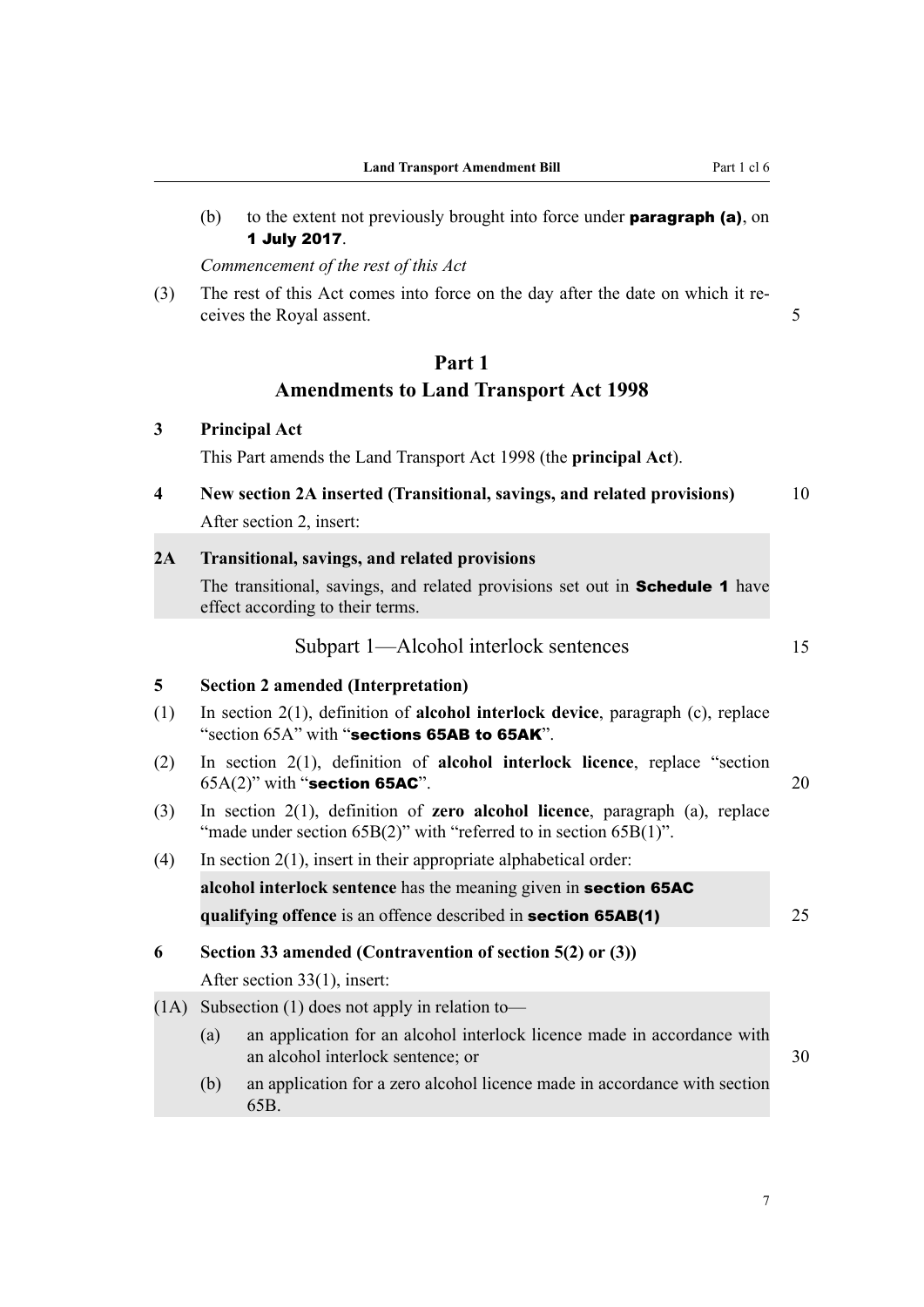<span id="page-31-0"></span>

| 7                                                                                                               | Section 55A amended (Offences concerning alcohol interlock devices)<br>In section 55A(1), replace "order made by a court under section $65A(2)$ " with                                               |    |  |
|-----------------------------------------------------------------------------------------------------------------|------------------------------------------------------------------------------------------------------------------------------------------------------------------------------------------------------|----|--|
| (1)                                                                                                             | "alcohol interlock sentence".                                                                                                                                                                        |    |  |
| (2)                                                                                                             | In section 55A(2), and (3), replace "order made under section $65A(2)$ " with<br>"alcohol interlock sentence".<br>5                                                                                  |    |  |
| 8                                                                                                               | Section 56 amended (Contravention of specified breath or blood-alcohol<br>limit)                                                                                                                     |    |  |
| (1)                                                                                                             | After section 56(3), insert:                                                                                                                                                                         |    |  |
| (3A)                                                                                                            | Subsection $(3)(b)$ does not apply if—                                                                                                                                                               |    |  |
|                                                                                                                 | an order is made under section 65; or<br>(a)                                                                                                                                                         | 10 |  |
|                                                                                                                 | an alcohol interlock sentence is ordered under <b>section 65AC(1)</b> .<br>(b)                                                                                                                       |    |  |
| (2)                                                                                                             | Replace section 56(4A) with:                                                                                                                                                                         |    |  |
| (4A)                                                                                                            | Subsection $(4)(b)$ does not apply if—                                                                                                                                                               |    |  |
|                                                                                                                 | an order is made under section 65; or<br>(a)                                                                                                                                                         |    |  |
|                                                                                                                 | (b)<br>an alcohol interlock sentence is ordered under <b>section 65AC(1)</b> .                                                                                                                       | 15 |  |
| (3)                                                                                                             | Replace section $56(6)$ with:                                                                                                                                                                        |    |  |
| (6)                                                                                                             | The imposition of a mandatory disqualification under this section is subject to<br>section 81 (which allows a court not to order disqualification for special rea-<br>sons relating to the offence). |    |  |
| 9<br>Section 57 amended (Contravention of specified breath or blood-alcohol<br>limit by person younger than 20) |                                                                                                                                                                                                      |    |  |
|                                                                                                                 | Replace section $57(4)$ with:                                                                                                                                                                        |    |  |
| (4)                                                                                                             | Subsection $(3)(b)$ does not apply if—                                                                                                                                                               |    |  |
|                                                                                                                 | an order is made under section 65; or<br>(a)                                                                                                                                                         |    |  |
|                                                                                                                 | an alcohol interlock sentence is ordered under <b>section 65AC(1)</b> .<br>(b)                                                                                                                       | 25 |  |
| (5)                                                                                                             | The imposition of a mandatory disqualification under this section is subject to<br>section 81 (which allows a court not to order disqualification for special rea-<br>sons relating to the offence). |    |  |
| 10                                                                                                              | Section 57AA amended (Contravention of specified breath or blood<br>alcohol limit by holder of alcohol interlock licence or zero alcohol licence)                                                    | 30 |  |
| (1)                                                                                                             | After section 57AA(3), insert:                                                                                                                                                                       |    |  |
| (3A)                                                                                                            | Subsection $(3)(b)$ does not apply if—                                                                                                                                                               |    |  |
|                                                                                                                 | an order is made under section 65; or<br>(a)                                                                                                                                                         |    |  |
|                                                                                                                 | (b)<br>an alcohol interlock sentence is ordered under <b>section 65AC(1)</b> .                                                                                                                       |    |  |
| (2)                                                                                                             | Replace section $57AA(7)$ with:<br>35                                                                                                                                                                |    |  |
| (7)                                                                                                             | Subsection $(6)(b)$ does not apply if—                                                                                                                                                               |    |  |
|                                                                                                                 |                                                                                                                                                                                                      |    |  |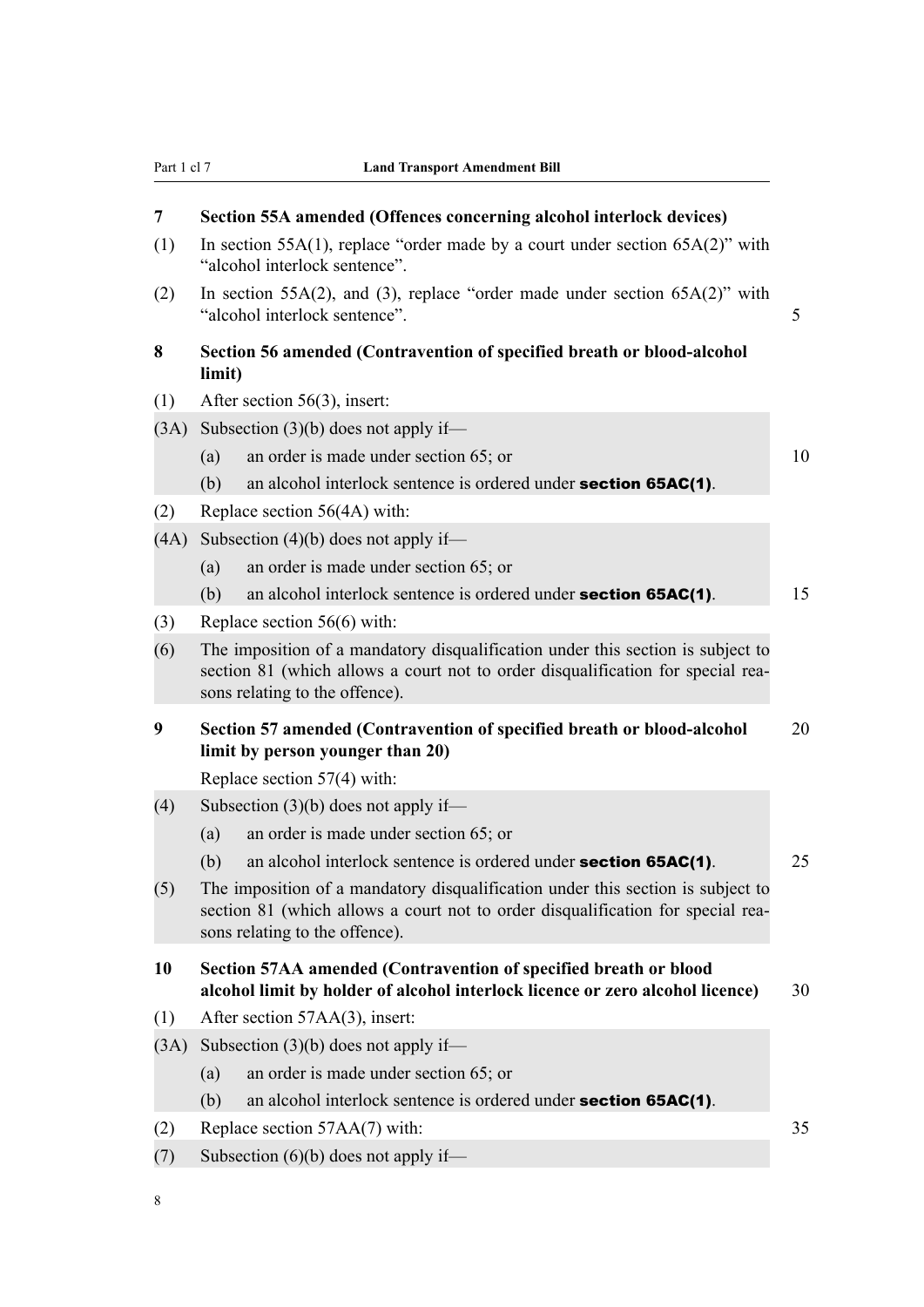<span id="page-32-0"></span>

|      | an order is made under section 65; or<br>(a)                                                                                                                                                         |    |  |
|------|------------------------------------------------------------------------------------------------------------------------------------------------------------------------------------------------------|----|--|
|      | (b)<br>an alcohol interlock sentence is ordered under <b>section 65AC(1)</b> .                                                                                                                       |    |  |
| (8)  | The imposition of a mandatory disqualification under this section is subject to<br>section 81 (which allows a court not to order disqualification for special rea-<br>sons relating to the offence). | 5  |  |
| 11   | Section 57A amended (Driving while impaired and with blood that<br>contains evidence of use of qualifying drug)                                                                                      |    |  |
|      | Replace section 57A(6) with:                                                                                                                                                                         |    |  |
| (6)  | The imposition of a mandatory disqualification under this section is subject to<br>section 81 (which allows a court not to order disqualification for special rea-<br>sons relating to the offence). | 10 |  |
| 12   | Section 58 amended (Contravention of section 12)                                                                                                                                                     |    |  |
| (1)  | After section 58(2), insert:                                                                                                                                                                         |    |  |
| (2A) | Subsection $(2)(b)$ does not apply if—                                                                                                                                                               |    |  |
|      | an order is made under section 65; or<br>(a)                                                                                                                                                         | 15 |  |
|      | an alcohol interlock sentence is ordered under <b>section 65AC(1)</b> .<br>(b)                                                                                                                       |    |  |
| (2)  | Replace section 58(3A) with:                                                                                                                                                                         |    |  |
| (3A) | Subsection $(3)(b)$ does not apply if—                                                                                                                                                               |    |  |
|      | an order is made under section 65; or<br>(a)                                                                                                                                                         |    |  |
|      | (b)<br>an alcohol interlock sentence is ordered under <b>section 65AC(1)</b> .                                                                                                                       | 20 |  |
| (3)  | Replace section $58(5)$ with:                                                                                                                                                                        |    |  |
| (5)  | The imposition of a mandatory disqualification under this section is subject to<br>section 81 (which allows a court not to order disqualification for special rea-<br>sons relating to the offence). |    |  |
| 13   | Section 60 amended (Failure or refusal to permit blood specimen to be<br>taken or to undergo compulsory impairment test)                                                                             | 25 |  |
| (1)  | After section $60(2)$ , insert:                                                                                                                                                                      |    |  |
| (2A) | Subsection $(2)(b)$ does not apply if—                                                                                                                                                               |    |  |
|      | an order is made under section 65; or<br>(a)                                                                                                                                                         |    |  |
|      | an alcohol interlock sentence is ordered under <b>section 65AC(1)</b> .<br>(b)                                                                                                                       | 30 |  |
| (2)  | Replace section $60(3A)$ with:                                                                                                                                                                       |    |  |
| (3A) | Subsection $(3)(b)$ does not apply if—                                                                                                                                                               |    |  |
|      | an order is made under section 65; or<br>(a)                                                                                                                                                         |    |  |
|      | an alcohol interlock sentence is ordered under <b>section 65AC(1)</b> .<br>(b)                                                                                                                       |    |  |
| (3)  | Replace section $60(5)$ with:                                                                                                                                                                        | 35 |  |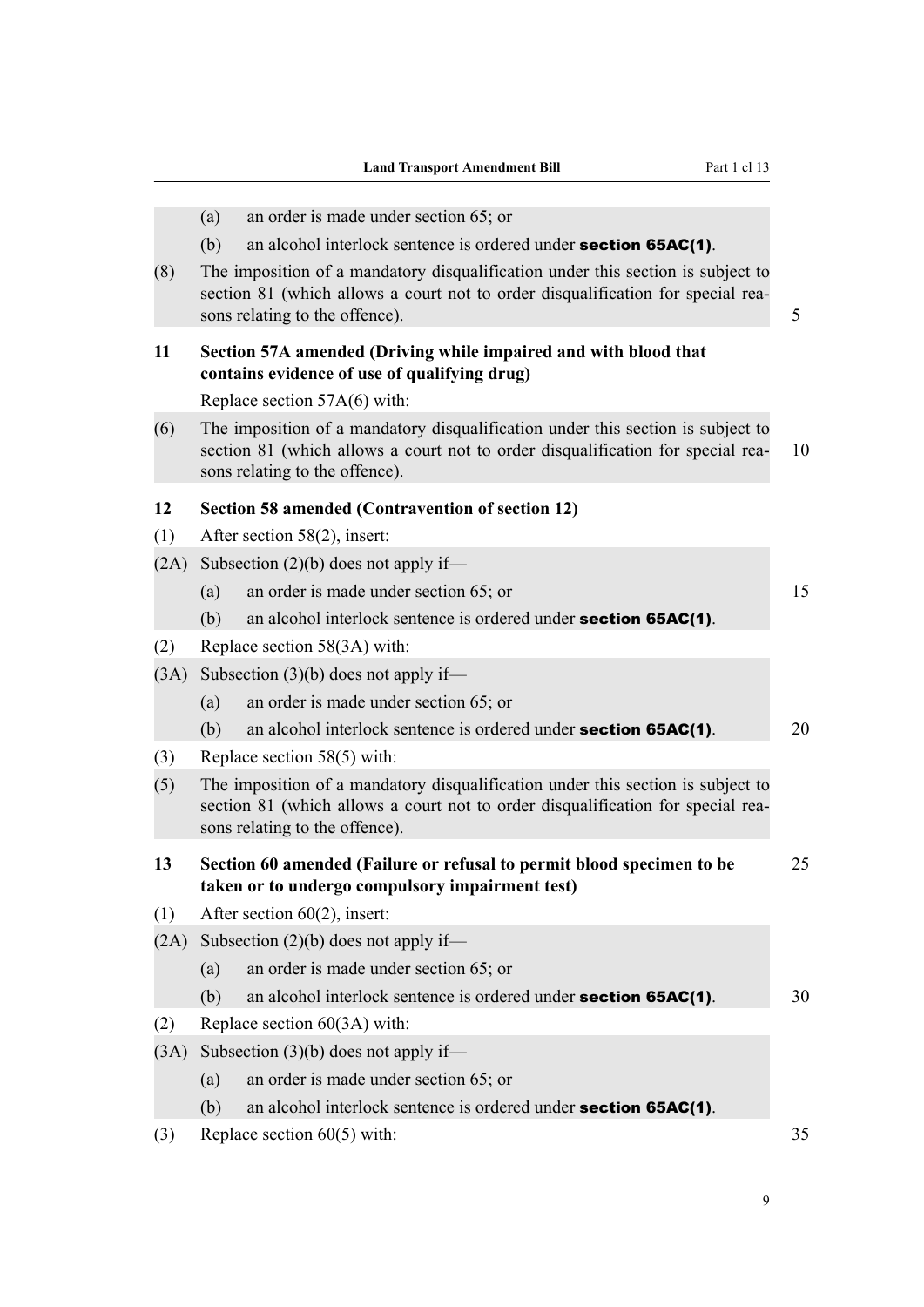<span id="page-33-0"></span>(5) The imposition of a mandatory disqualification under this section is subject to section 81 (which allows a court not to order disqualification for special reasons relating to the offence).

#### **14 Section 61 amended (Person in charge of motor vehicle causing injury or death)** 5

- (1) After section 61(3B), insert:
- $(3BA)$  If an alcohol interlock sentence is ordered under **section 65AC(1)** for an offence described in subsection (1) or (2), the mandatory disqualification referred to in subsection (3)(b), (3AA)(b), or (3A) (whichever applies) is the period of disqualification under that alcohol interlock sentence. 10
- (2) Replace section 61(4) with:
- (4) The imposition of a mandatory disqualification under this section is subject to section 81 (which allows a court not to order disqualification for special reasons relating to the offence).

#### **15 Section 62 amended (Causing injury or death in circumstances to which** 15 **section 61 does not apply)**

Replace section 62(3) with:

- (3) Subsection (2)(b) does not apply if an order is made under section 65.
- (4) If an alcohol interlock sentence is ordered under **section 65AC(1)** for an offence described in subsection  $(1)(a)$ , the mandatory disqualification referred to 20 in subsection (2)(b) is the period of disqualification under that alcohol interlock sentence.
- (5) The imposition of a mandatory disqualification under this section is subject to section 81 (which allows a court not to order disqualification for special reasons relating to the offence). 25

### **16 Section 63 amended (Further penalty in certain cases where person driving vehicle used in transport service)**

In section 63(3), replace "(which relates to community-based sentences)" with "(which allows a court to substitute disqualification with a community-based sentence)". 30

#### **17 Cross-heading above section 65 replaced**

Replace the cross-heading above section 65 with:

*Mandatory disqualification and assessment for repeat offences*

- **18 Section 65 amended (Mandatory penalties for repeat offences involving use of alcohol or drugs)** 35
- (1) Replace the heading to section 65 with "**Mandatory disqualification and assessment for repeat offences**".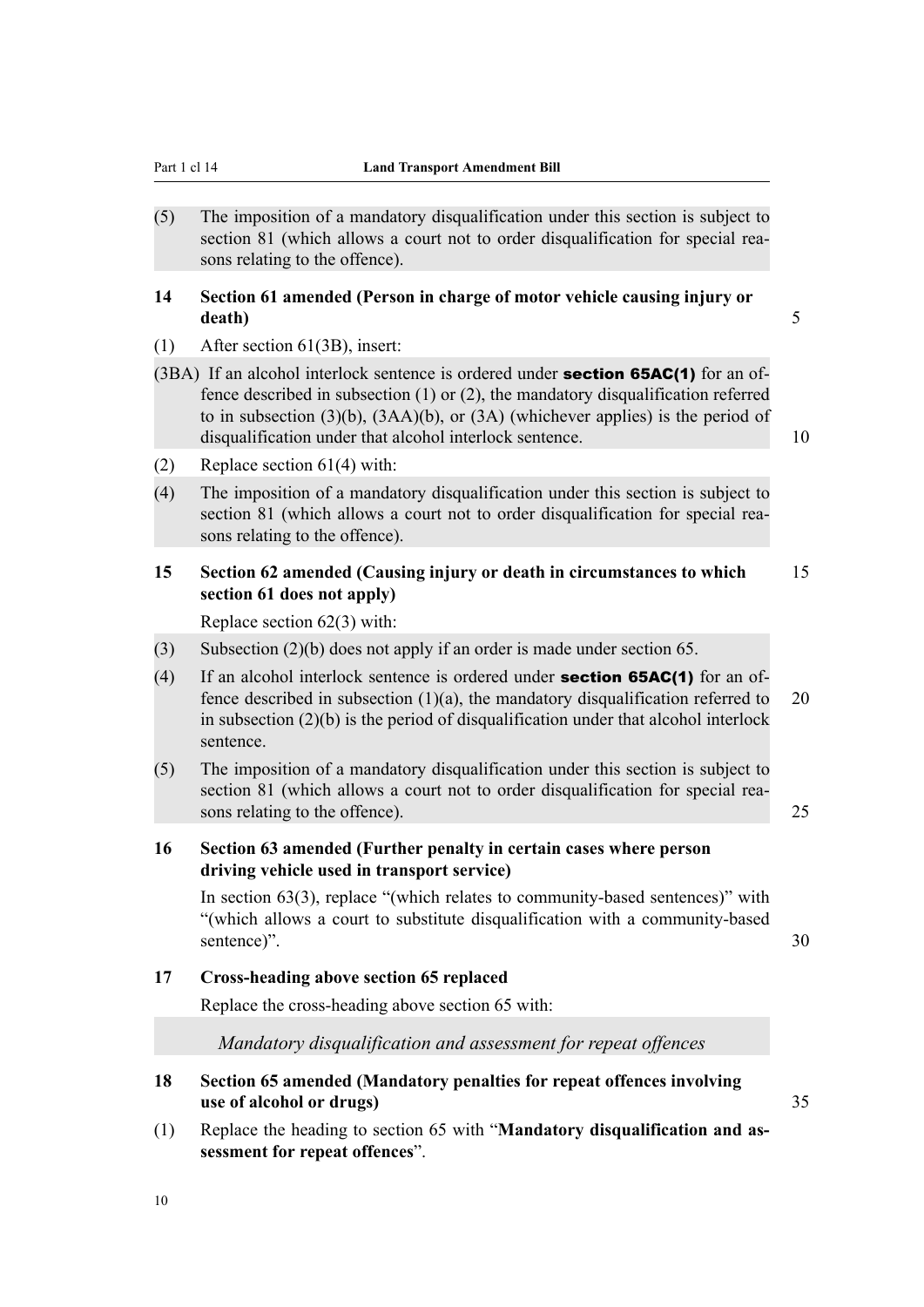- <span id="page-34-0"></span>(2) After section 65(3), insert:
- (3A) The mandatory disqualification referred to in subsection (2) is replaced by any alcohol interlock sentence ordered under section 65AC(1).
- (3) After section 65(4), insert:
- (4A) The mandatory disqualification referred to in subsection (4) is replaced by any 5 alcohol interlock sentence ordered under section 65AC(1).
- **19 Section 65A replaced (Alcohol interlock requirements for repeat offences or certain first time offences involving use of alcohol)**

Replace section 65A with:

*Mandatory alcohol interlock sentence for repeat offences and certain first* 10 *offences*

#### **65AB Qualifying offences**

- (1) **Section 65AC** applies if a court convicts a person of an offence involving the use of alcohol against any of sections  $56(1)$ ,  $56(2)$ ,  $57(1)$ ,  $57(2)$ ,  $57AA$ , 58(1)(a), 60(1)(a) to (c), 61(1), 61(2), and 62(1)(a) and either— 15
	- (a) the person convicted has previously been convicted of such an offence committed within 5 years of the date of the commission of the offence being dealt with by the court (whether or not section 65(2) or (4) also applies); or
	- (b) the offence for which the person is convicted involves either or both of 20 the following:
		- (i) the proportion of alcohol in the person's breath, as ascertained by an evidential breath test subsequently undergone by the person under section 69, is or exceeds 800 micrograms of alcohol per litre of breath: 25
		- (ii) the proportion of alcohol in the person's blood, as ascertained from an analysis of a blood specimen subsequently taken from the person under section 72 or 73, is or exceeds 160 milligrams of alcohol per 100 millilitres of blood.
- (2) However, **section 65AI** applies instead of **section 65AC** if a person descri- 30 bed in subsection (1)-
	- (a) has a medical condition (as certified by an appropriately qualified medical practitioner) that renders him or her incapable of providing a valid breath sample to activate an alcohol interlock device; or
	- (b) usually lives at a place that will not be serviced by an approved provider 35 and is—
		- (i) more than 30 km from the nearest alcohol interlock service centre; or

11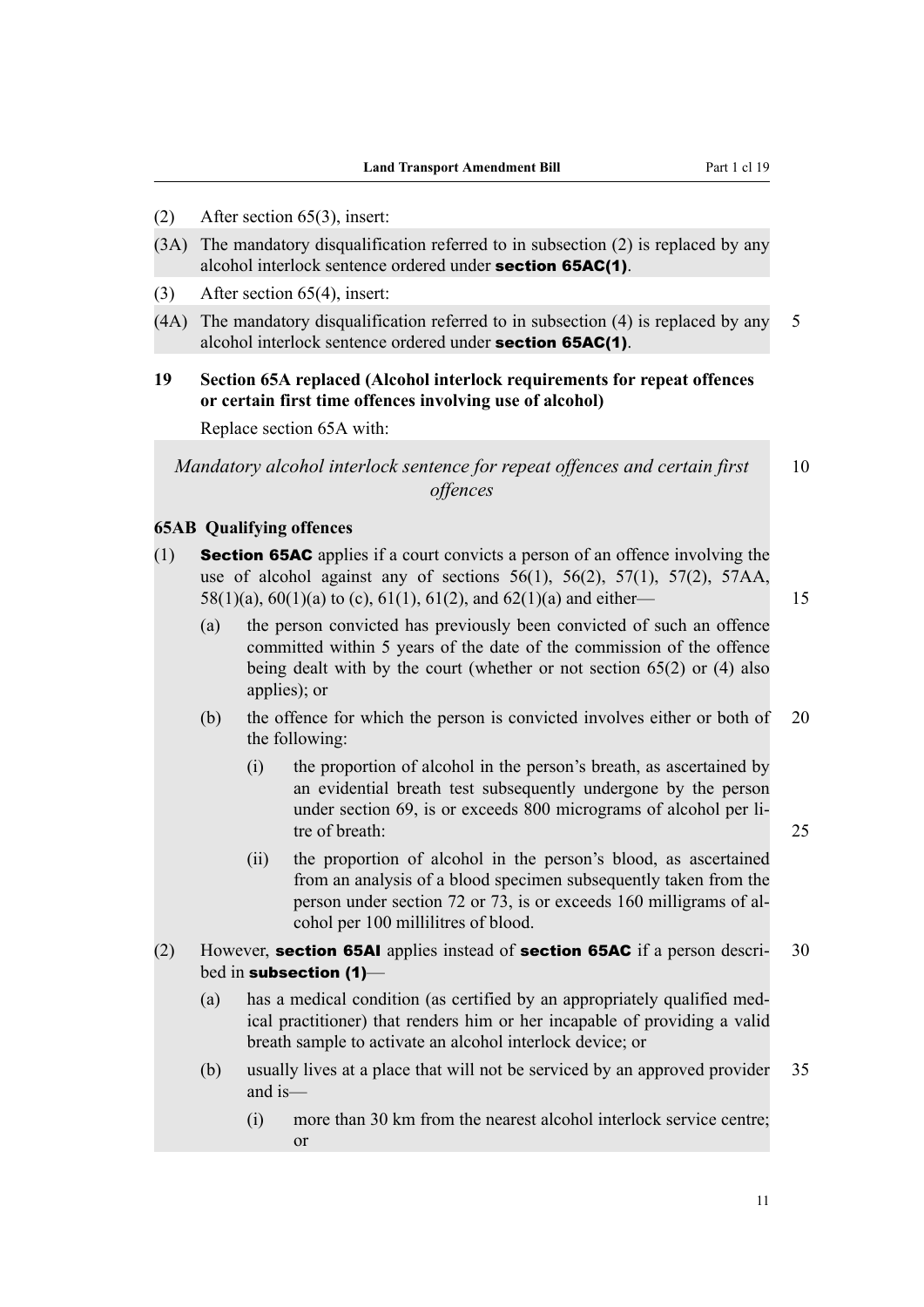<span id="page-35-0"></span>

|     |                                                                                                                                                             | (ii)                                                                                                                     | on an island without an alcohol interlock service centre; or                                                                                                                                                                                                          |    |  |  |
|-----|-------------------------------------------------------------------------------------------------------------------------------------------------------------|--------------------------------------------------------------------------------------------------------------------------|-----------------------------------------------------------------------------------------------------------------------------------------------------------------------------------------------------------------------------------------------------------------------|----|--|--|
|     | (c)                                                                                                                                                         | has never held a New Zealand licence; or                                                                                 |                                                                                                                                                                                                                                                                       |    |  |  |
|     | (d)                                                                                                                                                         | holds a licence that has been revoked or is suspended (except one that is<br>suspended under section 90, 95, or 95A); or |                                                                                                                                                                                                                                                                       |    |  |  |
|     | (e)                                                                                                                                                         |                                                                                                                          | is not likely, during the term of any alcohol interlock sentence that would<br>otherwise apply, to-                                                                                                                                                                   | 5  |  |  |
|     |                                                                                                                                                             | (i)                                                                                                                      | have lawful possession of a motor vehicle to the extent of being<br>able to use it and fit it with an alcohol interlock device; or                                                                                                                                    |    |  |  |
|     |                                                                                                                                                             | (ii)                                                                                                                     | have the type of possession described in <b>subparagraph (i)</b> of a<br>motor vehicle that is technically able to be fitted with an alcohol<br>interlock device.                                                                                                     | 10 |  |  |
|     |                                                                                                                                                             |                                                                                                                          | <b>65AC</b> Alcohol interlock sentence                                                                                                                                                                                                                                |    |  |  |
| (1) |                                                                                                                                                             |                                                                                                                          | If this section applies, the court must order an alcohol interlock sentence.                                                                                                                                                                                          |    |  |  |
| (2) |                                                                                                                                                             | An alcohol interlock sentence-                                                                                           |                                                                                                                                                                                                                                                                       |    |  |  |
|     | (a)                                                                                                                                                         |                                                                                                                          | disqualifies the person from holding or obtaining a driver licence for the<br>period required by <b>section 65AE</b> ; and                                                                                                                                            | 15 |  |  |
|     | (b)                                                                                                                                                         |                                                                                                                          | authorises the person to apply for an alcohol interlock licence at the end<br>of that period; and                                                                                                                                                                     |    |  |  |
|     | (c)                                                                                                                                                         |                                                                                                                          | disqualifies the person from holding or obtaining any licence except an<br>alcohol interlock licence; and                                                                                                                                                             | 20 |  |  |
|     | (d)                                                                                                                                                         |                                                                                                                          | authorises the person, after complying with the alcohol interlock licence<br>requirements, to apply to replace the alcohol interlock licence with a<br>zero alcohol licence.                                                                                          |    |  |  |
| (3) | <b>Subsection (1)</b> applies unless for special reasons relating to the qualifying of-<br>fence the court thinks fit to order otherwise and, if so,—<br>25 |                                                                                                                          |                                                                                                                                                                                                                                                                       |    |  |  |
|     | (a)                                                                                                                                                         |                                                                                                                          | section 94 may apply (and a reference to disqualification in section 94<br>must be treated as if it referred to an alcohol interlock sentence); but                                                                                                                   |    |  |  |
|     | (b)                                                                                                                                                         |                                                                                                                          | an alcohol interlock sentence may not otherwise be substituted by a<br>community-based sentence.                                                                                                                                                                      |    |  |  |
|     | <b>65AD</b> Injury or death                                                                                                                                 |                                                                                                                          |                                                                                                                                                                                                                                                                       | 30 |  |  |
|     |                                                                                                                                                             |                                                                                                                          | If a qualifying offence resulted in injury or death, the court must disqualify the<br>person from holding or obtaining a driver licence for the period of disqualifica-<br>tion that is appropriate under section $61(3)(b)$ , $(3AA)(b)$ , or $(3A)$ or $62(2)(b)$ . |    |  |  |
|     |                                                                                                                                                             |                                                                                                                          | <b>65AE</b> Period of disqualification                                                                                                                                                                                                                                |    |  |  |
|     |                                                                                                                                                             |                                                                                                                          | The period of disqualification for an alcohol interlock sentence is the greatest                                                                                                                                                                                      | 35 |  |  |

# of the following periods:

(a) 28 days; and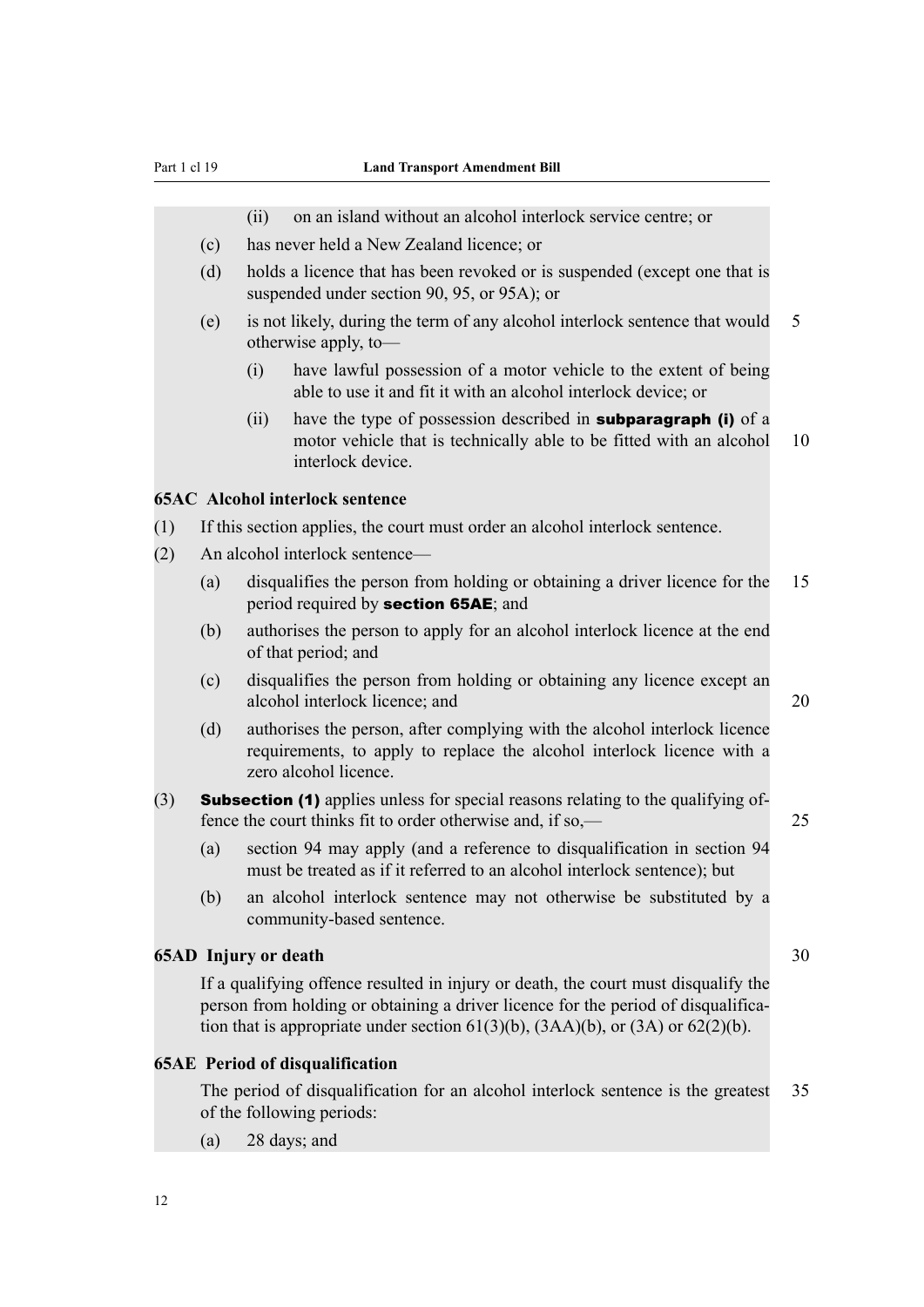- (b) any period when the person's licence is expired or suspended under section 90, 95, or 95A; and
- (c) any period when the person is in prison (because of the qualifying offence or otherwise); and
- (d) any period when the person is disqualified from holding or obtaining a 5 driver licence, whether—
	- (i) under section 65AD; or
	- (ii) because of an existing disqualification; or
	- (iii) because the person, at the same time as the person is sentenced to the alcohol interlock sentence, is disqualified from holding or ob- 10 taining a driver licence for any other offence under this Act or under section 124 of the Sentencing Act 2002.

# **65AF Alcohol interlock sentence disqualifies person from driving except under alcohol interlock licence**

A person who is subject to an alcohol interlock sentence and who does not 15 apply for an alcohol interlock licence is disqualified from holding or obtaining a driver licence.

#### **65AG Alcohol interlock licence requirements**

- (1) An alcohol interlock licence replaces any licence held by a person.
- (2) An alcohol interlock licence requires a person holding it to drive only a motor 20 vehicle or vehicles to which an alcohol interlock device is fitted.
- (3) A person may apply under section 100A to replace an alcohol interlock licence with a zero alcohol licence if—
	- (a) every motor vehicle the person has driven for 12 months (or more) had an alcohol interlock device fitted and operating; and 25
		-
	- (b) in relation to a person who is required to attend an assessment centre under section 65 (or any other section), the person has attended and been assessed as being a fit person to hold a driver licence; and
	- (c) during the previous 6 months, the person—
		- (i) has not attempted to drive while the person's breath contained a 30 proportion of alcohol above the level to which the device is set; and
		- (ii) has not committed a qualifying offence or an offence under section 55A; and
		- (iii) has complied with any relevant regulations made under this Act. 35
- (4) The 6-month period referred to in **subsection (3)(c)** may be reduced to 3 months if the person has been assessed at an assessment centre (whether the at-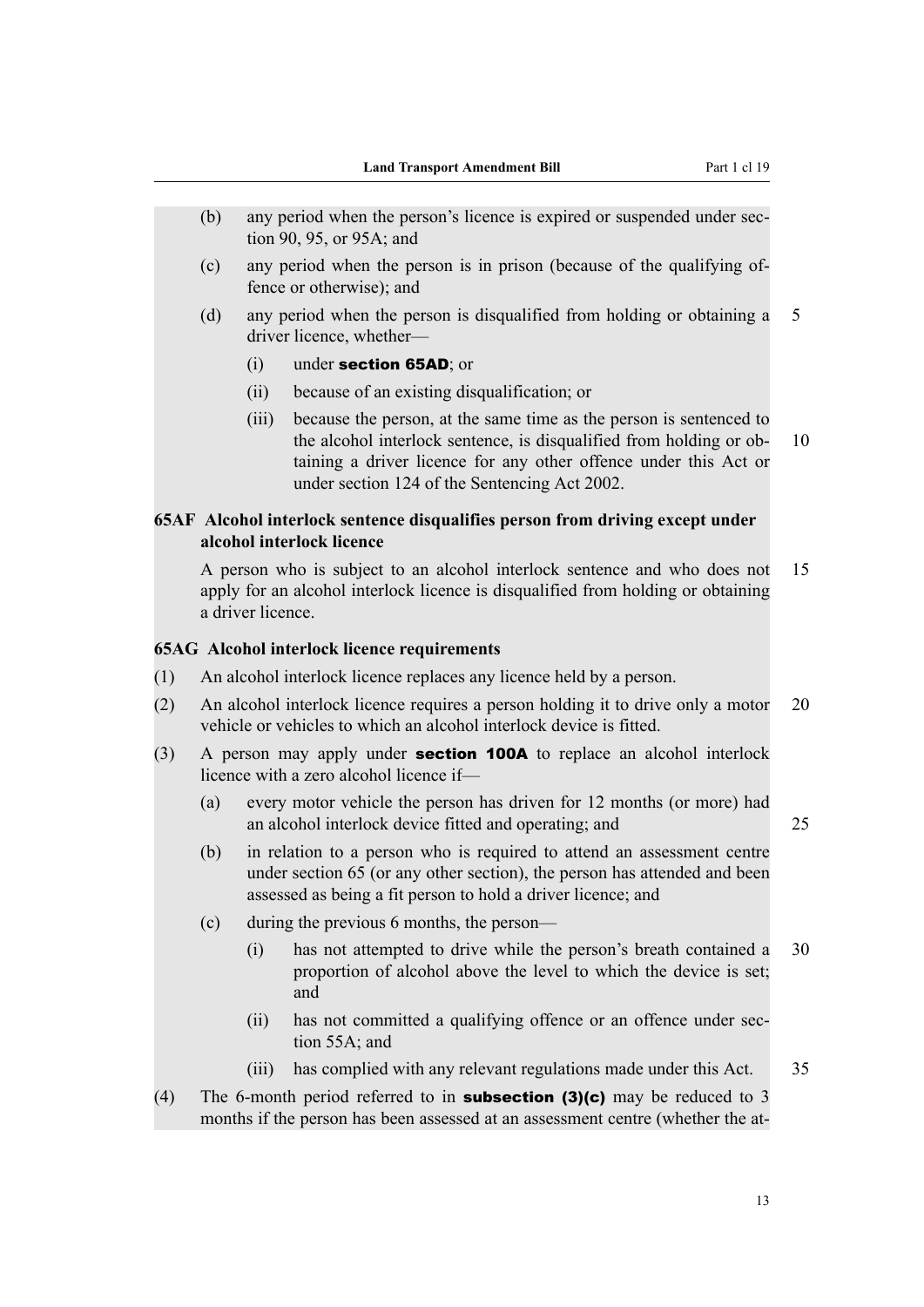tendance was voluntary or ordered by a court) as a fit person to hold a driver licence.

#### **65AH Court may take alcohol interlock sentence into account**

- (1) A court must order any fine, imprisonment, assessment, or community-based sentence that is appropriate for the qualifying offence regardless of the require- 5 ment to impose an alcohol interlock sentence.
- (2) However, the court may take into account the cost of an alcohol interlock sentence when setting the amount of any fine.

#### **65AI Exceptions: persons who are not to be given alcohol interlock sentence**

If this section applies because an exception described in **section 65AB(2)** ap-  $10$ plies to the person, a court must—

- (a) order any disqualification that is appropriate under the provision relating to the qualifying offence; and
- (b) order any fine, imprisonment, assessment, or community-based sentence that is appropriate for the qualifying offence; and 15
- (c) if a disqualification is ordered, authorise the person to apply for a zero alcohol licence at the end of the period of disqualification.

#### **65AJ Effect of subsequent qualifying offences on alcohol interlock licence**

- (1) This section applies to a person with an alcohol interlock licence who is convicted of a subsequent qualifying offence. 20
- (2) The court must replace the alcohol interlock sentence with a new alcohol interlock sentence under **section 65AC** unless—
	- (a) section 65AC(3) applies; or
	- (b) an exception described in section 65AB(2) now applies to the person (in which case, section 65AI applies). 25
- (3) Sections 65AC to 65AI apply to the new alcohol interlock sentence as if a reference to a qualifying offence in those sections were a reference to the subsequent qualifying offence.

#### **65AK Effect of other subsequent offences on alcohol interlock licence**

- (1) This section applies to a person with an alcohol interlock licence— 30
	- (a) who is convicted of a subsequent offence against this Act that is not a qualifying offence; and
	- (b) who is disqualified from holding or obtaining a driver licence for that subsequent offence.
- (2) In order to continue the existing alcohol interlock sentence, the court must au- 35 thorise the person to apply for a new alcohol interlock licence at the end of the disqualification.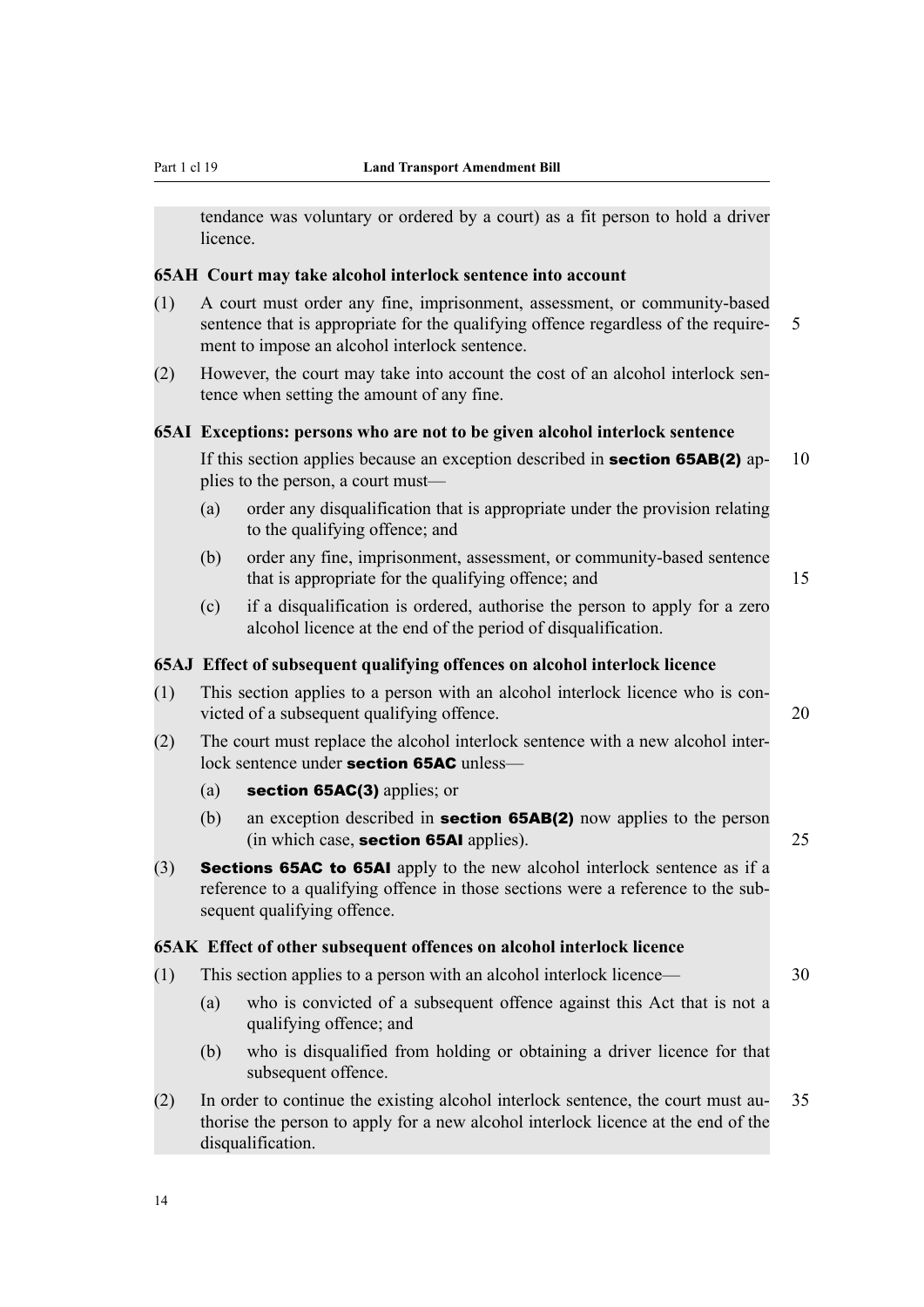- $(3)$  Sections 65AG, 65AJ, and this section continue to apply to the new alcohol interlock licence as if the existing alcohol interlock sentence had not been interrupted by the disqualification.
- (4) When the person applies under **section 100A(1)** in relation to any new alcohol interlock licence, the Agency must accept any compliance with the require- 5 ments of **section 65AG** in relation to the person's previous alcohol interlock licence as compliance with the requirements of section 65AG in relation to the person's new alcohol interlock licence.

*Mandatory zero alcohol requirements for repeat offences*

- **20 Section 65B amended (Mandatory zero alcohol requirements for repeat** 10 **offences involving use of alcohol)**
- (1) In the heading to section 65B, replace "**involving use of alcohol**" with "**and certain first offences**".
- (2) Replace section 65B(1) and (2) with:
- (1) This section applies if a court has authorised a person to apply for a zero alco- 15 hol licence under any of the following sections:
	- (a) section  $65AC(2)(d)$ :
	- (b) section 65AI(c):
	- (c) section 100B(2)(b).
- (2) A zero alcohol licence has effect for a period of 3 years from the date the 20 licence is issued.
- (3) In section 65B(3), replace "authorised under subsection (2)" with "authorised under a section referred to in **subsection** (1)".
- (4) In section 65B(3)(b), replace "order made under section 65A(2)(b)" with "alcohol interlock sentence". 25
- (5) Replace section 65B(4) with:
- (4) A person who has been authorised to apply for a zero alcohol licence and who does not apply for a zero alcohol licence is disqualified from holding or obtaining a driver licence.

#### **21 Section 81 amended (Provisions relating to mandatory disqualification)** 30

- (1) Replace the heading to section 81 with "**Mandatory disqualification: court's discretion if special reasons relating to offence**".
- (2) In section 81(3), replace "(which relates to community-based sentences)" with "(which allows a court to substitute disqualification with a community-based sentence)" 35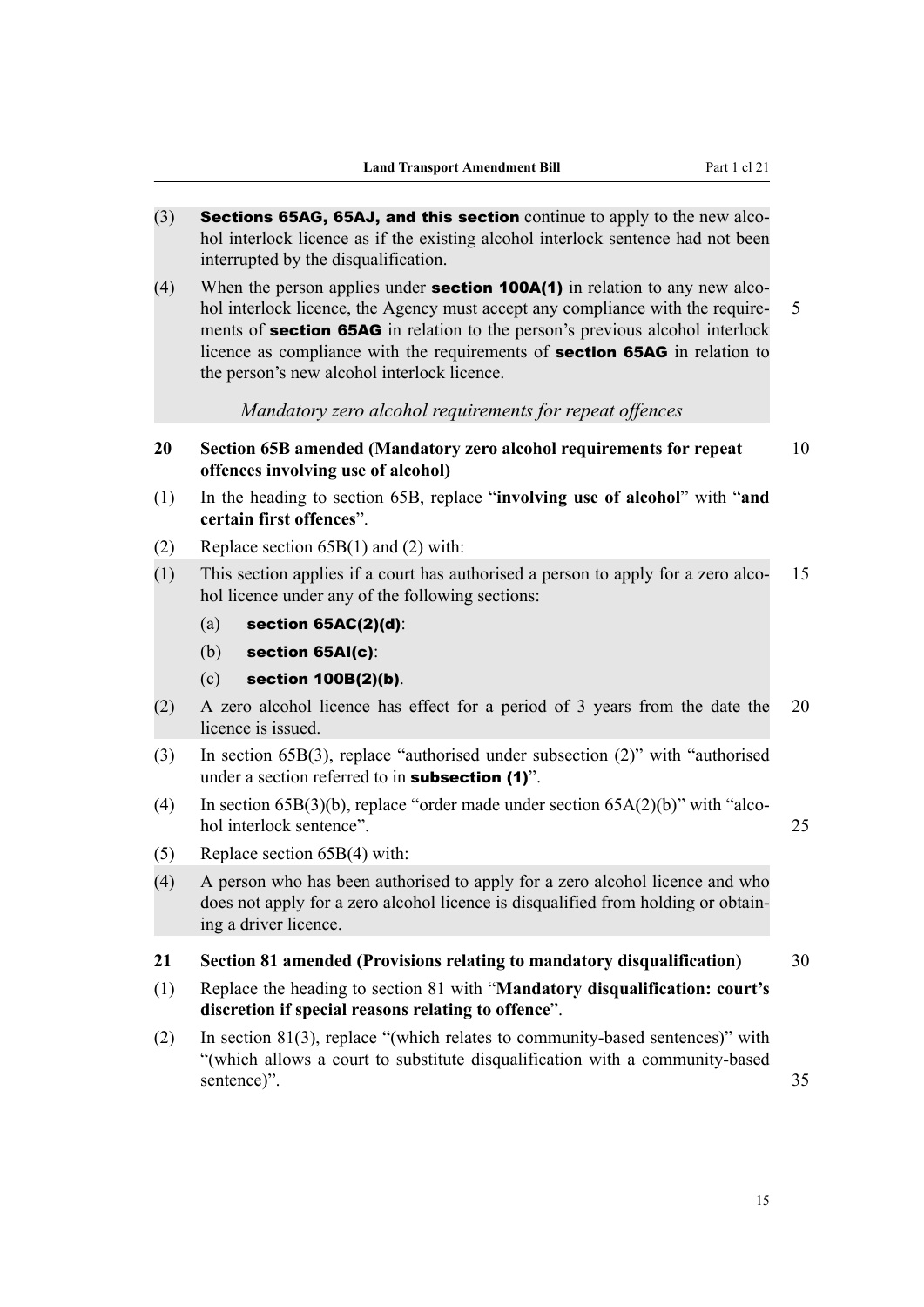# **22 Section 87 amended (Particulars of certain court orders to be sent to Agency and offender)**

- (1) In section 87(1)(b), replace "under section  $65A(2)(b)(i)$ " with "under **section** 65AC".
- (2) Replace section  $87(1)(c)$  with: 5
	- (c) an order authorising the person to apply for a zero alcohol licence under section 65AC(2)(d), 65AI(c), or 100B(2)(b):

# **23 Section 94 amended (Substitution of community-based sentences)** After section 94(4)(a), insert:

(aa) an alcohol interlock sentence has been ordered under **section 65AC(1)**; 10 or

#### **24 Section 99 amended (Court may reduce disqualification)**

In section 99(7), after "person who is subject to", insert "an alcohol interlock sentence or to".

- **25 Section 100 amended (Agency to remove certain disqualifications)** 15 After section 100(3), insert:
- (4) If the Agency decides not to remove the disqualification under subsection (1), the Agency must refer the applicant to the right of appeal under **section 108**.
- **26 Section 100A replaced (Agency to remove alcohol interlock requirements)** Replace section 100A with: 20

#### **100A Agency may replace alcohol interlock licence with zero alcohol licence**

- (1) If satisfied that the holder of an alcohol interlock licence (the **applicant**) is a fit person to hold a driver licence and has complied with section 65AG, the Agency must—
	- (a) authorise the removal of the interlock device from every motor vehicle 25 or vehicle the person drives; and
	- (b) replace the applicant's alcohol interlock licence with a zero alcohol licence.
- (2) If the Agency acts under **subsection (1)**, every order made under **section 65AC(1)** that applies to the applicant must be treated as having expired. 30
- (3) If the Agency does not act under subsection (1), the Agency must refer the applicant to the right of appeal under **section 108(1)**.

#### **100B Court may cancel alcohol interlock sentence**

(1) The court may cancel an alcohol interlock sentence if satisfied that the person's personal circumstances have changed significantly. 35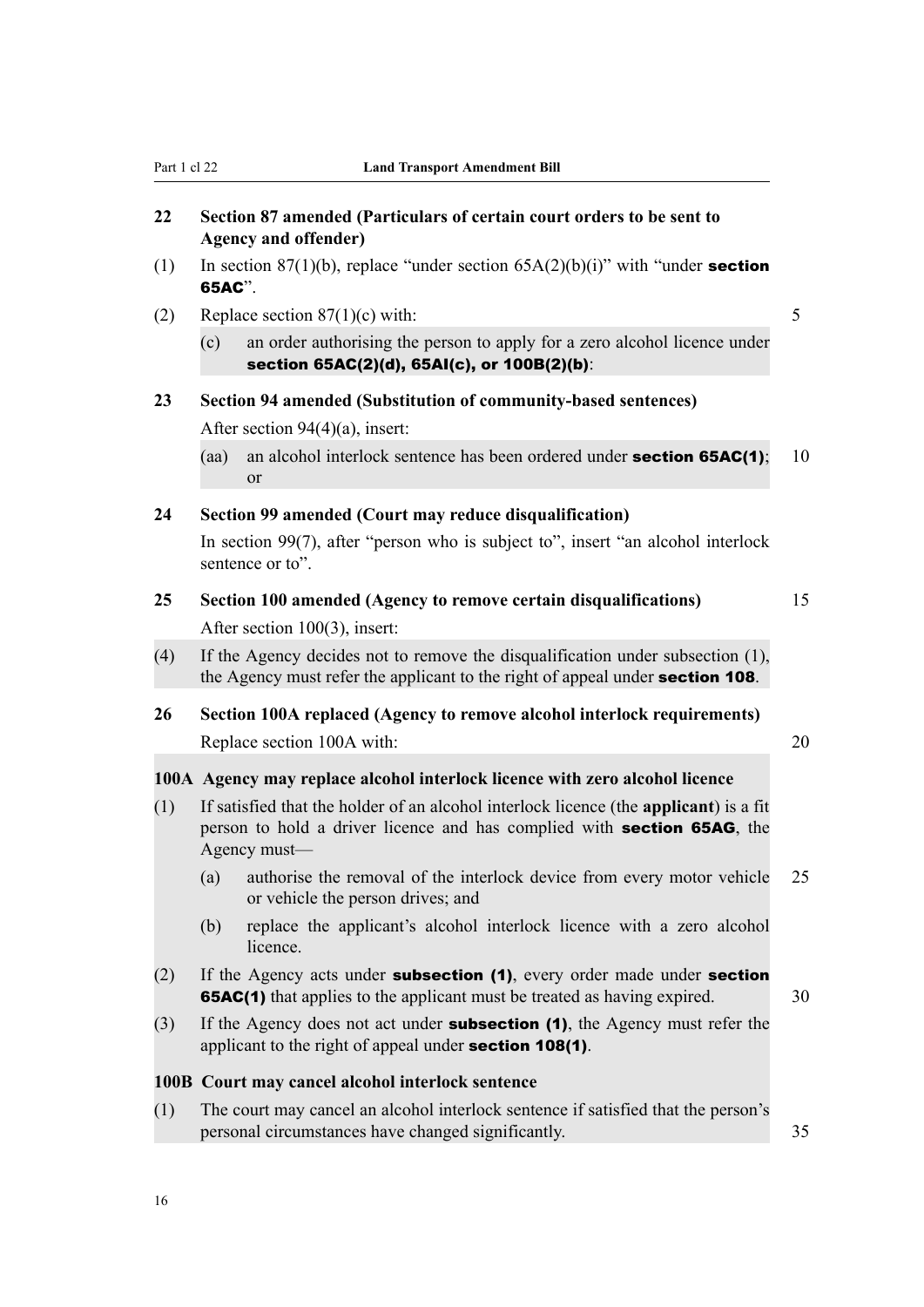| (2) | If the court cancels an alcohol interlock sentence, the court must—                                                      |                                                                               |                                                                                                                                                                                                                         |    |  |  |
|-----|--------------------------------------------------------------------------------------------------------------------------|-------------------------------------------------------------------------------|-------------------------------------------------------------------------------------------------------------------------------------------------------------------------------------------------------------------------|----|--|--|
|     | (a)                                                                                                                      |                                                                               | order any disqualification under the provision relating to the qualifying<br>offence that would have applied under <b>section 65AI</b> if an exception de-<br>scribed in section 65AB(2) had applied to the person; and |    |  |  |
|     | (b)                                                                                                                      |                                                                               | authorise the person to apply for a zero alcohol licence at the end of the<br>period of disqualification.                                                                                                               | 5  |  |  |
| (3) | The court may set the length of the disqualification imposed under subsec-<br><b>tion (2)(a)</b> after having regard to- |                                                                               |                                                                                                                                                                                                                         |    |  |  |
|     | (a)                                                                                                                      |                                                                               | the length of time that has elapsed since the alcohol interlock sentence<br>was imposed; and                                                                                                                            | 10 |  |  |
|     | (b)                                                                                                                      |                                                                               | the person's compliance with <b>section 65AG</b> .                                                                                                                                                                      |    |  |  |
| 27  | Section 103 amended (Persons who may apply to court for limited licence)                                                 |                                                                               |                                                                                                                                                                                                                         |    |  |  |
|     |                                                                                                                          |                                                                               | Replace section $103(2)(e)$ with:                                                                                                                                                                                       |    |  |  |
|     | (e)                                                                                                                      |                                                                               | a person who-                                                                                                                                                                                                           |    |  |  |
|     |                                                                                                                          | (i)                                                                           | is subject to an alcohol interlock sentence under <b>section 65AC</b> ;<br>or                                                                                                                                           | 15 |  |  |
|     |                                                                                                                          | (ii)                                                                          | would have been subject to an alcohol interlock sentence but an<br>exception described in <b>section 65AB(2)</b> applied:                                                                                               |    |  |  |
| 28  |                                                                                                                          | disqualification)                                                             | Section 108 replaced (Appeal against Agency's refusal to remove                                                                                                                                                         | 20 |  |  |
|     | Replace section 108 with:                                                                                                |                                                                               |                                                                                                                                                                                                                         |    |  |  |
| 108 |                                                                                                                          |                                                                               | Appeal against Agency's refusal to remove disqualification or replace<br>alcohol interlock licence with zero alcohol licence                                                                                            |    |  |  |
| (1) |                                                                                                                          | A person may appeal to a District Court against the refusal of the Agency to- |                                                                                                                                                                                                                         |    |  |  |
|     | (a)                                                                                                                      |                                                                               | remove a disqualification under section 100; or                                                                                                                                                                         | 25 |  |  |
|     | (b)                                                                                                                      |                                                                               | replace an alcohol interlock licence with a zero alcohol licence under<br>section 100A.                                                                                                                                 |    |  |  |
| (2) |                                                                                                                          | In determining the appeal, the court may—                                     |                                                                                                                                                                                                                         |    |  |  |
|     | (a)                                                                                                                      |                                                                               | direct the Agency to remove a disqualification or replace an alcohol in-<br>terlock licence with a zero alcohol licence; or                                                                                             | 30 |  |  |
|     | (b)                                                                                                                      |                                                                               | dismiss the appeal.                                                                                                                                                                                                     |    |  |  |
|     |                                                                                                                          |                                                                               | Subpart 2—Fare evasion                                                                                                                                                                                                  |    |  |  |

**29 Section 79M replaced (Penalties for failure to pay passenger service fares)** Replace section 79M with: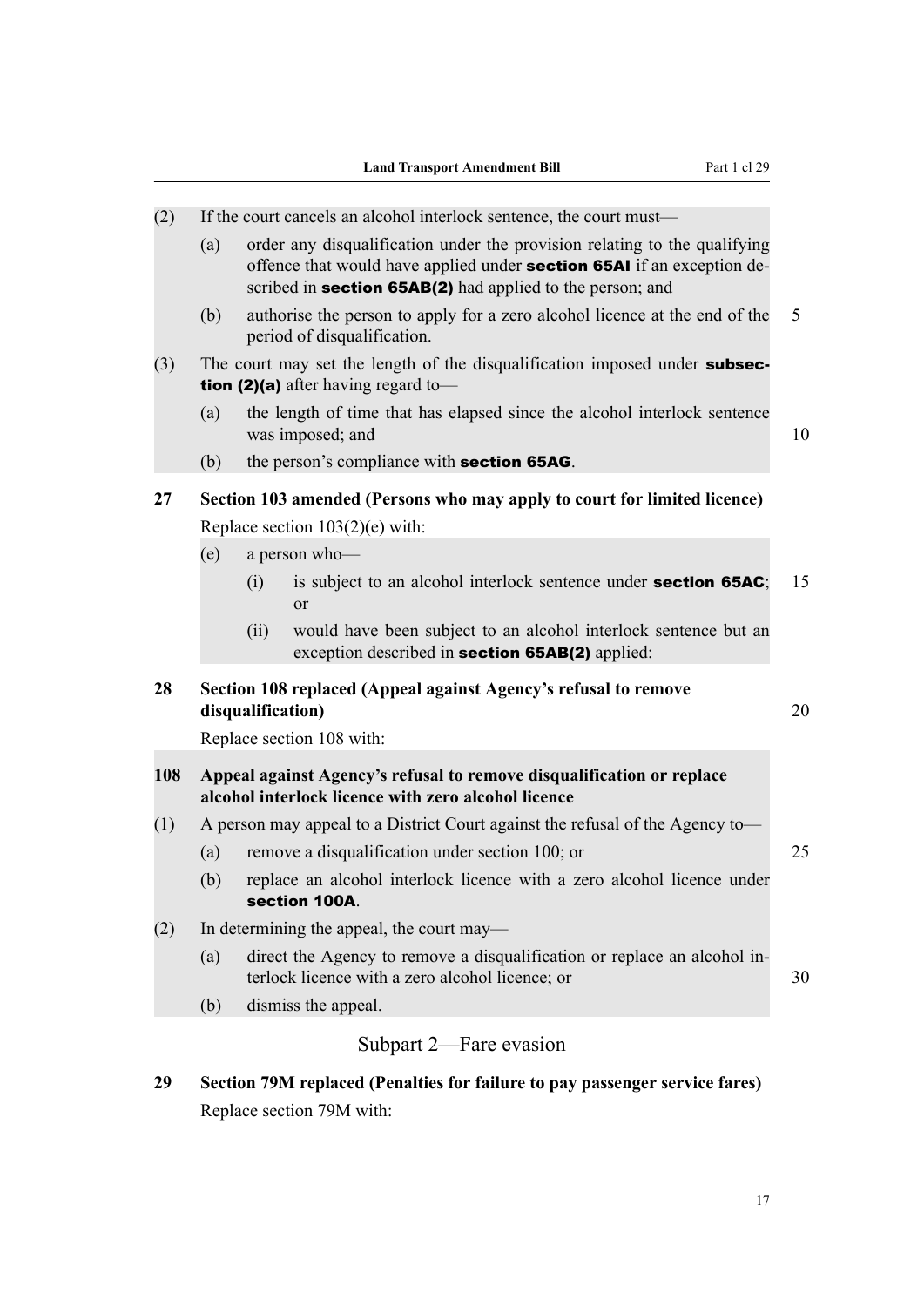#### **79M Penalties for failure to pay service fares, etc**

- (1) A person who fails to pay a passenger service fare that he or she is liable to pay commits an infringement offence.
- (2) A person commits an infringement offence if, in relation to a public transport service fare that the person is liable to pay, the person— 5
	- (a) fails to pay the fare; or
	- (b) fails to provide (in response to an enforcement officer's request made in accordance with section 128F(1)) evidence of having paid the fare.
- (3) A person commits an offence if, in relation to a public transport service fare that the person is liable to pay, the person— 10
	- (a) fails to provide (in response to an enforcement officer's request made in accordance with **section 128F(2)(a)**) the identifying particulars referred to in that section; or
	- (b) boards, or fails or refuses to disembark, the public transport service in contravention of an enforcement officer's request made in accordance 15 with section 128F(2)(b).
- (4) It is a defence to an offence under **subsection (1) or (2)(a) or (b)** if a person attempted to buy a ticket from a ticket vending machine and at that time—
	- (a) the ticket vending machine was not working; and
	- (b) there was no other available means to buy a ticket. 20
- (5) The maximum penalty on conviction for an offence under **subsection (1) or** (2)(a) or (b) is a fine not exceeding \$500.
- (6) The maximum penalty on conviction for an offence under **subsection (3)(a)** or (b) is a fine not exceeding \$1,000.
- (7) For the purposes of this section, **public transport service** has the same mean- 25 ing as in section 5 of the Land Transport Management Act 2003.
- **30 New section 128F inserted (Powers of enforcement officers in relation to public transport service fares)**

After section 128E, insert:

#### **128F Powers of enforcement officers in relation to public transport service fares** 30

- (1) An enforcement officer may request a person to provide evidence that the person has paid a public transport service fare that the person is liable to pay.
- (2) If a person fails to provide evidence of payment after a request is made under subsection (1), the enforcement officer may—
	- (a) request the person's full name, full address, telephone number, and date 35 of birth; and
	- (b) request the person not to board, or to disembark, the public transport service concerned.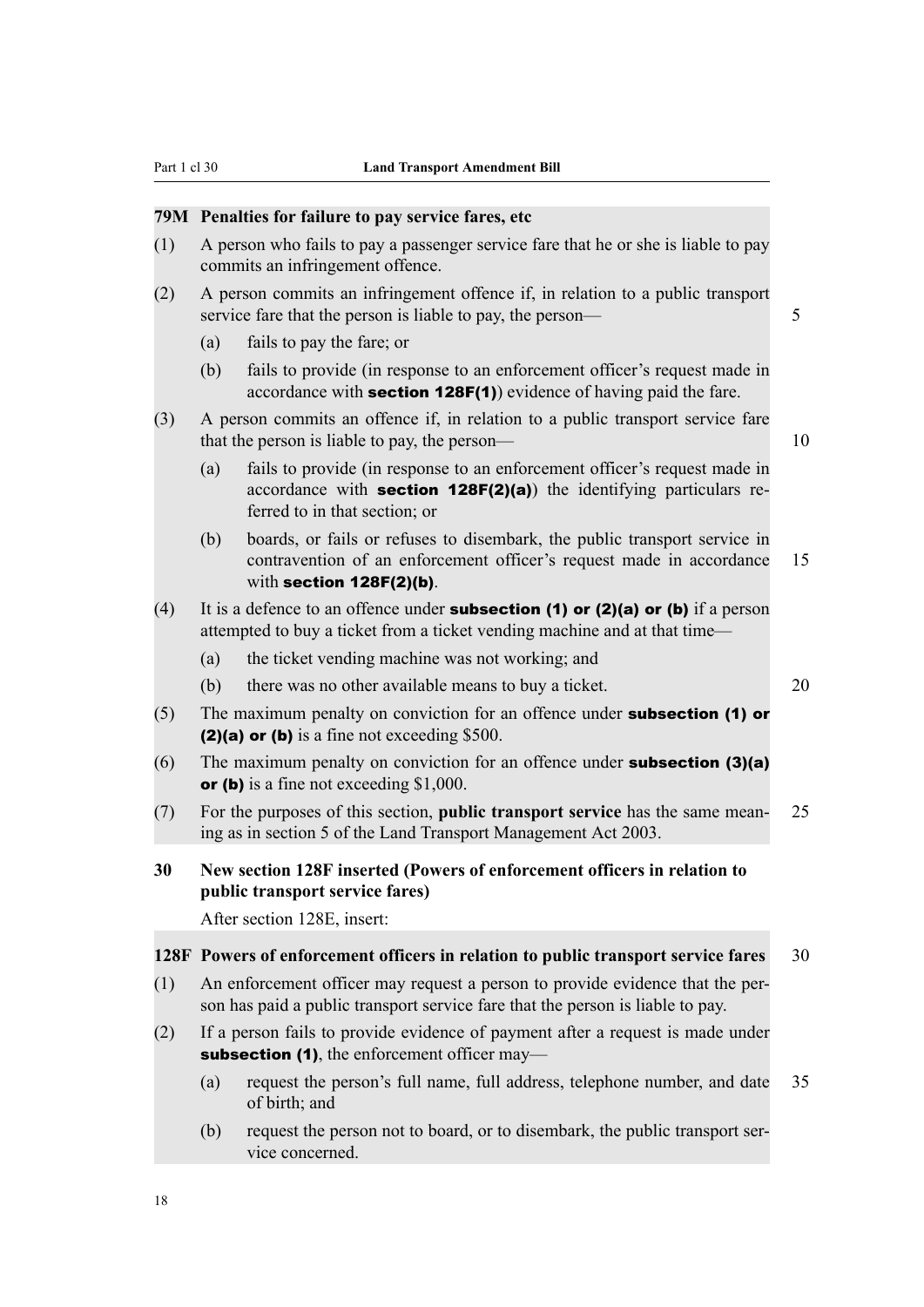**31 Section 167 amended (Regulations)**

|     |                                                                                                                                       | After section $167(1)(ib)$ , insert:                                                                                                                                                             |    |  |  |
|-----|---------------------------------------------------------------------------------------------------------------------------------------|--------------------------------------------------------------------------------------------------------------------------------------------------------------------------------------------------|----|--|--|
|     | (ic)                                                                                                                                  | specifying the obligations of a person who is liable to pay a passenger<br>service fare or a public transport service fare:                                                                      |    |  |  |
|     |                                                                                                                                       | Subpart 3—Fleeing drivers                                                                                                                                                                        | 5  |  |  |
| 32  | Section 36AB repealed (Contravention of sections 7 and 114)                                                                           |                                                                                                                                                                                                  |    |  |  |
|     |                                                                                                                                       | Repeal section 36AB.                                                                                                                                                                             |    |  |  |
| 33  | Section 52 amended (Contravening notices, requirements, etc, given or<br>imposed by enforcement officers)                             |                                                                                                                                                                                                  |    |  |  |
| (1) |                                                                                                                                       | Repeal section $52(1)(aa)$ , $(3)$ , $(4)$ , and $(5)$ .                                                                                                                                         | 10 |  |  |
| (2) | In section $52(1)(c)$ , after "dangerous goods enforcement officer", insert "(ex-<br>cept for any described in <b>section 52A</b> )". |                                                                                                                                                                                                  |    |  |  |
| (3) |                                                                                                                                       | Replace section $52(6)$ with:                                                                                                                                                                    |    |  |  |
| (6) | $cuse, -$                                                                                                                             | A person commits an offence if the person, in response to any request for infor-<br>mation by an enforcement officer under section 118 and without reasonable ex-                                | 15 |  |  |
|     | (a)                                                                                                                                   | fails or refuses to provide information; or                                                                                                                                                      |    |  |  |
|     | (b)                                                                                                                                   | provides false or misleading information.                                                                                                                                                        |    |  |  |
| 34  | New section 52A inserted (Contravention of section 114)                                                                               |                                                                                                                                                                                                  |    |  |  |
|     |                                                                                                                                       | After section 52, insert:                                                                                                                                                                        | 20 |  |  |
|     | 52A Contravention of section 114                                                                                                      |                                                                                                                                                                                                  |    |  |  |
| (1) | A person commits an offence if the person—                                                                                            |                                                                                                                                                                                                  |    |  |  |
|     | (a)                                                                                                                                   | is the driver of a vehicle that fails to stop—                                                                                                                                                   |    |  |  |
|     |                                                                                                                                       | as soon as practicable when signalled or requested to stop under<br>(i)<br>section $114(1)$ ; or                                                                                                 | 25 |  |  |
|     |                                                                                                                                       | when required to stop under section $114(2)$ ; or<br>(11)                                                                                                                                        |    |  |  |
|     | (b)                                                                                                                                   | is the driver of a vehicle that is stopped and fails to remain stopped in<br>accordance with section $114(2A)$ or $(3)(a)$ ; or                                                                  |    |  |  |
|     | (c)                                                                                                                                   | fails or refuses to provide information or provides false or misleading in-<br>formation in response to a demand for information made by an enforce-<br>ment officer under section $114(3)(b)$ . | 30 |  |  |
| (2) | The maximum penalty on conviction for an offence against <b>subsection (1)</b> is<br>a fine not exceeding \$10,000.                   |                                                                                                                                                                                                  |    |  |  |
| (3) |                                                                                                                                       | If a person is convicted of a first offence against <b>subsection (1)(a) or (b)</b> and<br>committed the offence while exceeding the applicable speed limit or operating                         | 35 |  |  |

19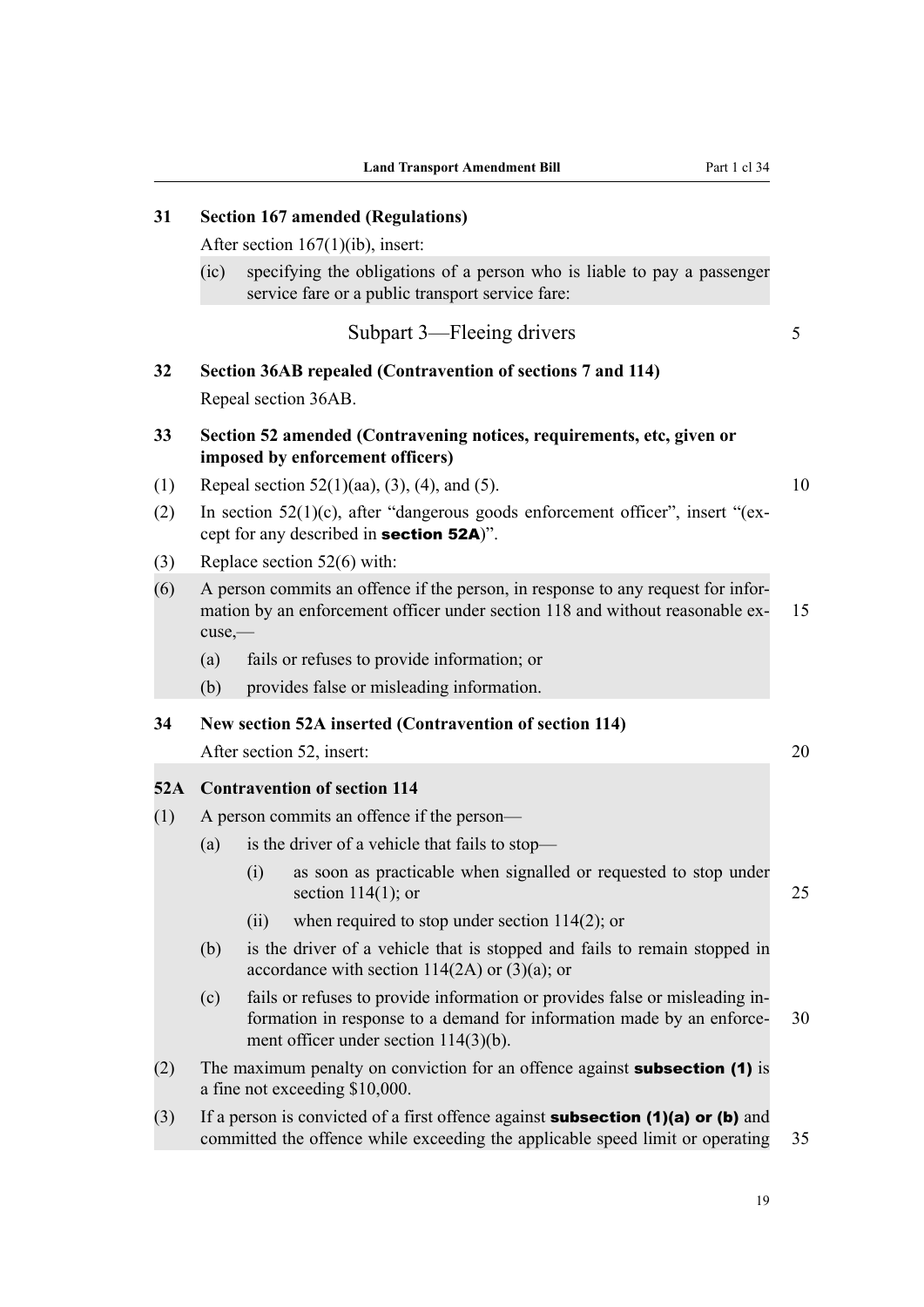a motor vehicle in an otherwise dangerous manner, a court must order the person to be disqualified from holding or obtaining a driver licence for 6 months.

- (4) If a person is convicted of a second offence against **subsection (1)**, a court must order the person to be disqualified from holding or obtaining a driver licence for 1 year. 5
- $(5)$  If a person is convicted for a third or subsequent offence against **subsection**  $(1)$ ,—
	- (a) the maximum penalty is imprisonment for a term not exceeding 3 months; and
	- (b) the court must order the person to be disqualified from holding or ob- 10 taining a driver licence for 2 years.
- (6) A disqualification ordered under **subsection (3), (4), or (5)** is cumulative on, and not concurrent with, any other disqualification that a court may order in respect of the facts that gave rise to the person's conviction for an offence described in subsection (1). 15
- (7) Subsection (6) does not apply to offending that occurs after the facts that gave rise to the person's conviction for an offence described in subsection (1).

# **35 Section 96 amended (Vehicle seized and impounded for 28 days in certain circumstances)** 20

- (1) Replace section 96(1AB) with:
- (1AB) An enforcement officer may seize and impound, or seize and authorise the impoundment of, a motor vehicle for 28 days if the officer—
	- (a) believes on reasonable grounds that a person driving the vehicle has failed to stop (or remain stopped) as signalled, requested, or required 25 under section 114; or
	- (b) suspects on reasonable grounds that the owner, person in lawful possession, or hirer of the vehicle—
		- (i) knows the identity of or is the driver of the vehicle who failed to stop or remain stopped as signalled, requested, or required under 30 section 114; and
		- (ii) has failed or refused to provide information, or has provided false or misleading information, in response to any request for information by an enforcement officer under section 118(4).
- (2) Replace section  $96(6)(a)$  with: 35
	- (a) the Police have decided finally that any of the following proceedings will not be taken (or if proceedings have been taken and the person is acquitted):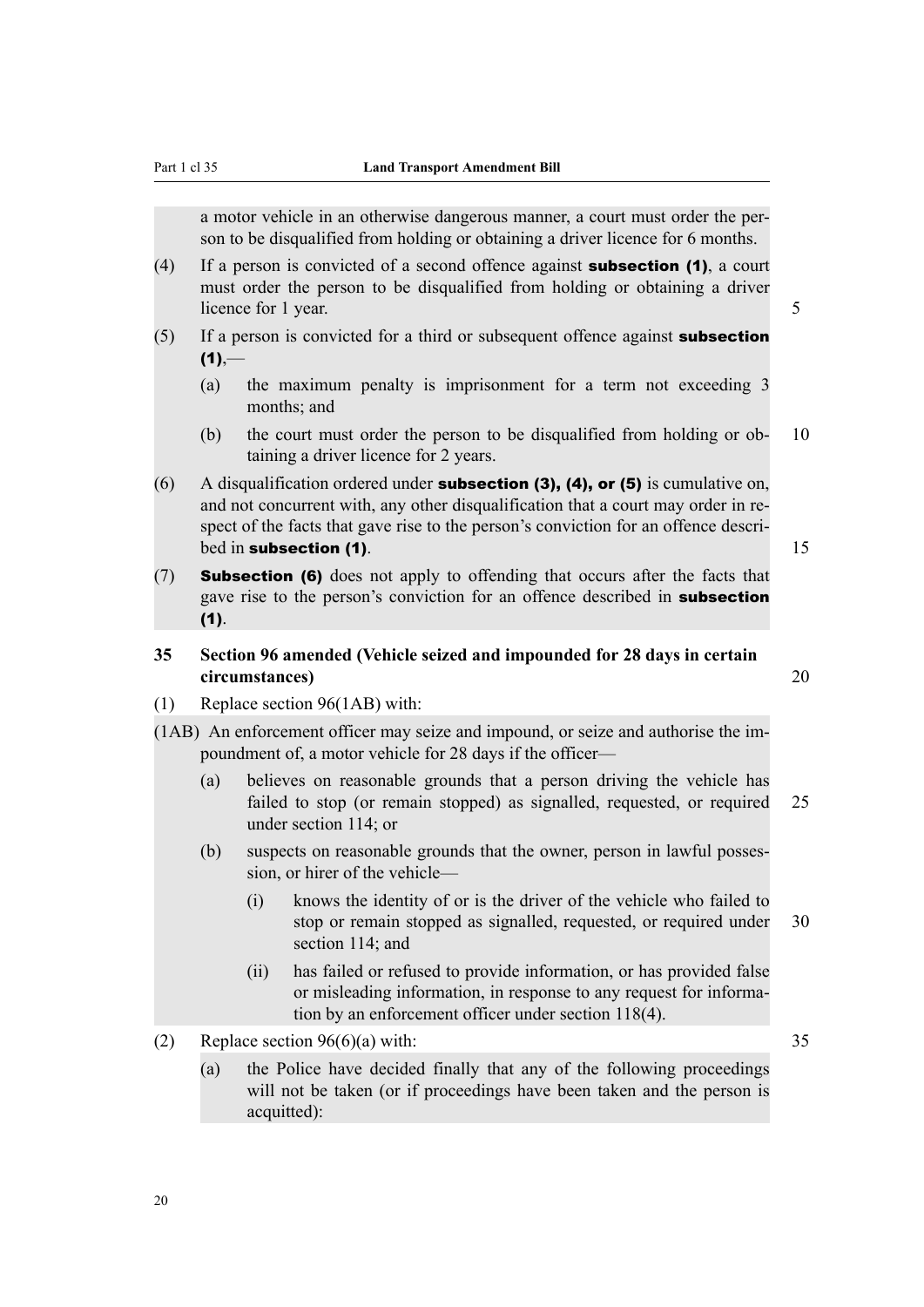- (i) proceedings against a person who drove the vehicle in circumstances referred to in subsection (1):
- (ii) proceedings against a person who operated the vehicle in circumstances referred to in subsection (1AA) or (1A):
- (iii) proceedings against a person who failed to stop or remain stopped 5 in the circumstances referred to in **subsection (1AB)(a)**:
- (iv) proceedings against a person who failed or refused to provide information, or who provided false or misleading information, in the circumstances referred to in subsection (1AB)(b)(ii); and

#### **36 Section 102 amended (Appeal to Police against impoundment of vehicle)** 10

- (1) In section 102(1), replace "owner whose motor vehicle" with "owner or person in lawful possession of a motor vehicle whose vehicle".
- (2) In section  $102(1)(f)$ ,—
	- (a) replace "(1AB)" with " $(1AB)(a)$ "; and
	- (b) replace "or  $114(1)$  or  $(2)$ " with "or  $114(1)$ ,  $(2)$ ,  $(2A)$ , or  $(3)(a)$ ". 15
- (3) In section  $102(1)(g)$ ,—
	- (a) replace "(1AB)" with " $(1AB)(a)$ "; and
	- (b) replace "or 114(1) or (2)" with "or 114(1), (2), (2A), or (3)(a)".
- (4) After section  $102(1)(g)$ , insert:
	- (ga) if **section 96(1AB)(b)** applies, the owner or person in lawful posses- 20 sion of the vehicle did not know, and could not reasonably be expected to know, the identity of the driver; or
- **37 Section 118 amended (Owner or hirer or licence holder to give information as to identity of driver or passenger)**
- (1) Replace the heading to section 118 with "**Requirement to give information as** 25 **to identity of driver or passenger**".
- (2) In section 118(1), (2), and (3), after "owner", insert ", person in lawful possession,".
- (3) In section  $118(4)$ ,—
	- (a) replace "vehicle has been used to flee a Police pursuit" with "vehicle 30 failed to stop or remain stopped in contravention of section 114"; and
	- (b) after "owner", insert ", person in lawful possession, or hirer" in each place.
- (4) In section 118(5), after "owner", insert ", person in lawful possession, or hirer".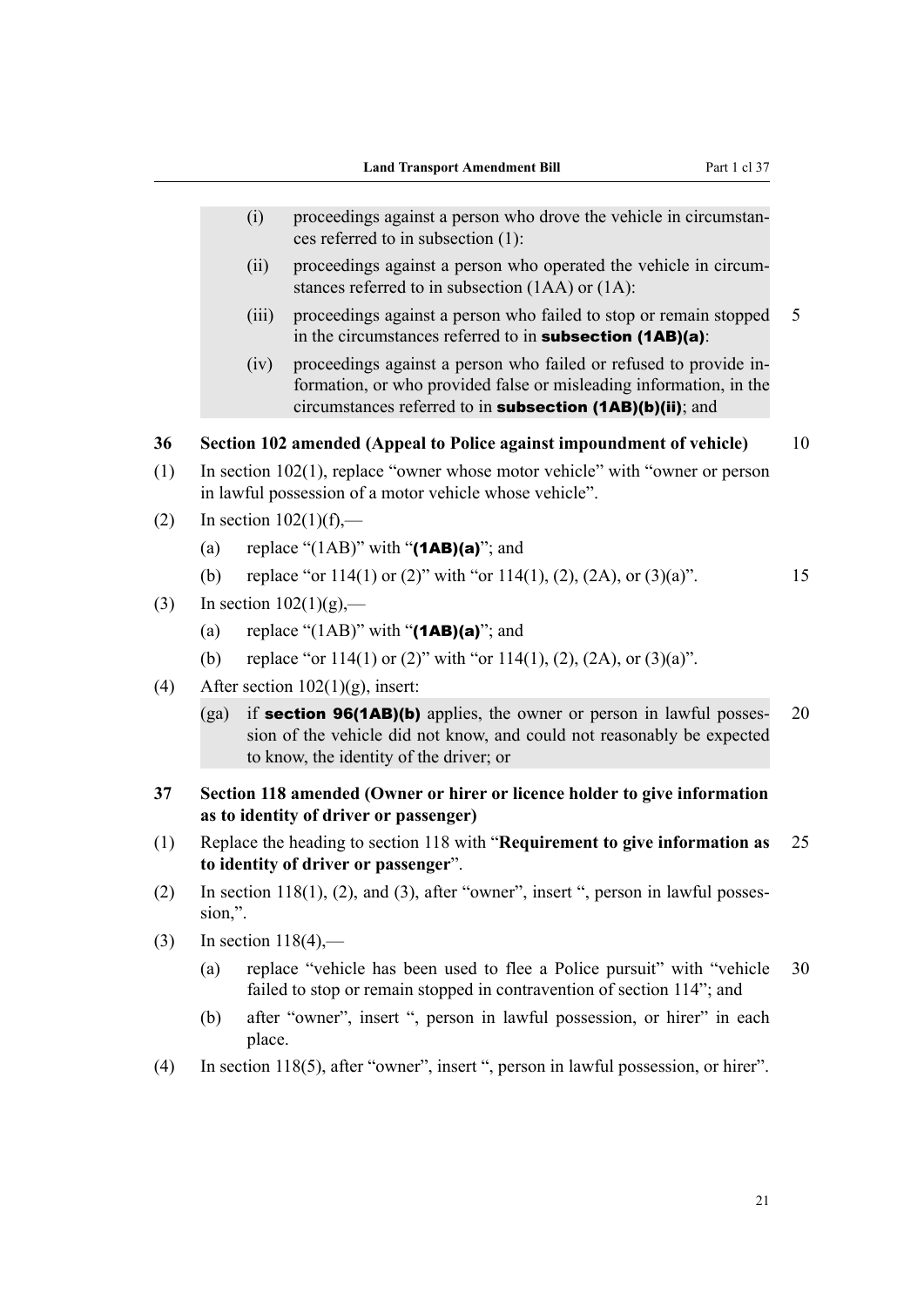# **38 Section 123 amended (Enforcement officer may seize and impound vehicle for up to 7 days where serious accident or hit and run offence or for failure to stop)**

- (1) In the heading to section 123, replace "**where serious accident or hit and run offence or for failure to stop**" with "**in relation to certain offences**". 5
- (2) Replace section 123(1)(b) with:
	- (b) a driver has failed to stop (or remain stopped) as signalled, requested, or required under section 114.

# Subpart 4—Heavy vehicles

### **39 Section 2 amended (Interpretation)** 10

- (1) In section 2(1), definition of **goods service**, paragraphs (a) and (b), replace "gross laden weight" with "gross vehicle mass".
- (2) In section 2(1), repeal the definition of **gross laden weight**.
- (3) In section 2(1), insert in its appropriate alphabetical order:

**gross vehicle mass** means the maximum safe operating mass for a vehicle (in- 15 cluding the mass of any accessories, crew, passengers, or load) that is derived from the design, capabilities, and capacities of the vehicle's construction, systems, and components, and that—

- (a) is determined by—
	- (i) the Agency; or 20
	- (ii) the manufacturer of the vehicle; or
	- (iii) if the vehicle is modified after manufacture, a certifier approved by the Agency; and
- (b) may be recorded on the register of motor vehicles as a weight in kilograms 25
- (4) In section 2(1), definition of **heavy motor vehicle**, replace "gross laden weight" with "gross vehicle mass".
- (5) In section 2(1), definition of **infringement offence**, paragraph (b), after "overloading", insert "or over-dimension".
- (6) In section 2(1), definition of **light rental service vehicle**, replace "gross laden 30 weight" with "gross vehicle mass".
- $(7)$  In section 2(1), insert in its appropriate alphabetical order:

**over-dimension offence** means an offence against any enactment that is specified as an over-dimension offence by the regulations

(8) In section 2(1), definition of **rental service**, paragraph (b), replace "gross laden 35 weight" with "gross vehicle mass".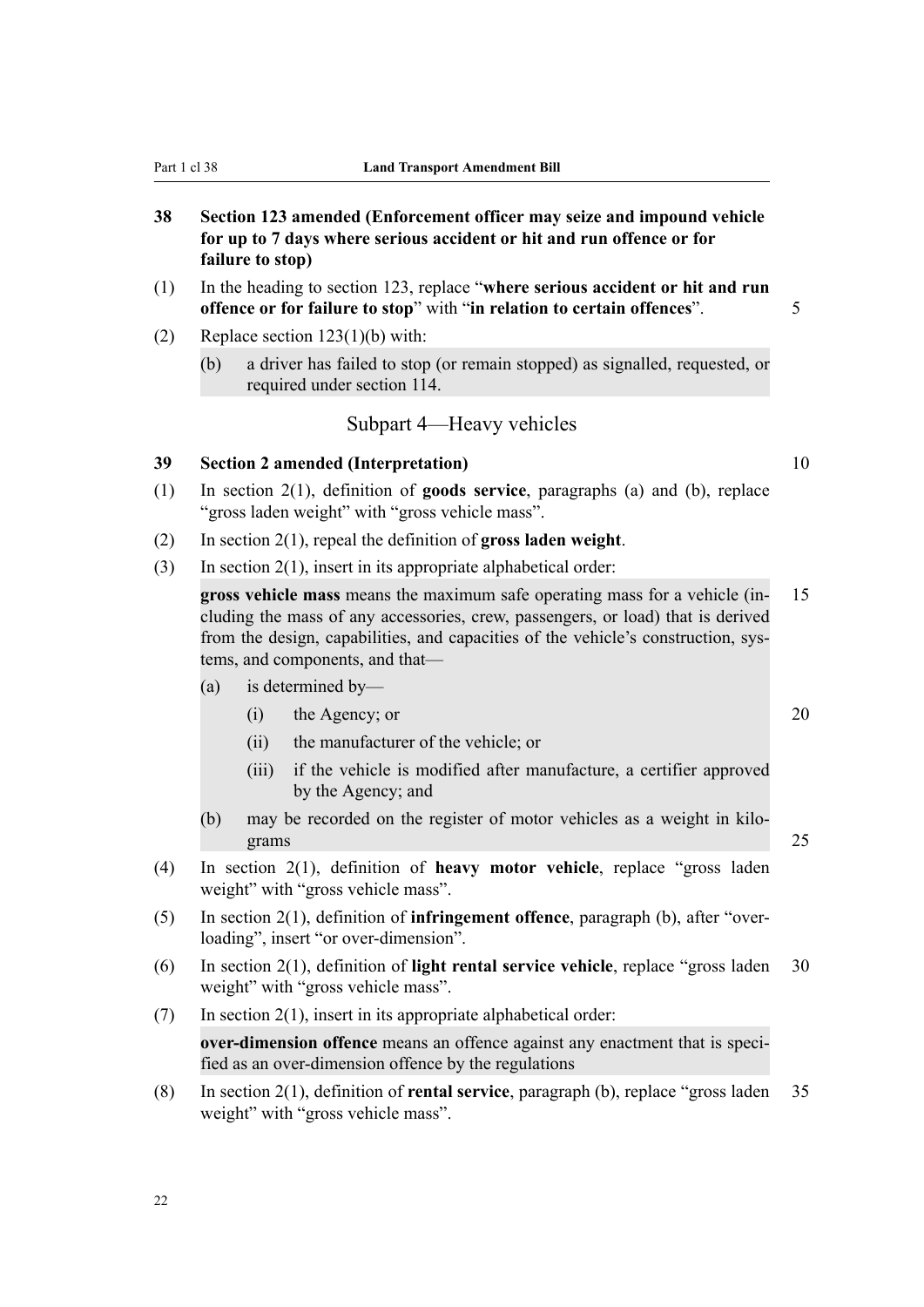# **40 Section 6 amended (Vehicles to be safe and operated in compliance with rules)**

After section 6(4), insert:

(5) A certificate of loading must be displayed on the vehicle to which it applies if required by the rules. 5

# **41 Section 16 replaced (Heavy motor vehicles not to be overloaded)** Replace section 16 with:

### **16 Heavy motor vehicles not to be overloaded or in breach of dimension requirements**

- (1) A person operating a heavy motor vehicle or combination of vehicles must not 10 operate the vehicle or combination of vehicles in breach of the prescribed maximum gross mass limits for motor vehicles or prescribed maximum axle limits for axles or groups of axles of motor vehicles.
- (2) A person must not operate a heavy motor vehicle or combination of vehicles if the vehicle or combination of vehicles exceeds the gross vehicle mass for that 15 vehicle or vehicles.
- (3) A person must not operate a heavy motor vehicle or combination of vehicles if the vehicle or combination of vehicles breaches prescribed requirements in relation to dimensions.

# **42 Section 16A replaced (Restriction of heavy traffic on roads)** 20

Replace section 16A with:

# **16A Temporary restriction of heavy traffic on roads**

- (1) This section applies if a road controlling authority decides on reasonable grounds that there is an urgent risk of either or both of the following:
	- (a) damage to a road: 25
	- (b) danger to the safety of road users.
- (2) The road controlling authority may, for a specified period of no more than 6 months, by a road closure sign, direct that any heavy traffic, or any specified kind of heavy traffic, may not proceed between any 2 places by way of any specified road or roads. 30
- (3) A sign referred to in **subsection (2)** must be displayed in at least 1 prominent position on every road to which the sign applies.
- (4) A person commits an offence, and is liable on conviction to a fine not exceeding \$1,000, if the person contravenes the requirements of any sign described in **subsection (2)** unless the person proves that there was no other way reason- 35 ably available for the traffic concerned to proceed.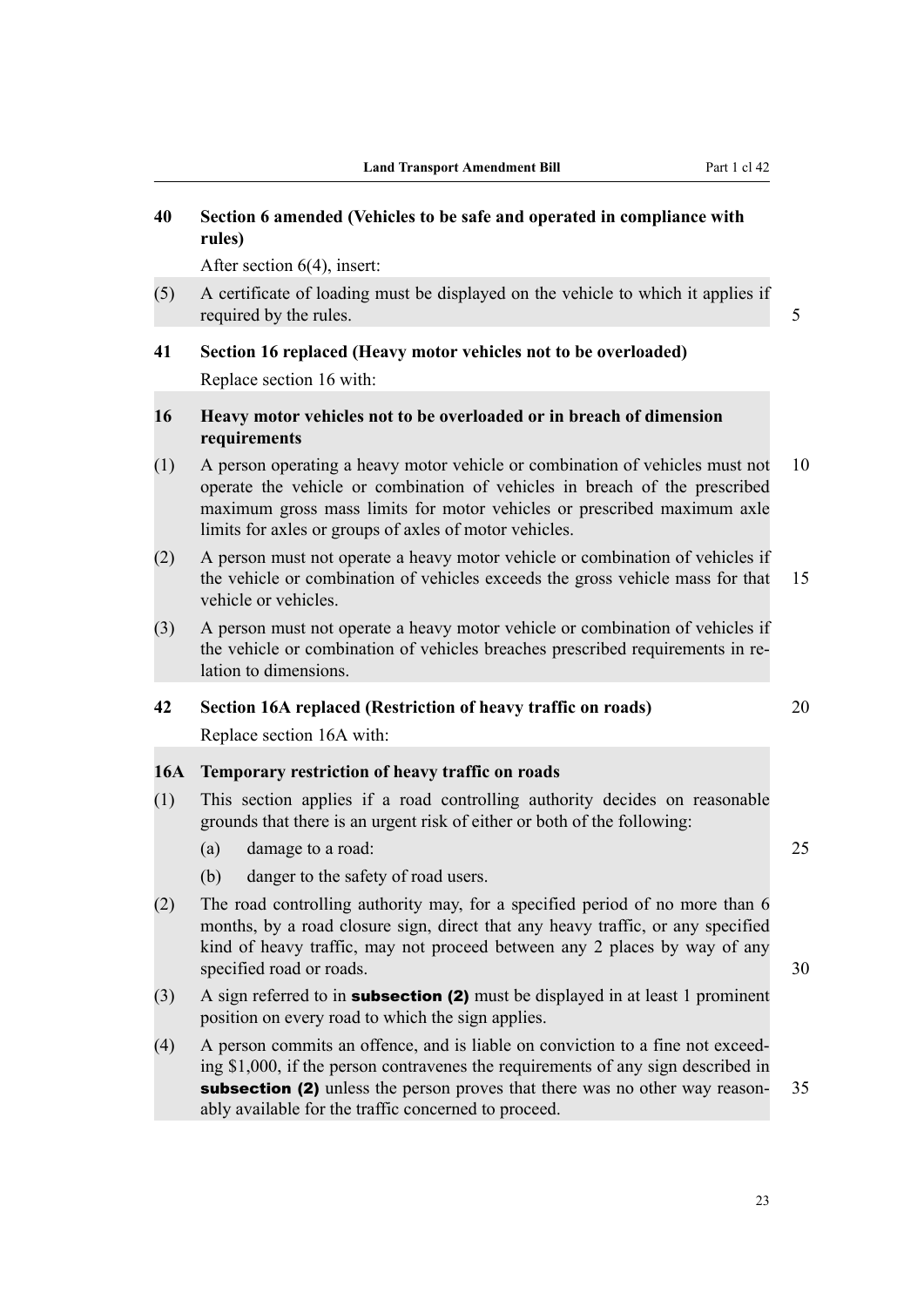#### **43 Section 30O amended (Term of transport service licence)**

In section 30O(4)(a), replace "Armed Forces" with "New Zealand Defence Force".

#### **44 Section 43 replaced (Overloading offences)**

Replace section 43 with: 5

# **43 Overloading and over-dimension offences**

- (1) A person operating a heavy motor vehicle or combination of vehicles commits an infringement offence if the vehicle or combination of vehicles breaches the applicable prescribed maximum gross mass limits for motor vehicles or prescribed maximum mass limits for axles or groups of axles of motor vehicles. 10
- (2) Separate offences are committed in respect of every axle, every group of axles, and the total number of axles of a heavy motor vehicle or combination of vehicles if the mass on that axle or those axles exceeds the relevant prescribed maximum gross mass limit or prescribed maximum mass limit.
- (3) A person operating a heavy motor vehicle or combination of vehicles commits 15 an infringement offence if the vehicle or combination of vehicles breaches the prescribed requirements in relation to dimensions.
- (4) A person operating a heavy motor vehicle or combination of vehicles commits an infringement offence if the vehicle or combination of vehicles exceeds the gross vehicle mass for that vehicle or vehicles. 20
- (5) If a person commits an infringement offence against this section, the person must pay the penalty prescribed by the regulations.

#### **45 Section 113A amended (Power to inspect records)**

In section 113A(1), after "(but not limited to)", insert "records kept under section 65 of the Road User Charges Act 2012,". 25

# **46 Section 125 amended (Stopping, inspection, and weighing of heavy vehicles and certain transport service vehicles)**

- (1) Replace section 125(3)(b) with:
	- (b) more than 10 km, if the site where the vehicle has been brought to a stop is unsuitable for weighing the vehicle because— 30
		- (i) doing so may pose a safety risk to other road users or to the enforcement officer; or
		- (ii) the site is not level enough for accurate weighing.
- (2) In section 125(4) replace "by a sign displaying the words "ALL TRUCKS STOP"" with "by a sign specifying that that particular vehicle or vehicles of 35 that vehicle's class must stop".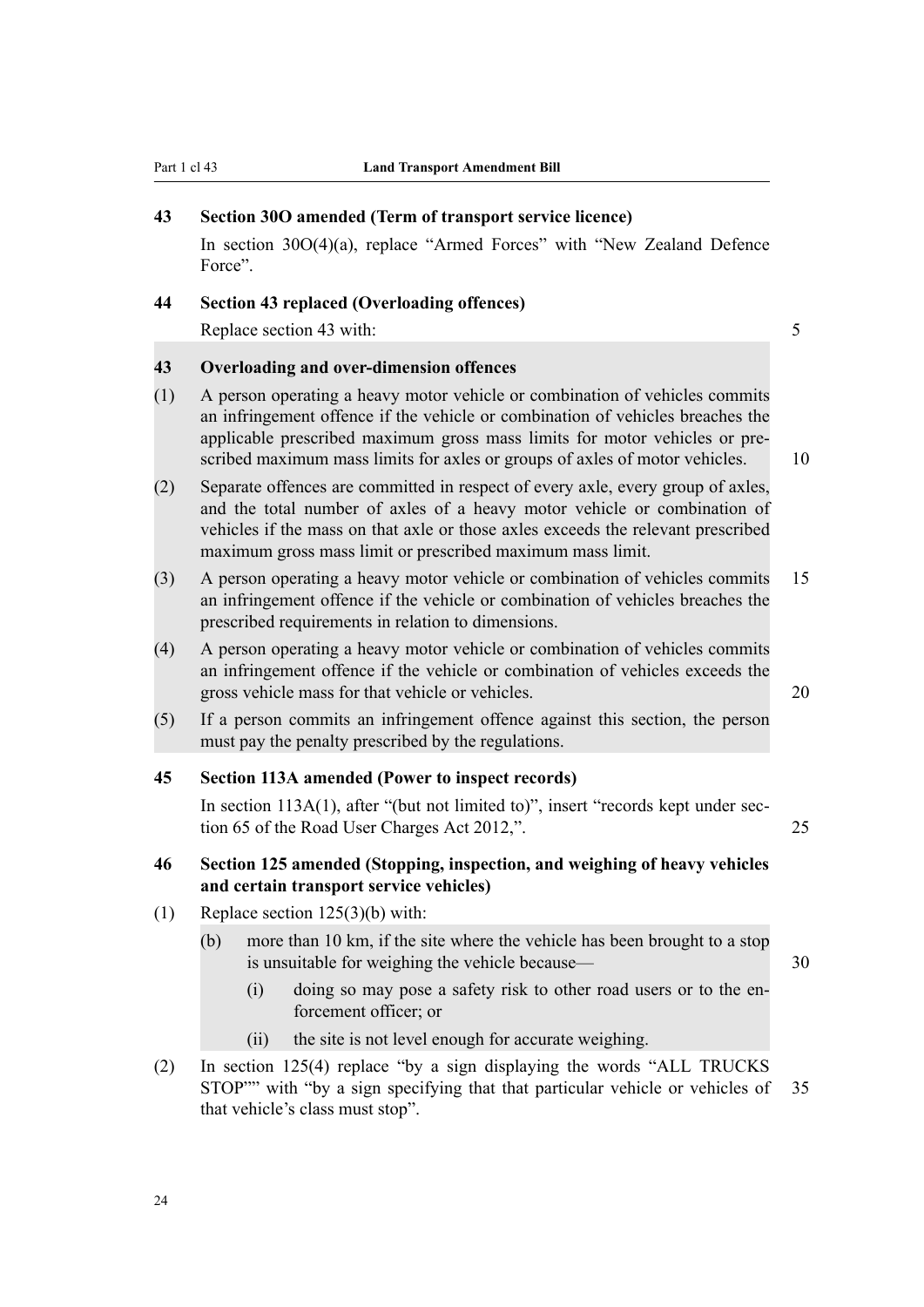# **47 Section 126 amended (Off-loading of overweight vehicle)**

- (1) In section 126, replace "weight" with "mass" in each place.
- (2) In section  $126(1)(b)$ , replace "exceeds by  $10\%$  or more" with "exceeds by at least 10% or by 2 000 kg (whichever is the lesser)".
- (3) In section 126(4)(b), replace "exceeds by  $10\%$  or more" with "exceeds by at 5 least 10% or by 2 000 kg (whichever is the lesser)".

#### **48 Section 147 amended (Evidence of accuracy of weighing devices and sites)**

- (1) Repeal section 147(3).
- (2) After section 147(7), insert:

(8) In this section, **site** does not include weigh-in-motion technology. 10

# **49 New section 147A inserted (Certification of accuracy of alternative weighing technology)**

After section 147, insert:

# **147A Certification of accuracy of alternative weighing technology**

- (1) Alternative weighing technology may be certified as having been tested and 15 found to be accurate if, on a specified date, it was tested and found to be accurate by—
	- (a) an Inspector of Weights and Measures; or
	- (b) an accredited person (within the meaning of the Weights and Measures Act 1987); or 20

- (c) an employee of a laboratory for the time being approved for the purpose by the Science Minister by notice in the *Gazette*; or
- (d) any other person who is approved for the purpose by the Minister by notice in the *Gazette*.
- (2) A certificate issued under **subsection (1)** sufficiently identifies the alternative  $25$ weighing technology to which it refers if it contains the serial number of the technology or if it refers to the location of the technology.
- (3) For the purposes of this section, **alternative weighing technology** means technology that—
	- (a) is capable of measuring the mass of a vehicle or the mass on each axle of 30 a vehicle; and
	- (b) is not described in section 147(4).
- (4) If alternative weighing technology has been certified under subsection (1) on a date not more than 12 months earlier than the date of the use of the technology, the technology— 35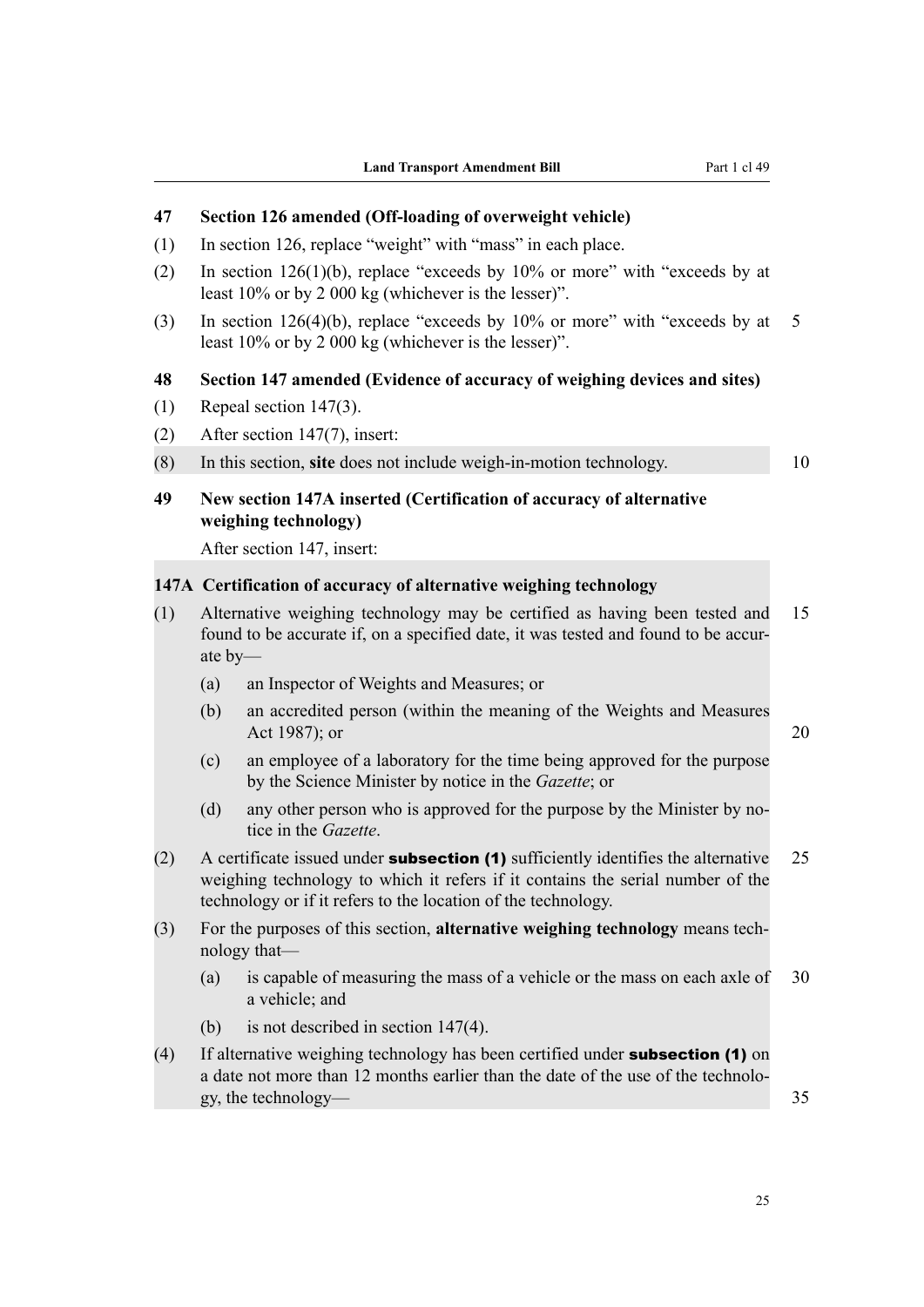#### Part 1 cl 50 **Land Transport Amendment Bill**

- (a) may be used to assess whether to investigate a possible offence against this Act or an offence against the Road User Charges Act 2012 (or any regulations made under those Acts); or
- (b) may be used to assess whether such an offence has been committed.

# **50 Section 152 amended (Power of Minister to make ordinary rules)** 5

After section 152(b), insert:

(ba) providing for the appropriate management of infrastructure:

# **51 Section 164 amended (Matters to have regard to when making or recommending rules)**

After section  $164(2)(d)$ , insert: 10

- (da) the appropriate management of infrastructure, including (but not limited  $to)$ —
	- (i) the impact of vehicles on infrastructure; and
	- (ii) whether the costs of the use of the infrastructure are greater than the economic value generated by its use: 15

#### **52 Section 166 amended (Agency may grant exemptions)**

After section 166(2), insert:

(2A) In addition to the factors that must be considered under subsection (2), if the exemption relates to a heavy vehicle, the Agency must have regard to the potential impact on infrastructure (including, for example, potential damage to in- 20 frastructure such as roads and the cost of repairing the infrastructure).

# **53 New section 166A inserted (Agency may grant exemptions to New Zealand Defence Force)**

After section 166, insert:

#### **166A Agency may grant exemptions to New Zealand Defence Force** 25

- (1) The Agency may, if the Agency considers it appropriate and upon such conditions as the Agency considers appropriate, exempt the New Zealand Defence Force from a specified requirement in a rule made under this Part in relation to a vehicle or a group of vehicles or a type of vehicle belonging to the Defence Force. 30
- (2) Section 166(2) to (4) applies to an exemption made under this section in the same way as section 166(2) to (4) applies to an exemption made under section 166(1).

### **54 Section 167 amended (Regulations)**

- (1) In section  $167(1)(e)(iv)$ ,  $-$  35
	- (a) after "overloading", insert "or over-dimension"; and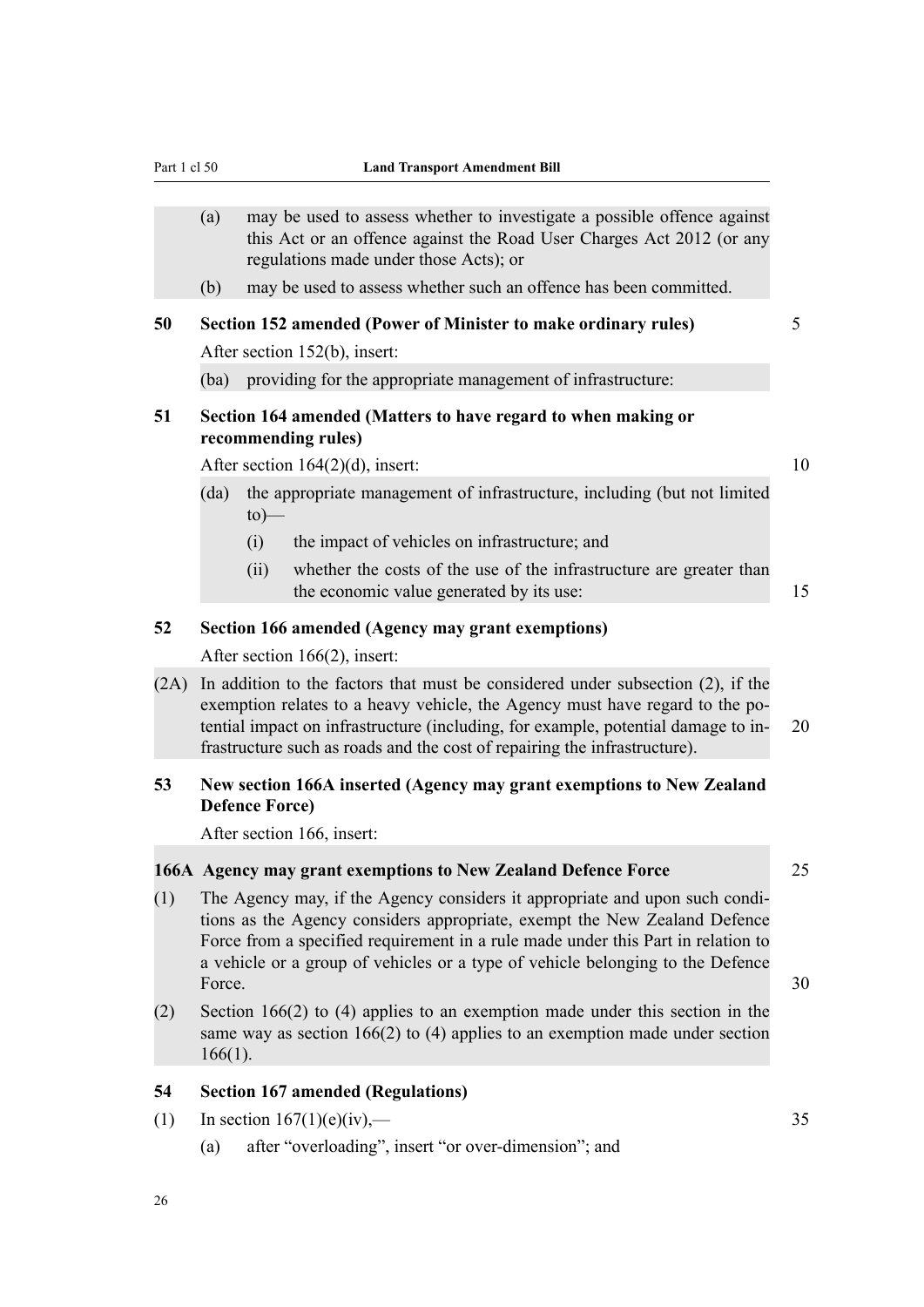|     | (b)                                                 | replace "\$10,000" with "\$15,000".                                                                                                                                |    |  |  |  |
|-----|-----------------------------------------------------|--------------------------------------------------------------------------------------------------------------------------------------------------------------------|----|--|--|--|
| (2) |                                                     | In section $167(1)(f)$ , after "overloading", insert "or over-dimension".                                                                                          |    |  |  |  |
|     |                                                     | Subpart 5—Small passenger services                                                                                                                                 |    |  |  |  |
| 55  |                                                     | <b>Section 2 amended (Interpretation)</b>                                                                                                                          |    |  |  |  |
| (1) |                                                     | In section $2(1)$ , repeal the definition of approved taxi organisation.                                                                                           | 5  |  |  |  |
| (2) | In section $2(1)$ , definition of <b>control</b> ,— |                                                                                                                                                                    |    |  |  |  |
|     | (a)                                                 | delete "or a proposed or approved taxi organisation"; and                                                                                                          |    |  |  |  |
|     | (b)                                                 | delete "or taxi organisation" in each place; and                                                                                                                   |    |  |  |  |
|     | (c)                                                 | delete "or organisation".                                                                                                                                          |    |  |  |  |
| (3) |                                                     | In section $2(1)$ , definition of <b>passenger service</b> , after paragraph $(b)(ii)$ , insert:                                                                   | 10 |  |  |  |
|     |                                                     | after a connection between a passenger and a small passenger ser-<br>(iia)<br>vice facilitated by a facilitator; or                                                |    |  |  |  |
| (4) |                                                     | In section $2(1)$ , repeal the definitions of <b>passenger service licence</b> , taxi, and<br>taxi service.                                                        |    |  |  |  |
| (5) |                                                     | In section $2(1)$ , replace the definition of <b>transport service licence</b> with:                                                                               |    |  |  |  |
|     |                                                     | transport service licence means any of the following licences granted or<br>deemed to be granted under subpart 3 of Part 4A:                                       |    |  |  |  |
|     | (a)                                                 | a goods service licence:                                                                                                                                           |    |  |  |  |
|     | (b)                                                 | a large passenger service licence:                                                                                                                                 |    |  |  |  |
|     | (c)                                                 | a rental service licence:                                                                                                                                          | 20 |  |  |  |
|     | (d)                                                 | a small passenger service licence:                                                                                                                                 |    |  |  |  |
|     | (e)                                                 | a vehicle recovery service licence                                                                                                                                 |    |  |  |  |
| (6) |                                                     | In section $2(1)$ , replace the definition of <b>transport service operator</b> with:                                                                              |    |  |  |  |
|     | transport service operator-                         |                                                                                                                                                                    |    |  |  |  |
|     | (a)                                                 | means a person who carries on a transport service; and                                                                                                             | 25 |  |  |  |
|     | (b)                                                 | includes, in relation to a small passenger service, a facilitator; but                                                                                             |    |  |  |  |
|     | (c)                                                 | does not include any other person who is a driver in the transport service<br>or who otherwise assists in the transport service                                    |    |  |  |  |
| (7) |                                                     | In section $2(1)$ , insert in their appropriate alphabetical order:                                                                                                |    |  |  |  |
|     |                                                     | facilitate, in relation to a small passenger service,—                                                                                                             |    |  |  |  |
|     | (a)                                                 | means to enable drivers and passengers to connect by electronic or any<br>other means (for example, by telephone, Internet site, application, or<br>software); but |    |  |  |  |
|     | (b)                                                 | does not include the mere provision of an answering or call centre ser-<br>vice                                                                                    | 35 |  |  |  |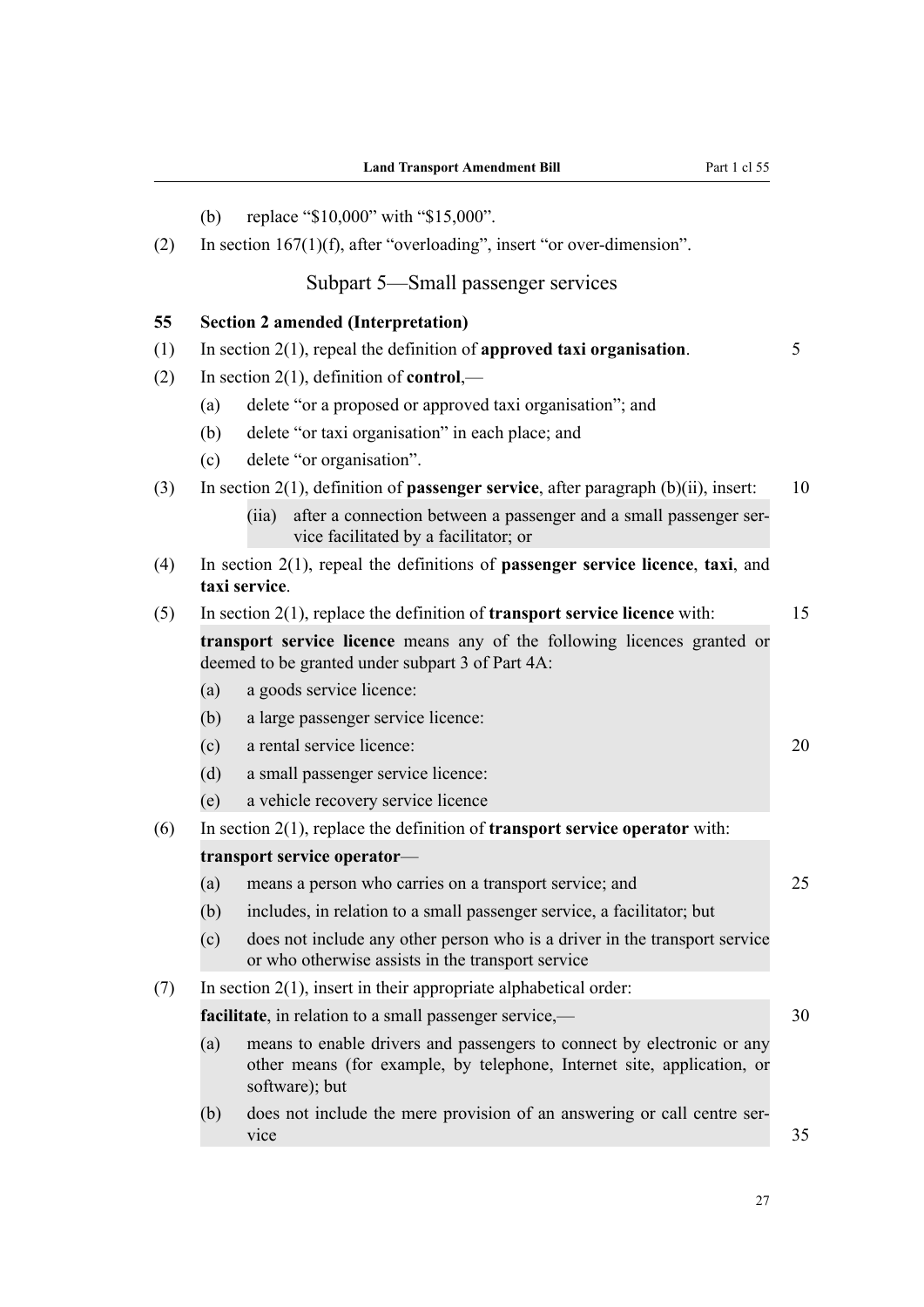**facilitated cost-sharing arrangement** means a small passenger service that is facilitated by a facilitator (whether or not the facilitator is paid) under which a passenger is carried in return for the driver's costs being reimbursed, which costs—

- (a) may include actual costs up to a maximum amount per kilometre set by 5 the Minister by notice in the *Gazette* (for example, the costs of fuel and reasonable vehicle wear and tear); but
- (b) may not include—
	- (i) payment for the driver's driving or travelling time; or
	- $(iii)$  any infringement fee incurred in the course of the journey; or  $10$
	- (iii) registration and licensing costs for the driver or the driver's vehicle

**facilitator** means a person who facilitates a small passenger service

**large passenger service** means a passenger service provided in a large passenger service vehicle 15

**large passenger service licence** means a licence granted or deemed to be granted under subpart 3 of Part 4A that authorises its holder to carry on a large passenger service

**small passenger service** means a passenger service provided in—

- (a) a small passenger service vehicle; or 20
- (b) a vehicle designed or adapted to carry 12 or fewer persons (including the driver) that is provided by one of the passengers being carried; or
- (c) a vehicle designed or adapted to carry 12 or fewer persons (including the driver) that is being used in a facilitated cost-sharing arrangement

**small passenger service licence** means a licence granted or deemed to be 25 granted under subpart 3 of Part 4A that authorises its holder to carry on or facilitate a small passenger service

#### **small passenger service operator**

- (a) means a person who carries on a small passenger service; and
- (b) includes a facilitator; but 30
- (c) does not include any other person who is a driver in the small passenger service or who otherwise assists in the small passenger service

### **56 Section 22AB amended (Road controlling authorities may make certain bylaws)**

In section  $22AB(1)(r)$ , delete ", taxis,".  $35$ 

#### **57 Section 30A amended (Requirements for vehicles)**

(1) In section 30A(1)(a) and (b), delete "connection with".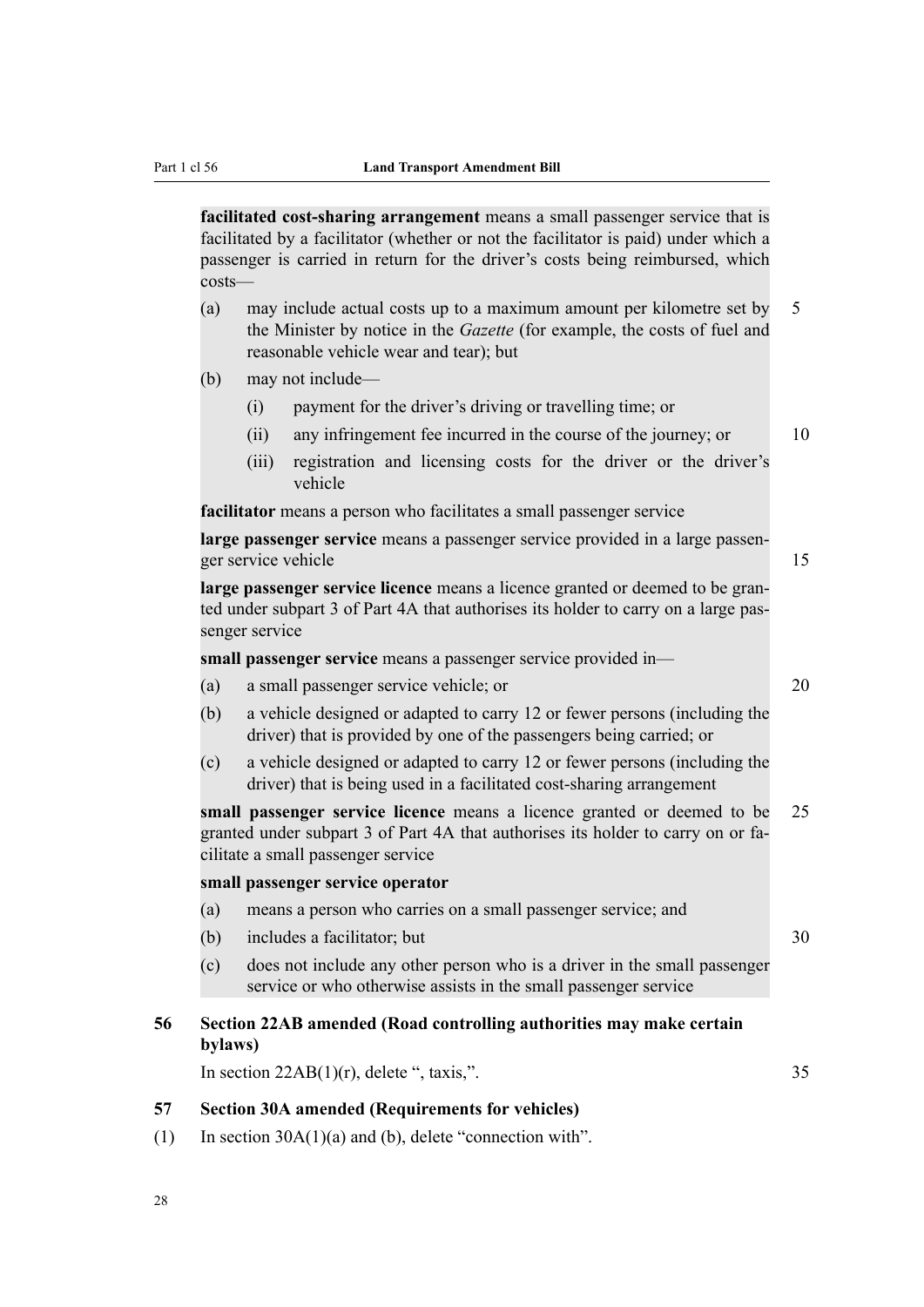| (2)        | In section $30A(2)$ , replace "vehicle that is used in the service" with "transport"<br>service vehicle used in the service".                                                                       |    |  |  |  |
|------------|-----------------------------------------------------------------------------------------------------------------------------------------------------------------------------------------------------|----|--|--|--|
| (3)        | After section 30A(2), insert:                                                                                                                                                                       |    |  |  |  |
| (2A)       | The driver of a small passenger service vehicle must, whenever required to do<br>so by the Agency, present the vehicle for inspection.                                                              |    |  |  |  |
| (4)        | Replace section $30A(4)$ with:                                                                                                                                                                      |    |  |  |  |
| (4)        | Nothing in subsection $(1)$ or $(3)$ applies to a vehicle used in a small passenger<br>service.                                                                                                     |    |  |  |  |
| (5)        | Nothing in this section applies to-                                                                                                                                                                 |    |  |  |  |
|            | (a)<br>the facilitator of a facilitated cost-sharing arrangement; or                                                                                                                                | 10 |  |  |  |
|            | a vehicle used in a facilitated cost-sharing arrangement; or<br>(b)                                                                                                                                 |    |  |  |  |
|            | a vehicle designed or adapted to carry 12 or fewer persons (including the<br>(c)<br>driver) provided by one of the passengers being carried.                                                        |    |  |  |  |
| 58         | Section 30B repealed (Provision of identification information in Braille)                                                                                                                           |    |  |  |  |
|            | Repeal section 30B.                                                                                                                                                                                 | 15 |  |  |  |
| 59         | Section 30D amended (Additional criteria for small passenger service<br>vehicles and vehicle recovery service)                                                                                      |    |  |  |  |
| (1)        | In the heading to section 30D, delete "vehicles".                                                                                                                                                   |    |  |  |  |
| (2)        | In section 30D, replace "passenger service involving the use of small passenger<br>service vehicles" with "small passenger service".                                                                |    |  |  |  |
| 60         | Section 30E amended (Additional criteria for large passenger service<br>vehicles)                                                                                                                   |    |  |  |  |
| (1)        | In the heading to section 30E, delete "vehicles".                                                                                                                                                   |    |  |  |  |
| (2)        | In section 30E, replace "passenger service involving the use of large passenger<br>service vehicles" with "large passenger service".<br>25                                                          |    |  |  |  |
| 61         | Section 30J replaced (Transport service operators may not carry on<br>certain transport services unless licensed to do so)                                                                          |    |  |  |  |
|            | Replace section 30J with:                                                                                                                                                                           |    |  |  |  |
| <b>30J</b> | <b>Transport service operators must be licensed</b>                                                                                                                                                 |    |  |  |  |
|            | 30<br>A transport service operator may not carry on (or, in relation to a small passen-<br>ger service operator, facilitate) any of the following transport services unless li-<br>censed to do so: |    |  |  |  |
|            | a goods service:<br>(a)                                                                                                                                                                             |    |  |  |  |
|            | (b)<br>a large passenger service:                                                                                                                                                                   |    |  |  |  |
|            | a rental service:<br>(c)                                                                                                                                                                            | 35 |  |  |  |
|            |                                                                                                                                                                                                     |    |  |  |  |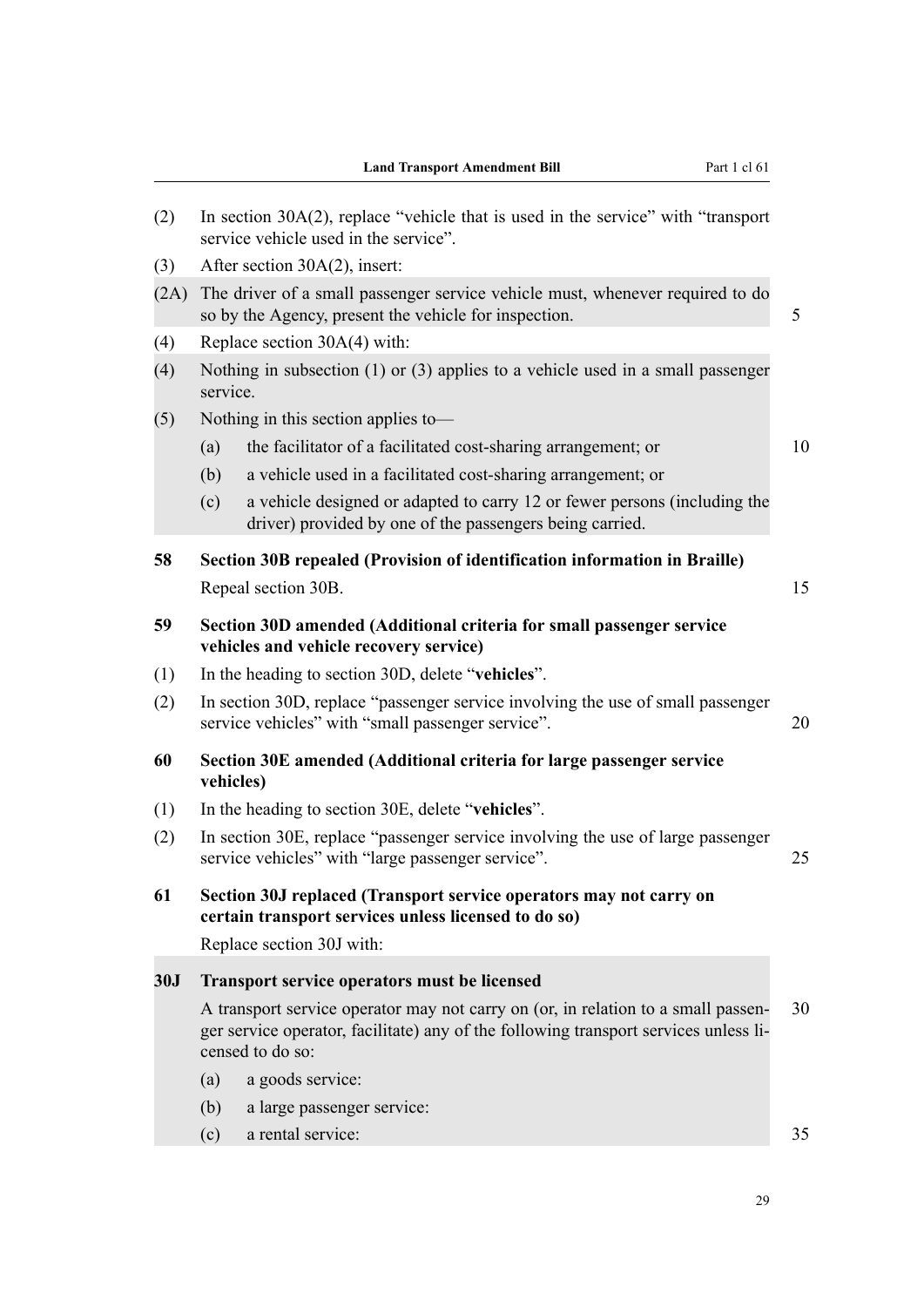- (d) a small passenger service:
- (e) a vehicle recovery service.

#### **62 Section 30L amended (Grant of licence)**

- (1) Replace section 30L(1) with:
- (1) After considering an application for a transport service licence, the Agency 5 may grant the licence only if the Agency is satisfied that—
	- (a) the applicant is a fit and proper person to hold a transport service licence; and
	- (b) any person who is to have, or is likely to have, control of the transport service is a fit and proper person to have such control; and 10

- (c) the applicant or any person who is to have control of the transport service is the holder of the appropriate certificate (if any) required by the regulations or the rules; and
- (d) except in relation to a small passenger service licence, all relevant requirements of this Act, the regulations, and the rules have been complied 15 with.
- (1A) The Agency may grant a small passenger service licence only if the Agency is satisfied that a person who is to have control of the small passenger service in New Zealand lives in New Zealand.
- (2) In section 30L(2), replace "operate, control, or have an involvement in, a trans- 20 port service" with "control a transport service".

### **63 Section 30M amended (Conditions of transport service licences)**

In the heading to section 30M, replace "**transport service licences**" with "**goods service licence**".

# **64 Sections 30P to 30R replaced** 25

Replace sections 30P to 30R with:

# **30P Driver must have or drive under transport service licence**

A transport service driver must, when using a vehicle in a transport service,—

- (a) have the relevant transport service licence; or
- (b) drive on behalf of the holder of the relevant transport service licence; or 30
- (c) have been facilitated to connect with passengers by a facilitator who holds a small passenger service licence.

## **30Q Records to be kept by facilitator of facilitated cost-sharing arrangement**

#### (1) A facilitator of a facilitated cost-sharing arrangement must keep—

- (a) all records of payments to the driver; and 35
- (b) all records of payments made by passengers to the facilitator; and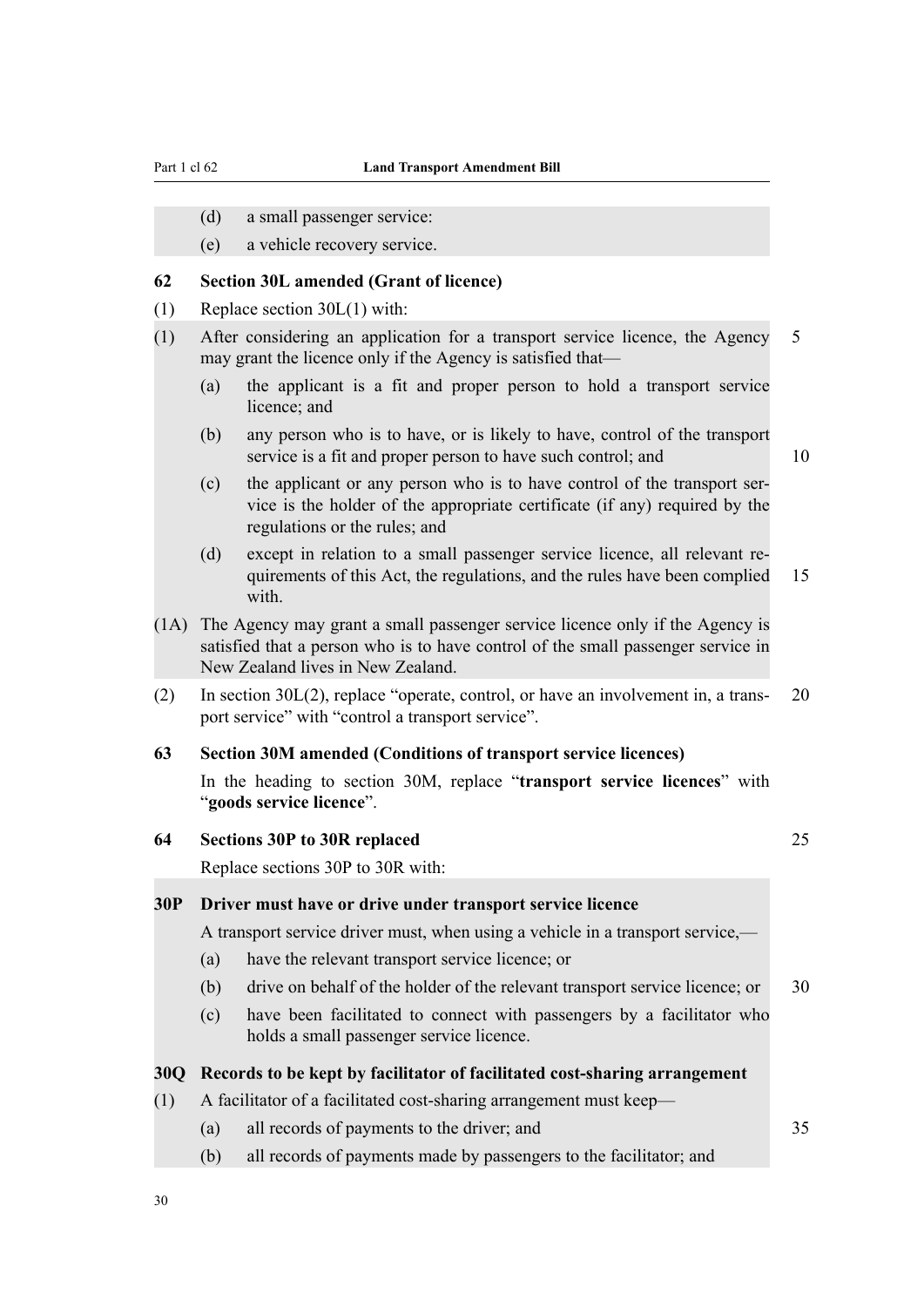- (c) a record of the distance travelled on each trip.
- (2) The person who keeps the records required under **subsection (1)** must—
	- (a) keep each record for 12 months from the date it is made; and
	- (b) make all records referred to in **subsection (1)** in the possession or control of that person available for immediate inspection on demand at any 5 reasonable time by the Agency.
- (3) A person employed by the Agency to whom records are made available for inspection under **subsection (2)(b)** is entitled to make copies of those records.

#### **65 Section 30S amended (When Agency may revoke transport service licence)**

- (1) Replace section  $30S(1)(b)$  with: 10
	- (b) any person who has control of the transport service is not a fit and proper person to have control of the service; or
	- (c) any driver is not a fit and proper person.
- (2) After section 30S(1), insert:
- (1A) **Subsection (1)(c)** does not apply in relation to drivers who are facilitated to 15 connect with passengers under a facilitated cost-sharing arrangement.
- **66 Section 30T amended (Procedure Agency must follow before revoking transport service licence)**

In section 30T, replace "this section" with "section 30S".

- **67 Section 30U amended (Suspension of transport service licence)** 20 Replace section 30U(1) and (2) with:
- (1) The Agency may suspend a licence if—
	- (a) the holder of a transport service licence, or any person who has control of the service, does not hold a certificate required by the regulations or the rules; or 25
	- (b) the holder of a small passenger service licence, or any person who has control of the service, does not comply with the applicable requirements in this Part, Part 4B, the regulations, or the rules; or
	- (c) in relation to a small passenger service licence, no person with control of the service in New Zealand lives in New Zealand. 30
- (2) A suspension ceases immediately when the Agency receives notice that subsection (1)(a), (b), or (c) no longer applies.

#### **68 Section 30V amended (Interpretation)**

(1) In section 30V, replace the definition of **adverse decision** with:

**adverse decision** means any decision of the Agency— 35

(a) that a person is not a fit and proper person under subpart 2; or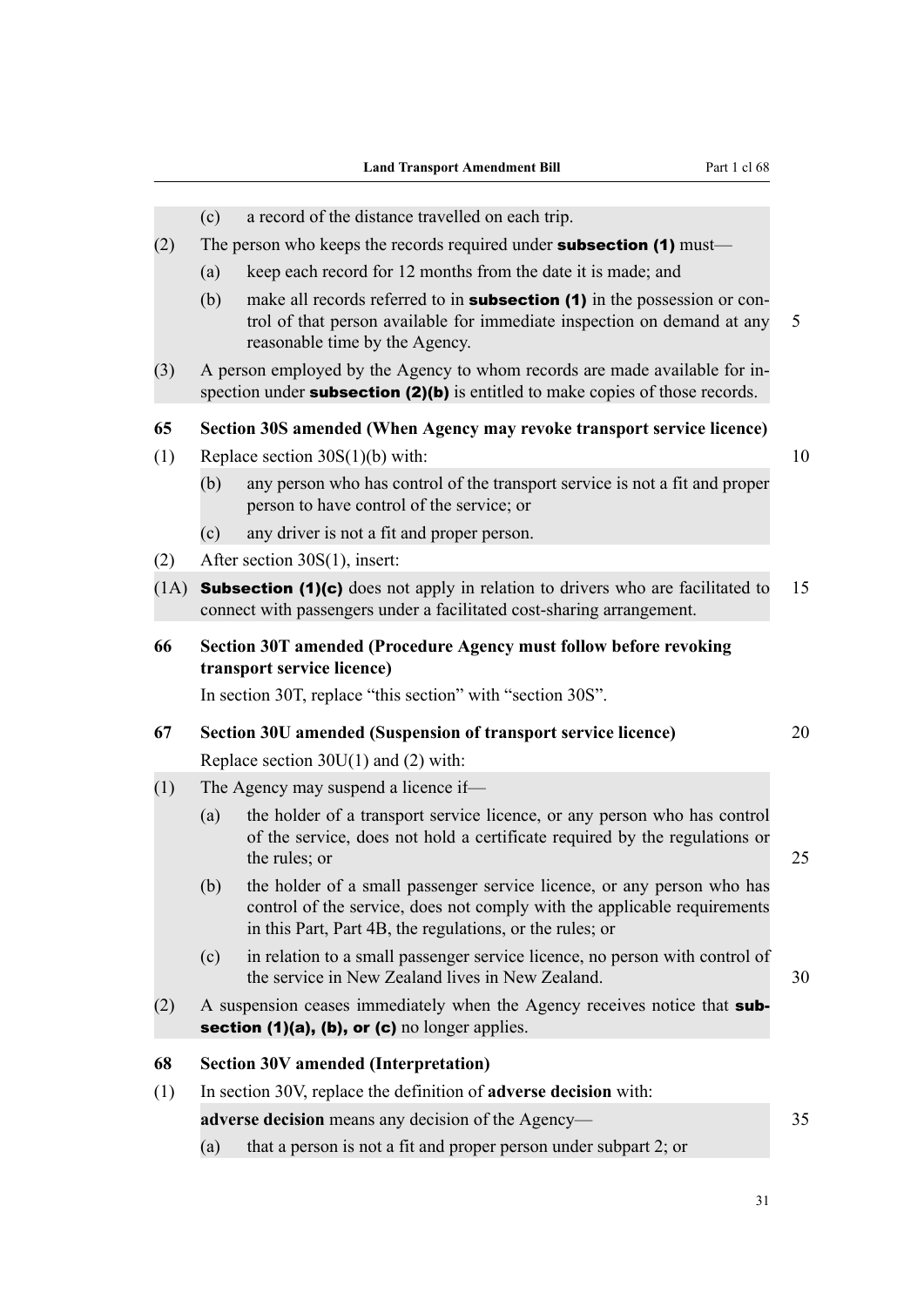|     | (b)                                                  | to refuse to grant a transport service licence under section 30L; or                                                                                                                                                |    |  |  |
|-----|------------------------------------------------------|---------------------------------------------------------------------------------------------------------------------------------------------------------------------------------------------------------------------|----|--|--|
|     | (c)                                                  | to grant a licence on conditions under section 30M; or                                                                                                                                                              |    |  |  |
|     | (d)                                                  | to revoke a transport service licence under section 30S; or                                                                                                                                                         |    |  |  |
|     | (e)                                                  | to suspend a transport service licence under section 30U; or                                                                                                                                                        |    |  |  |
|     | (f)                                                  | to disqualify—                                                                                                                                                                                                      | 5  |  |  |
|     |                                                      | a transport service driver under section 87A; or<br>(i)                                                                                                                                                             |    |  |  |
|     |                                                      | a transport service licence holder or person in control of a trans-<br>(ii)<br>port service under section 87B                                                                                                       |    |  |  |
| (2) |                                                      | In section 30V, definition of affected licence holder, delete "or is or will be<br>involved".                                                                                                                       | 10 |  |  |
| 69  |                                                      | <b>Section 30Z replaced (Application of Part)</b>                                                                                                                                                                   |    |  |  |
|     |                                                      | Replace section 30Z with:                                                                                                                                                                                           |    |  |  |
| 30Z |                                                      | <b>Application of Part</b>                                                                                                                                                                                          |    |  |  |
|     |                                                      | Nothing in this Part applies in relation to-                                                                                                                                                                        |    |  |  |
|     | (a)                                                  | a facilitated cost-sharing arrangement; or                                                                                                                                                                          | 15 |  |  |
|     | (b)                                                  | any rail service vehicle.                                                                                                                                                                                           |    |  |  |
| 70  |                                                      | Section 30ZD amended (Records must be kept)                                                                                                                                                                         |    |  |  |
| (1) | Replace section $30ZD(1)$ with:                      |                                                                                                                                                                                                                     |    |  |  |
|     |                                                      | $(1AA)$ Subsection (1) applies to-                                                                                                                                                                                  |    |  |  |
|     | (a)                                                  | a person who employs a person to drive a vehicle referred to in section<br>30ZB; and                                                                                                                                | 20 |  |  |
|     | (b)                                                  | a self-employed driver who drives a vehicle referred to in section 30ZB;<br>and                                                                                                                                     |    |  |  |
|     | (c)                                                  | a facilitator who facilitates a driver who drives a vehicle referred to in<br>section 30ZB to connect with passengers.                                                                                              | 25 |  |  |
| (1) | A person to whom this section applies must keep all— |                                                                                                                                                                                                                     |    |  |  |
|     | (a)                                                  | time records, records of payments to the driver, and employment or con-<br>tractual records relating to the driver; and                                                                                             |    |  |  |
|     | (b)                                                  | accommodation records and receipts for the driver that are relevant to<br>the driver's transport service or transport service vehicle; and                                                                          | 30 |  |  |
|     | (c)                                                  | fuel records and receipts for the relevant transport service vehicles.                                                                                                                                              |    |  |  |
| (2) |                                                      | Replace section $30ZD(2)(b)$ with:                                                                                                                                                                                  |    |  |  |
|     | (b)                                                  | make all relevant records referred to in <b>subsection</b> (1) in the posses-<br>sion or control of that person available for immediate inspection on de-<br>mand at any reasonable time by an enforcement officer. | 35 |  |  |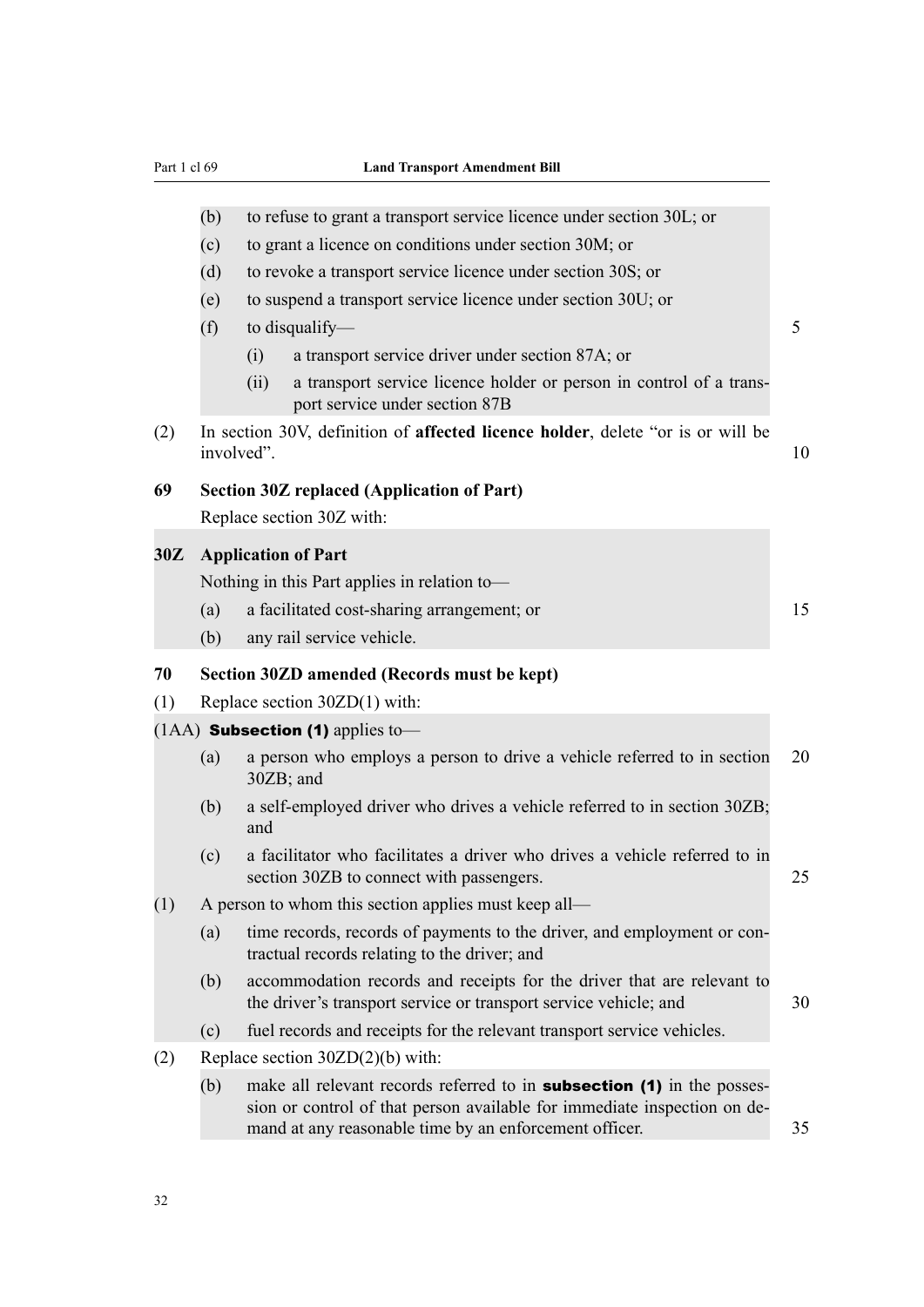# **71 Section 30ZH amended (Duties regarding logbooks)**

- (1) In section  $30ZH(1)(b)$ ,—
	- (a) after "an employee", insert ", or who is driving on behalf of a transport service operator, or who is facilitated to connect with passengers by a small passenger service operator,"; and 5
	- (b) after "driver's employer", insert "or transport service operator"; and
	- (c) after "the employer", insert "or transport service operator".
- (2) In section 30ZH(4), replace "wage records, and other related employment records" with "records of payments to the driver, and employment or contractual records relating to the driver". 10

# **72 Section 79A amended (Offence to carry on transport service without licence)**

- (1) Replace section 79A(1) with:
- (1) A person commits an offence if the person carries on (or, in relation to a small passenger service operator, facilitates) any transport service without the appro- 15 priate current licence.
- (2) In section 79A(3), replace "vehicle" with "transport service vehicle".

# **73 New section 79AB inserted (Offence to drive vehicle used in transport service without licence)**

After section 79A, insert: 20

#### **79AB Offence to drive vehicle used in transport service without licence**

- (1) A transport service driver commits an offence if the driver uses a vehicle in a transport service and there is no relevant transport service licence held by any of the following:
	- (a) the driver: 25
	- (b) a transport service operator on whose behalf the driver is driving:
	- (c) a facilitator who facilitated the driver to connect with passengers of the service.
- (2) The maximum penalty on conviction for an offence against **subsection (1)** is a fine not exceeding \$10,000. 30
- **74 Section 79C amended (Failure to present vehicle for inspection)** Replace section 79C(1) with:
- (1) A transport service licence holder commits an offence if the holder fails to present a transport service vehicle used in the service for inspection when required to do so by the Agency.  $35$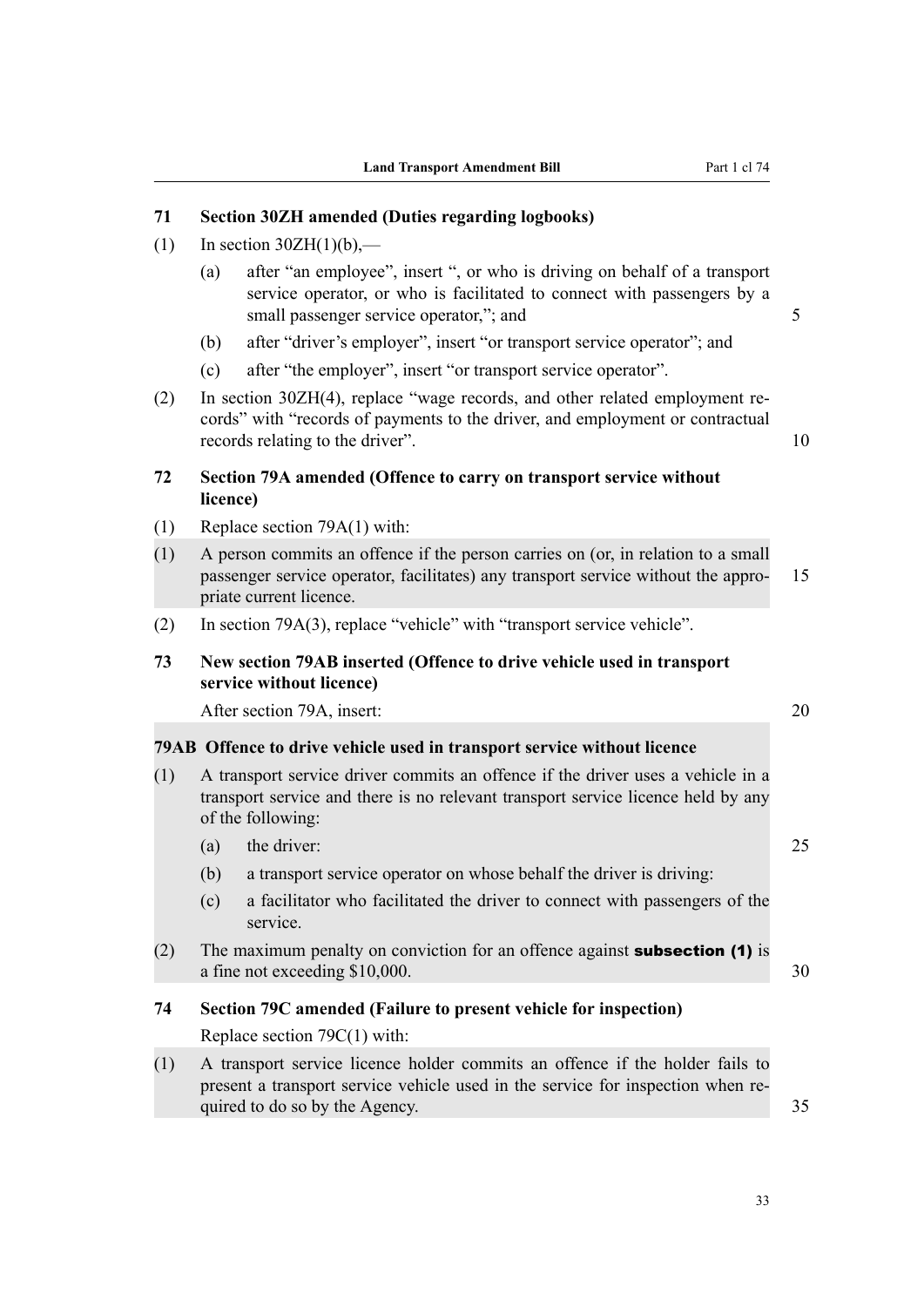(1A) A driver of a small passenger service vehicle commits an offence if the driver fails to present the vehicle for inspection when required to do so by the Agency.

# **75 Section 79H amended (Contravention of section 128A)**

In section 79H(1), replace "a passenger service licence" with "a small passen- 5 ger service licence".

# **76 Section 87B amended (Disqualification of holder of transport service licence from holding transport service licence)**

In section 87B, delete "or involved in".

# **77 Section 128A amended (Enforcement officer's powers in respect of non-** 10 **complying small passenger service vehicles)**

In section 128A, delete "section 30B or".

#### **78 Section 158 amended (Rules concerning licensing, standard-setting, etc)**

- (1) In section  $158(b)(vi)(C)$ , replace "the fixing and advertising of fares" with "requirements relating to fares". 15
- (2) In section 158(b)(vii), delete "and approved taxi organisations".
- (3) In section 158(b)(viiic), delete "and approved taxi organisations".
- (4) In section 158(b)(viii), delete "area knowledge certificates or".
- (5) In section 158(b)(ix), delete "area knowledge certificates or".
- (6) Repeal section  $158(b)(xi)$ . 20

#### **79 Section 199A amended (Register of transport service licences)**

- (1) Repeal section 199A(3).
- (2) Replace section  $199A(4)(b)$  with:
	- (b) is, without the consent of the holder of the transport service licence named in the application, entitled only to the information stored in the 25 register in respect of the licence holder that is specified in subsection  $(2)(a)$  and  $(g)$  to  $(l)$ .

# Subpart 6—Miscellaneous amendments

#### **80 Section 2 amended (Interpretation)**

(1) In section 2(1), replace the definition of **moped** with: 30

**moped** means a motor vehicle (other than a power-assisted pedal cycle) that has—

- (a) 2 or 3 wheels; and
- (b) a maximum speed not exceeding 50 kilometres per hour; and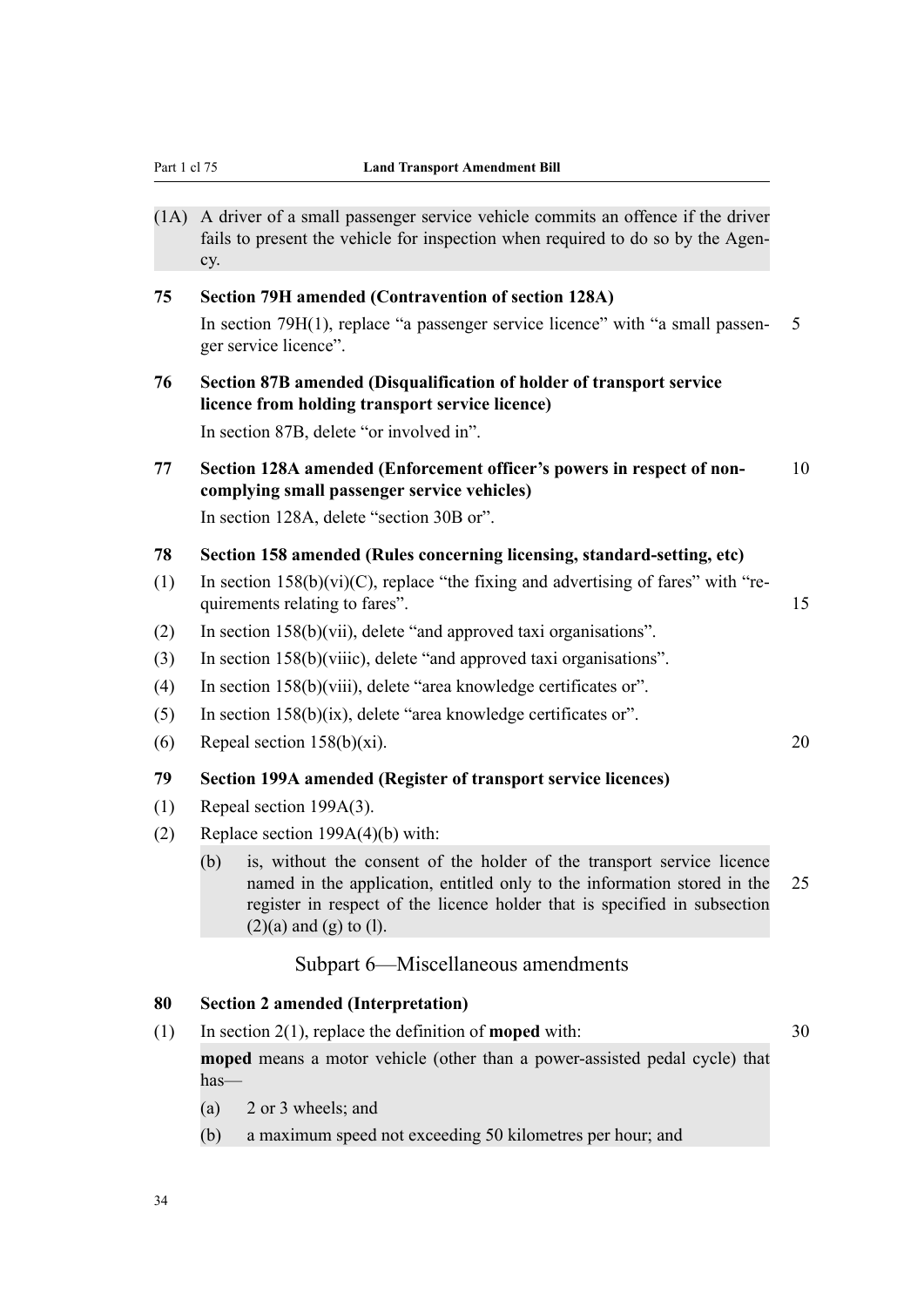- (i) an engine cylinder capacity not exceeding 50 cc; or
- (ii) a power source other than a piston engine
- (2) In section 2(1), definition of **moving vehicle offence**, paragraph (b), after "traffic signal", insert "or a traffic sign that is a variable traffic or lane control sign". 5
- (3) In section 2(1), repeal the second definition of **parking warden**.
- **81 Section 22AB amended (Road controlling authorities may make certain bylaws)**

In section  $22AB(1)(b)$ , replace "\$500" with "\$1,000".

- **82 Section 90 amended (Suspension of licence or disqualification from driving** 10 **under demerit points system)**
- (1) After section 90(1), insert:
- (1A) An enforcement officer may also give a notice described in subsection (1) in the circumstances described in that subsection (whether or not the person has received a notice from the Agency). 15
- (2) In section 90(2), replace "served" with "served, including at the roadside,".
- (3) In section 90(3) and (5), delete "or, if longer than 3 months, the period calculated under section 90A".
- **83 Section 95 amended (Mandatory 28-day suspension of driver licence in certain circumstances)** 20
- (1) In section 95(2)(b), replace "his or her driver licence is suspended for 28 days" with "he or she is suspended from holding or obtaining a driver licence for 28 days".
- (2) In section 95(2)(c), replace "his or her driver licence" with "any driver licence he or she has". 25

#### **84 Section 119 amended (Powers of entry)**

In section 119(5), replace "Judge" with "issuing officer".

### **85 Section 121 amended (Enforcement officer may immobilise vehicle, etc, in specified circumstances)**

Replace section  $121(1)(a)(i)$  with: 30

- (i) a person who is for the time being in charge of a motor vehicle,—
	- (A) because of his or her physical or mental condition (however arising), is incapable of having proper control of the vehicle; or
	- (B) has not completed a compulsory impairment test in a man- 35 ner satisfactory to an enforcement officer, who is trained to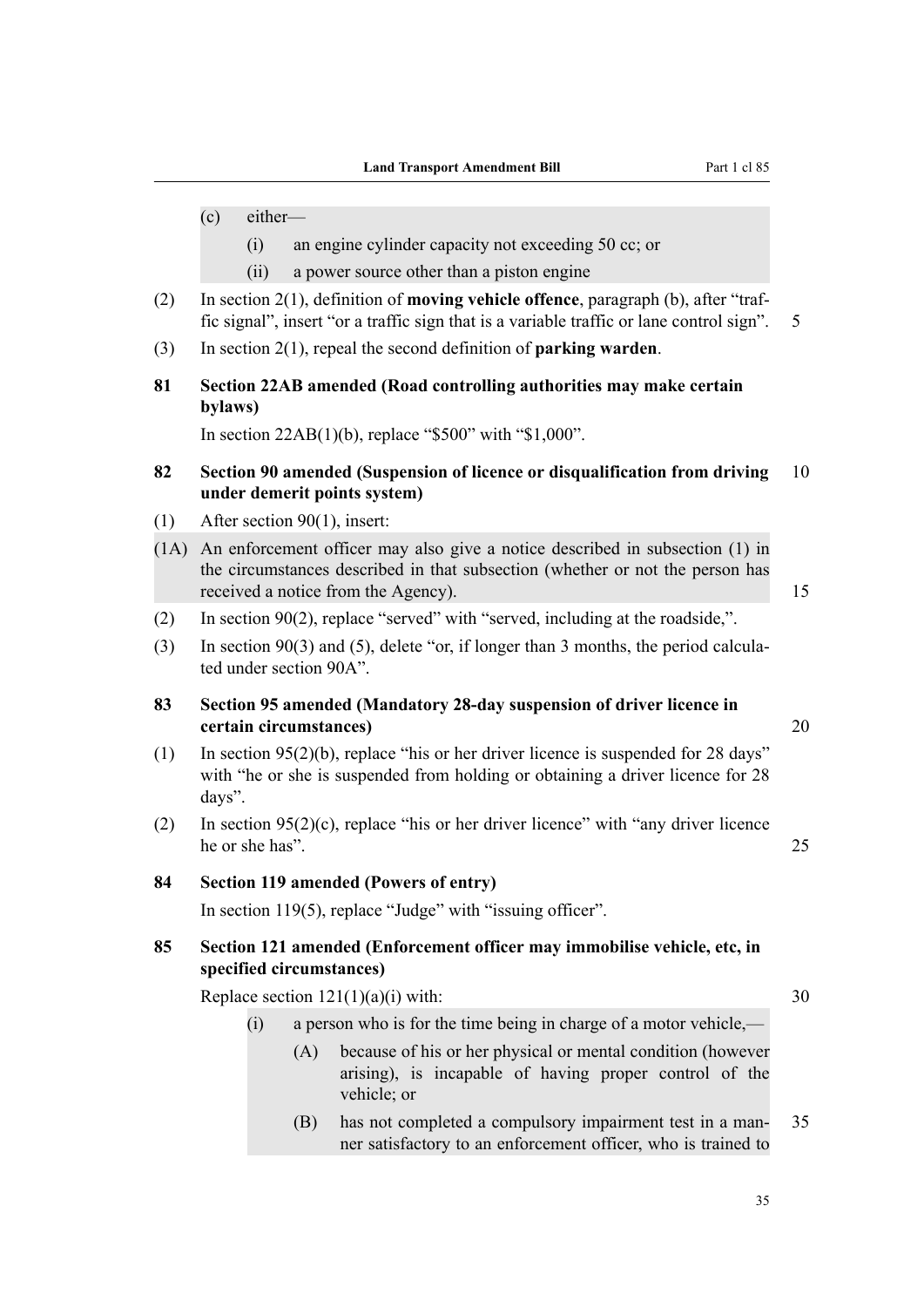give the test, when required to do so by an enforcement officer under section 71A; or

(C) has failed or refused to undergo a compulsory impairment test when required to do so under section 71A; or

# **86 Section 129 amended (Vehicles may be inspected and directed to remain** 5 **stopped for contravening dangerous goods rules)**

After section 129(2), insert:

- (2A) An enforcement officer or a dangerous goods enforcement officer may give such reasonable directions as are necessary in relation to the loading or unloading of the vehicle or the packing or unpacking of any thing to ensure compli- 10 ance with the rules or otherwise to ensure safety in relation to the transportation of dangerous goods.
- (2B) Every enforcement officer or dangerous goods enforcement officer exercising any of the powers conferred under this section must, at the time of exercising that power, and thereafter on request, produce— 15
	-

- (a) evidence of that person's appointment as an officer; and
- (b) evidence of that person's identity.
- (2C) An enforcement officer or a dangerous goods enforcement officer may, if authorised (either generally or specifically) in writing for the purpose by the Agency or the Commissioner, take a person or an animal to assist the officer 20 with an inspection, and a person assisting the officer has the powers conferred on an officer by this section.

#### **87 Section 132 amended (Inspection powers concerning dangerous goods)**

In section 132, replace "section  $130(5)$  or section" with "section 129(2C), 130(5), or". 25

### **88 Section 139 amended (Issue of infringement notice)**

- (1) After section 139(2)(b), insert:
	- (ba) by delivering it, or a copy of it, personally to the person who appears to be in charge of the vehicle to which the notice relates; or
- (2) In section  $139(2)(c)$ , replace "him or her at his or her" with "the person who 30 appears to have committed the infringement offence at the person's".
- (3) Replace section  $139(3)(a)$  with:
	- (a) is attached to a vehicle under subsection  $(2)(a)$  or personally delivered under **subsection (2)(ba)** must be treated as having been served on every person liable in respect of the alleged offence when it is attached 35 to the vehicle or personally delivered:
- **89 Section 140 amended (Contents of infringement and reminder notices)** After section 140(1)(h), insert: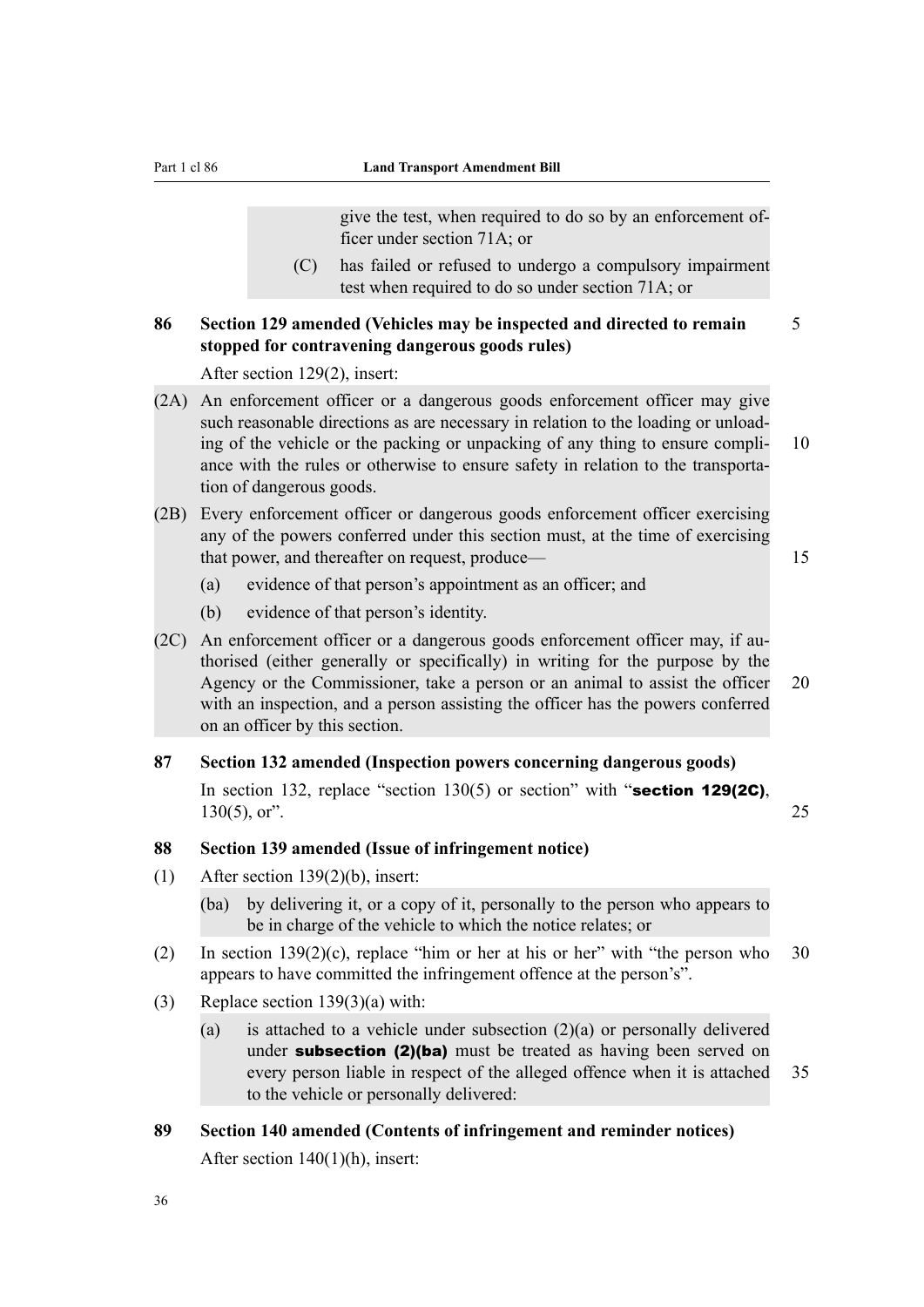(ha) in the case of an alleged infringement offence that is a stationary vehicle offence, an outline of the process under section 133A for transferring liability in relation to the alleged offence; and

# **90 Section 168 amended (Regulations relating to fees and charges for land transport)** 5

After section 168(4)(a), insert:

- (aa) prescribe fees and charges payable, or provide for their fixing (including a means by which they may be calculated and ascertained, or a rate at which they may be calculated or ascertained):
- (ab) provide for the imposition by the person to whom the fees are payable of 10 reasonable charges in connection with the administration of any payment:

# **91 Section 242 amended (Motor vehicles must be registered and licensed)**

Replace section 242(1)(b) with:

- (b) has affixed to it and displayed in the manner prescribed by regulations 15 made under this Part the registration plates issued for it; and
- (c) has displayed in the manner prescribed by regulations made under this Part a current licence issued for it and appropriate for its use under section 244.

# **92 Section 269 amended (Regulations)** 20

- (1) Replace section  $269(1)(a)(iii)$  with:
	- (iii) the manufacture, issuing, cancellation, refusal to issue, or surrender of registration plates:
	- (iiia) the manufacture or production (including electronic production), issuing, cancellation, refusal to issue, or surrender of licences: 25
- (2) Replace section 269(1)(h) with:
	- (h) prescribing, or authorising the Registrar to prescribe, in relation to registration plates,—
		- (i) the form, colour, and material of registration plates; and
		- (ii) the size, shape, and character of the numbers, letters, messages, 30 symbols, distinguishing marks, or slogans to be shown on registration plates; and
		- (iii) the means to make registration plates easily visible; and
		- (iv) the number of registration plates to be displayed and the position and manner in which they are to be displayed; and 35
		- (v) the eligibility requirements for registration plates; and
		- (vi) the duration of registration plates: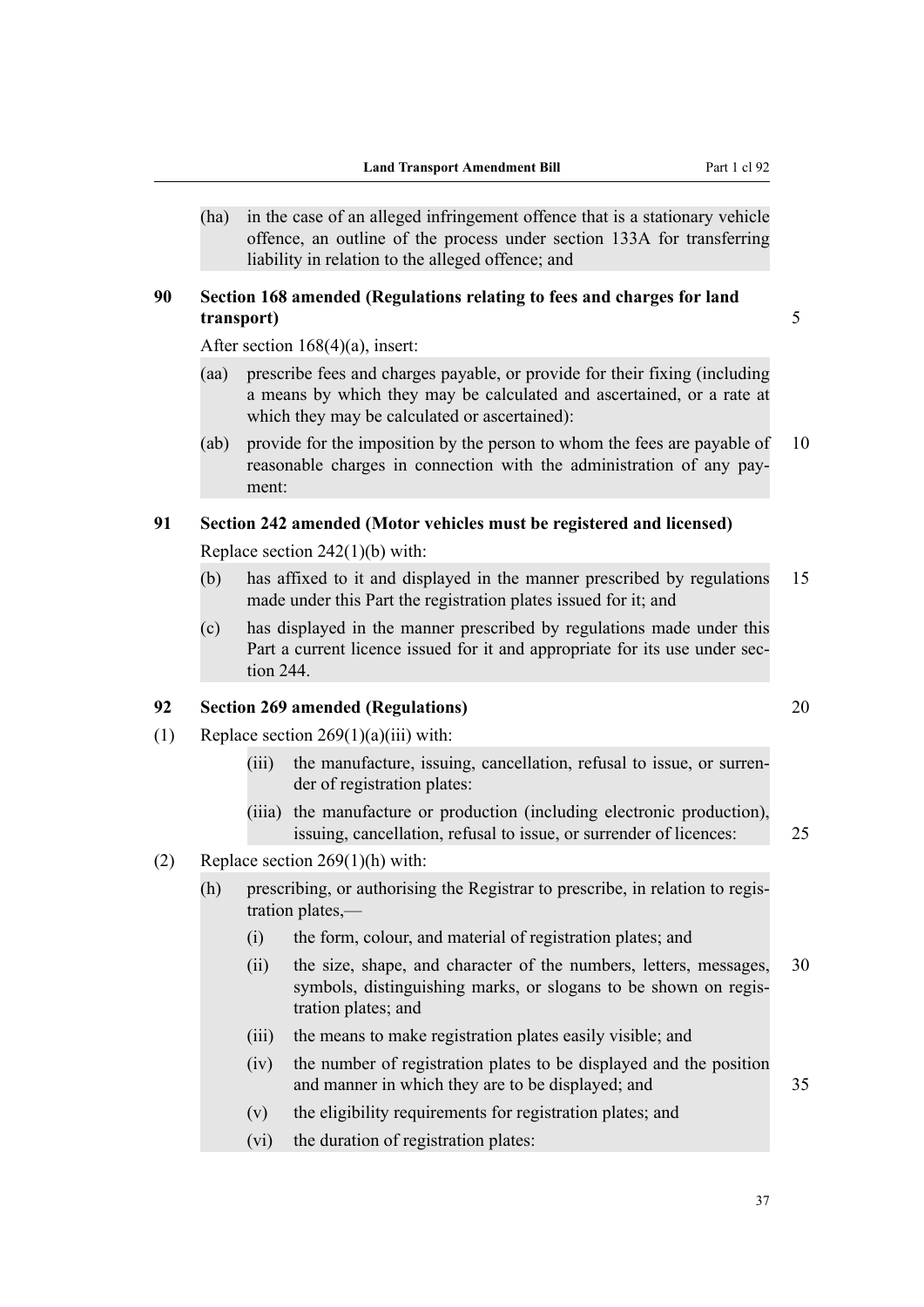- (ha) prescribing, or authorising the Registrar to prescribe, in relation to licences,—
	- (i) the form (including electronic form), colour, and material and design of licences; and
	- (ii) the size, shape, and character of the numbers, letters, messages, 5 symbols, distinguishing marks, or slogans to be shown on licences; and
	- (iii) the means to make licences easily visible or electronically accessible; and
	- (iv) the number of licences to be displayed and the position and man- 10 ner (which may include electronic manner) in which licences are to be displayed; and
	- (v) the eligibility requirements for licences and licence labels; and
	- (vi) the duration of licences:

# **Part 2** 15 **Related and consequential amendments**

*Amendment to Government Roading Powers Act 1989*

#### **93 Amendment to Government Roading Powers Act 1989**

- (1) This section amends the Government Roading Powers Act 1989.
- (2) In section 109(1), replace "\$500" with "\$1,000". 20

#### *Amendment to Road User Charges Act 2012*

#### **94 Amendment to Road User Charges Act 2012**

- (1) This section amends the Road User Charges Act 2012.
- (2) In section 88(4), before paragraph (a), insert:
	- (aaa) provide for the fixing of fees (including a means by which they may be 25 calculated and ascertained, or a rate at which they may be calculated or ascertained):
	- (aab) provide for the imposition by the person to whom the fees are payable of reasonable charges in connection with the administration of any payment.  $30$

*Amendments to Sentencing Act 2002*

#### **95 Amendments to Sentencing Act 2002**

(1) This section amends the Sentencing Act 2002.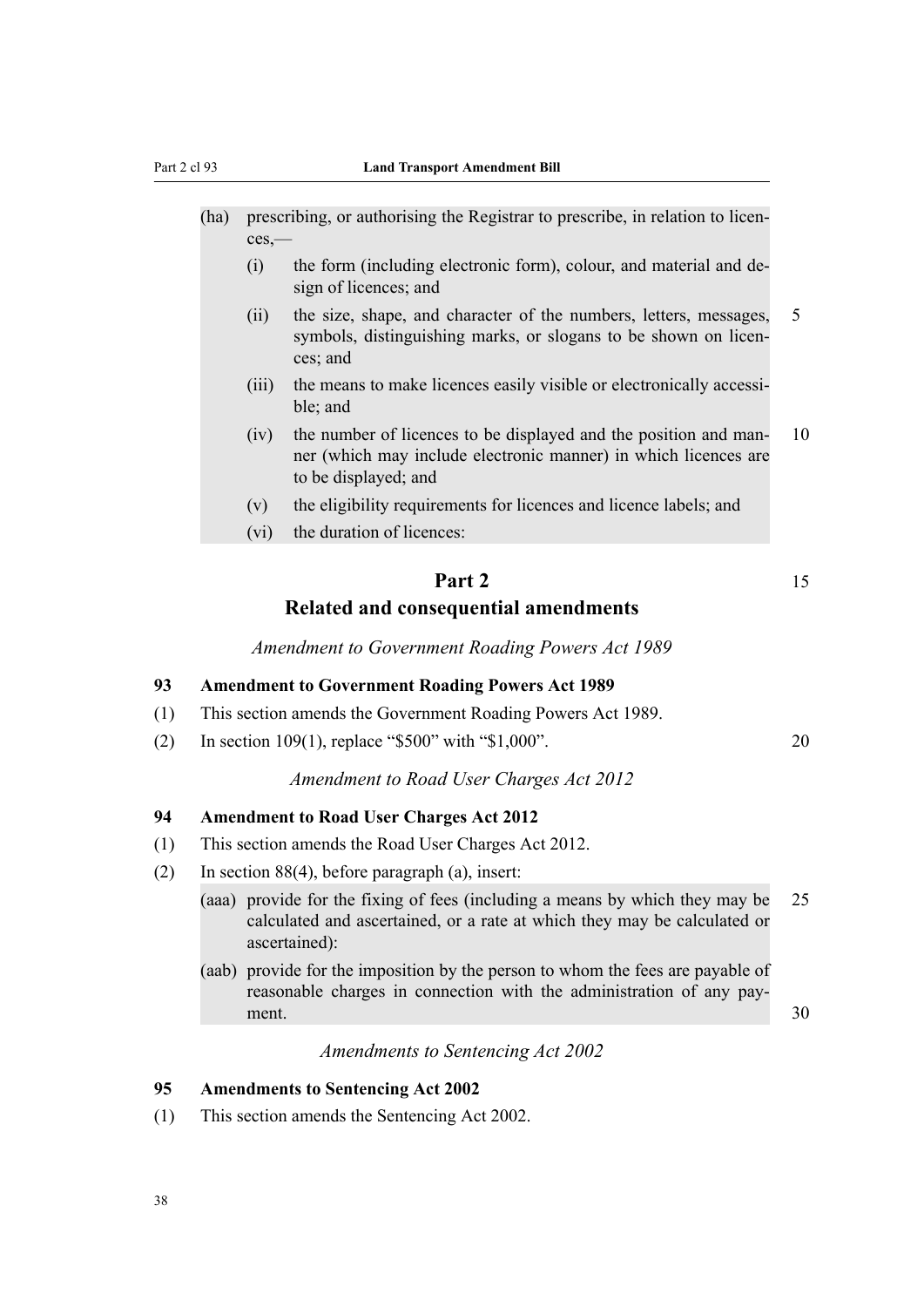- (2) In section 128(1)(b), replace " $52(1)(aa)$ ,  $52(1)(c)$  (but only in relation to failing to stop in accordance with section 114(2) or failing to give particulars in accordance with section  $114(3)$ ," with "52(6), 52A(1),".
- (3) In the heading to section 129, replace "**second**" with "**subsequent**".
- (4) In section  $129(1)(a)$ , after "39(1),", insert "**52(6), 52A(1)**,".
- (5) In section 129(1)(b), replace "further offence (the **second offence**)" with "subsequent offence".
- (6) In section 129(2), replace "second" with "subsequent".
- (7) In section 129(3), replace "second" with "subsequent".

#### *Transitional, savings, and related provisions* 10

#### **96 New Schedule 1 inserted and amended**

- (1) Insert the **Schedule 1** set out in **Schedule 1** of this Act as the first schedule to appear after the last section of the principal Act.
- (2) In **Schedule 1** (as inserted by **subsection (1)**), insert in their appropriate numerical order: 15

### *Alcohol interlock sentences*

**2 Pre-existing alcohol interlock orders, licences, and applications for alcohol interlock licences unaffected by subpart 1 of Part 1 of amendment Act**

Except as provided in clauses 3 and 4, subpart 1 of Part 1 of the **amendment Act** does not affect an alcohol interlock order made under sec- 20 tion 65A(2) before that subpart came into force, and does not affect—

- (a) the existing licensed status of a person who was issued with an alcohol interlock licence before that subpart came into force; or
- (b) any application for an alcohol interlock licence made before that subpart came into force, and the application must be processed as if that subpart 25 had not come into force; or
- (c) the period of disqualification required by section  $65A(2)(a)$ ; or
- (d) the requirement in section 65A(4) that a person who is subject to an order under section 65A(2) and who does not apply for an interlock licence is to be treated as a person with a licence of no effect. 30

#### **3 Pre-existing alcohol interlock order**

A person subject to an alcohol interlock order made under section 65A(2) before subpart 1 of Part 1 of the amendment Act came into force may apply for the order to be cancelled under **section 100B** as if the order were an alcohol interlock sentence ordered under that subpart. 35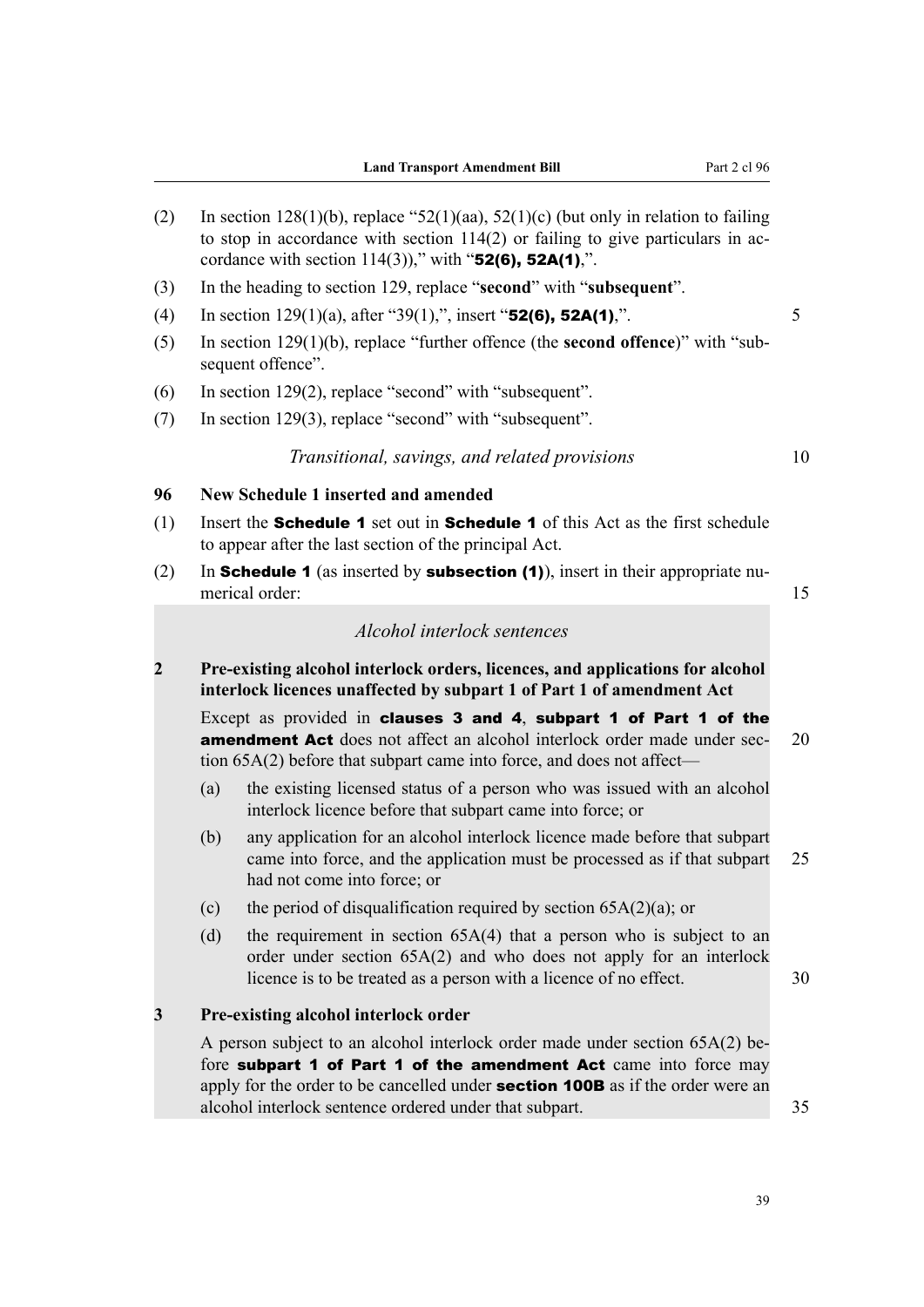# **4 Effect of subsequent offence on pre-existing alcohol interlock licence**

- (1) This clause applies to a person who has an alcohol interlock licence that was issued before subpart 1 of Part 1 of the amendment Act came into force and who commits a subsequent offence after that subpart came into force.
- (2) **Sections 65AJ and 65AK** apply to the person as if the person had an alcohol 5 interlock licence issued under section 65AC.

### **5 Existing zero alcohol licences and applications for zero alcohol licences unaffected by subpart 1 of Part 1 of amendment Act**

Subpart 1 of Part 1 of the amendment Act does not affect a zero alcohol licence order that was made under section 65B(2) before that subpart came into 10 force, and does not affect—

- (a) the existing licensed status of a person who was issued with a zero alcohol licence before that subpart came into force; or
- (b) any application for a zero alcohol licence made before that subpart came into force, and the application must be processed as if that subpart had 15 not come into force.
- (3) In **Schedule 1** (as inserted by **subsection (1)**), insert in their appropriate numerical order:

# *Small passenger services*

# **6 Transitional arrangement for small passenger service operator** 20

- (1) Before the close of the 28th day after the commencement of this clause, **sec**tions 30J(d) and 30U(1)(c) do not apply to a small passenger service operator who is facilitating a small passenger service.
- (2) A small passenger service operator must, before the close of the 28th day after the commencement of this clause, do the following: 25
	- (a) in relation to an operator that is not licensed, apply for and be granted a small passenger service licence:
	- (b) in relation to an operator that is already licensed, but that has no person with control of the small passenger service in New Zealand living in New Zealand, 2008 30
		- (i) arrange for there to be a person with control of the service in New Zealand who lives in New Zealand; and
		- (ii) in the manner required by the Agency, notify the Agency of the following:
			- (A) that there is a person with control of the service in New 35 Zealand who lives in New Zealand; and
			- (B) any address information required under the rules in relation to that person.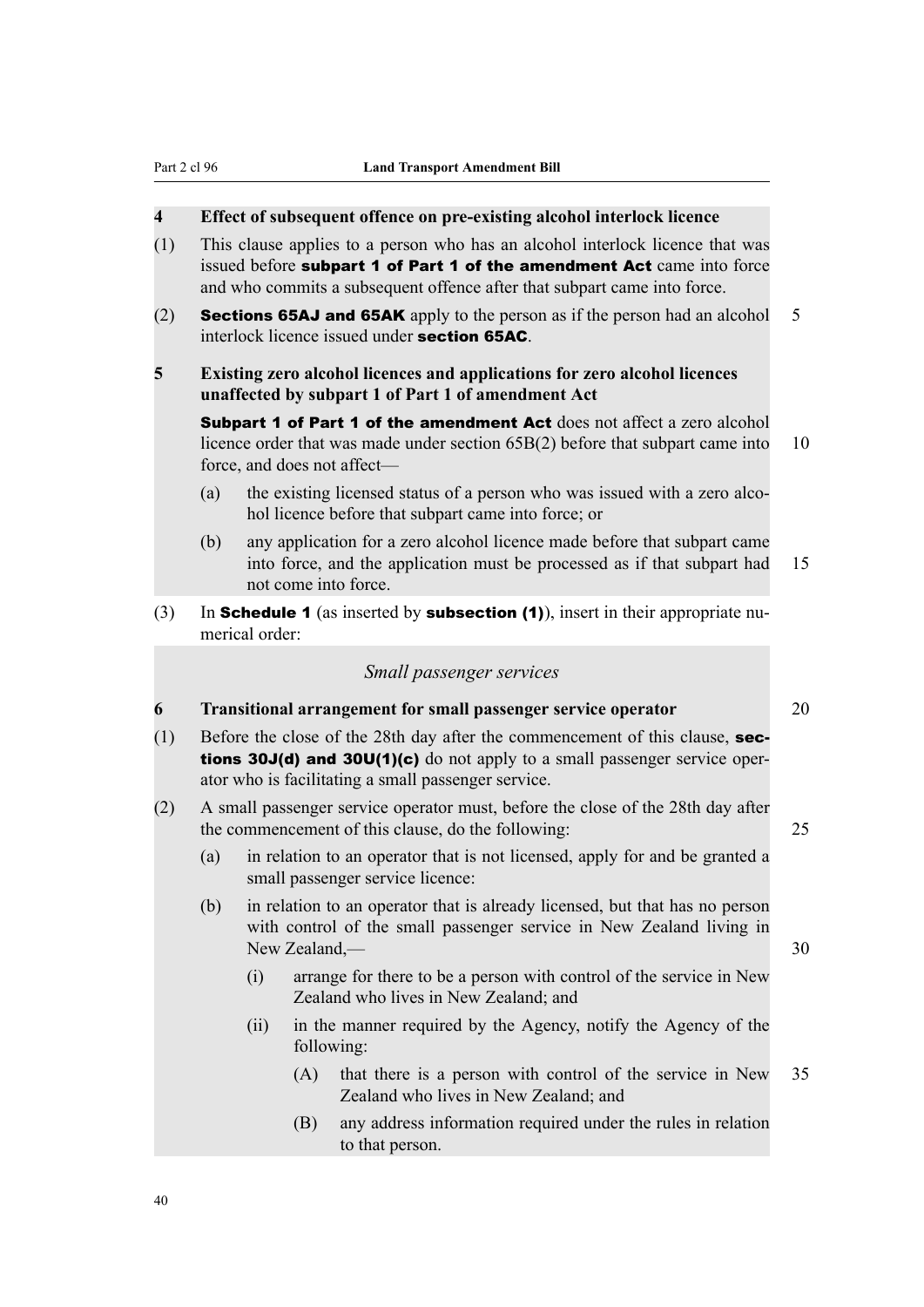# **7 Transitional arrangement for driver using vehicle in small passenger service**

(1) Before the close of the 28th day after the commencement of this clause, sections 30P(c) and 79AB(1)(c) do not apply to a driver using a vehicle in a small passenger service who has been facilitated to connect with passengers by 5 a facilitator.

# (2) Before the close of the 28th day after the commencement of this clause, a driver using a vehicle in a small passenger service must—

- (a) have a small passenger service licence; or
- (b) drive on behalf of the holder of a small passenger service licence; or 10
- (c) have been facilitated to connect with passengers by a facilitator who holds a small passenger service licence.

#### **8 Transitional arrangement for taxi stands and transit lanes**

Taxi stands and transit lanes applying to certain small passenger service vehicles before the commencement of this clause apply to all small passenger 15 service vehicles until the relevant road controlling authority changes the taxi stand or transit lane.

# **9 Existing passenger service licences and applications unaffected by subpart 5 of Part 1 of amendment Act**

# Subpart 5 of Part 1 of the amendment Act does not affect— 20

- (a) the existing licensed status of a person who was granted a passenger service licence before that subpart came into force; or
- (b) any application for a passenger service licence made before that subpart came into force, and the application must be processed as if that subpart had not come into force. 25

# *Consequential amendments to enactments*

### **97 Consequential amendments to enactments**

- (1) Amend the Acts specified in **Part 1 of Schedule 2** as set out in that Part (being consequential amendments relating to alcohol interlock sentences).
- (2) Amend the Act specified in **Part 2 of Schedule 2** as set out in that Part (be- 30) ing consequential amendments relating to heavy vehicles).
- (3) Amend the Acts specified in **Part 3 of Schedule 2** as set out in that Part (being consequential amendments relating to small passenger services).
- (4) Amend the enactments specified in Part 1 of Schedule 3 as set out in that Part (being consequential amendments relating to alcohol interlock sentences). 35
- (5) Amend the enactment specified in **Part 2 of Schedule 3** as set out in that Part (being a consequential amendment relating to fare evasion).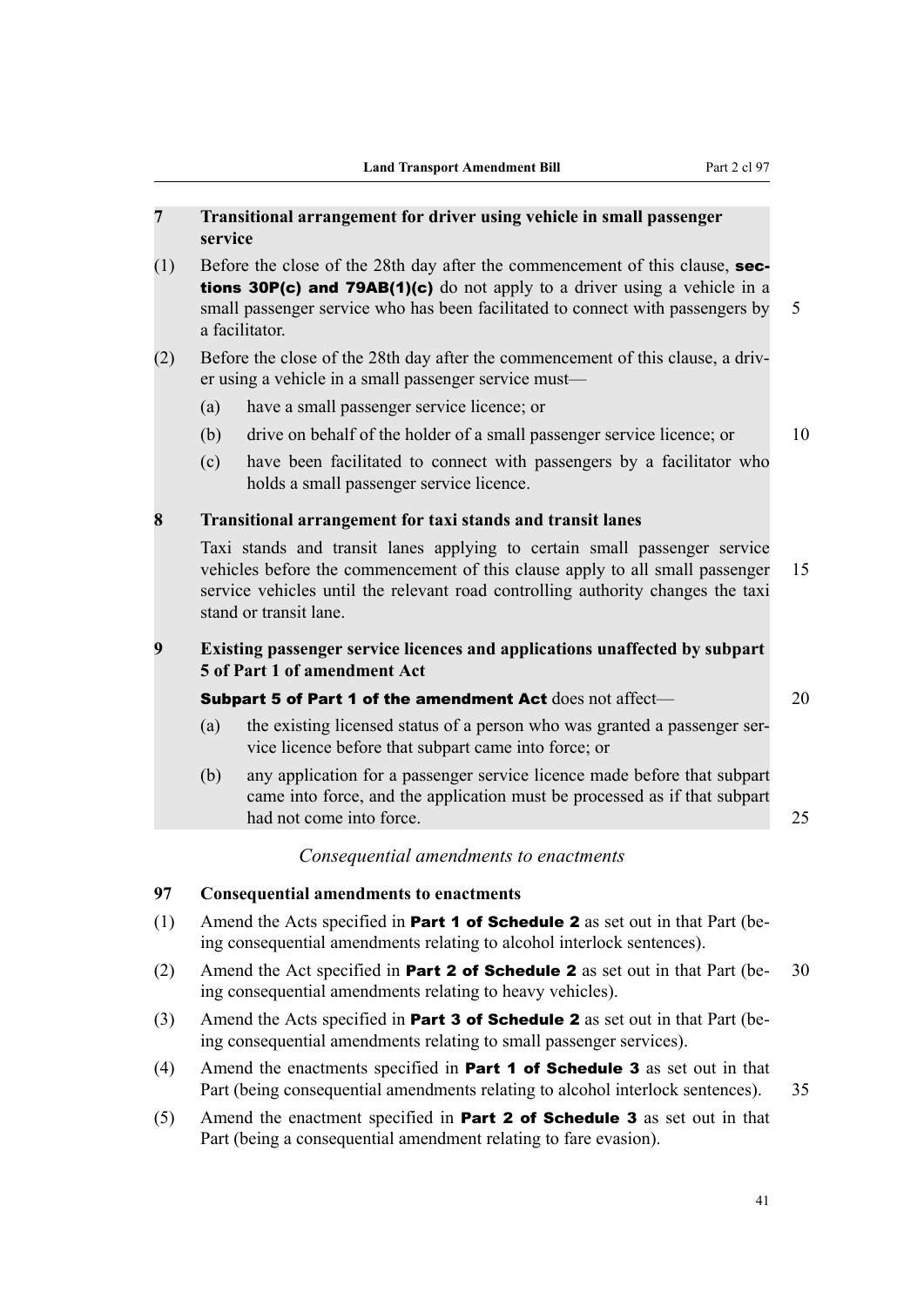- (6) Amend the enactment specified in Part 3 of Schedule 3 as set out in that Part (being a consequential amendment relating to fleeing drivers).
- (7) Amend the enactments specified in **Part 4 of Schedule 3** as set out in that Part (being consequential amendments relating to heavy vehicles).
- (8) Amend the enactments specified in **Part 5 of Schedule 3** as set out in that  $5$ Part (being consequential amendments relating to small passenger services).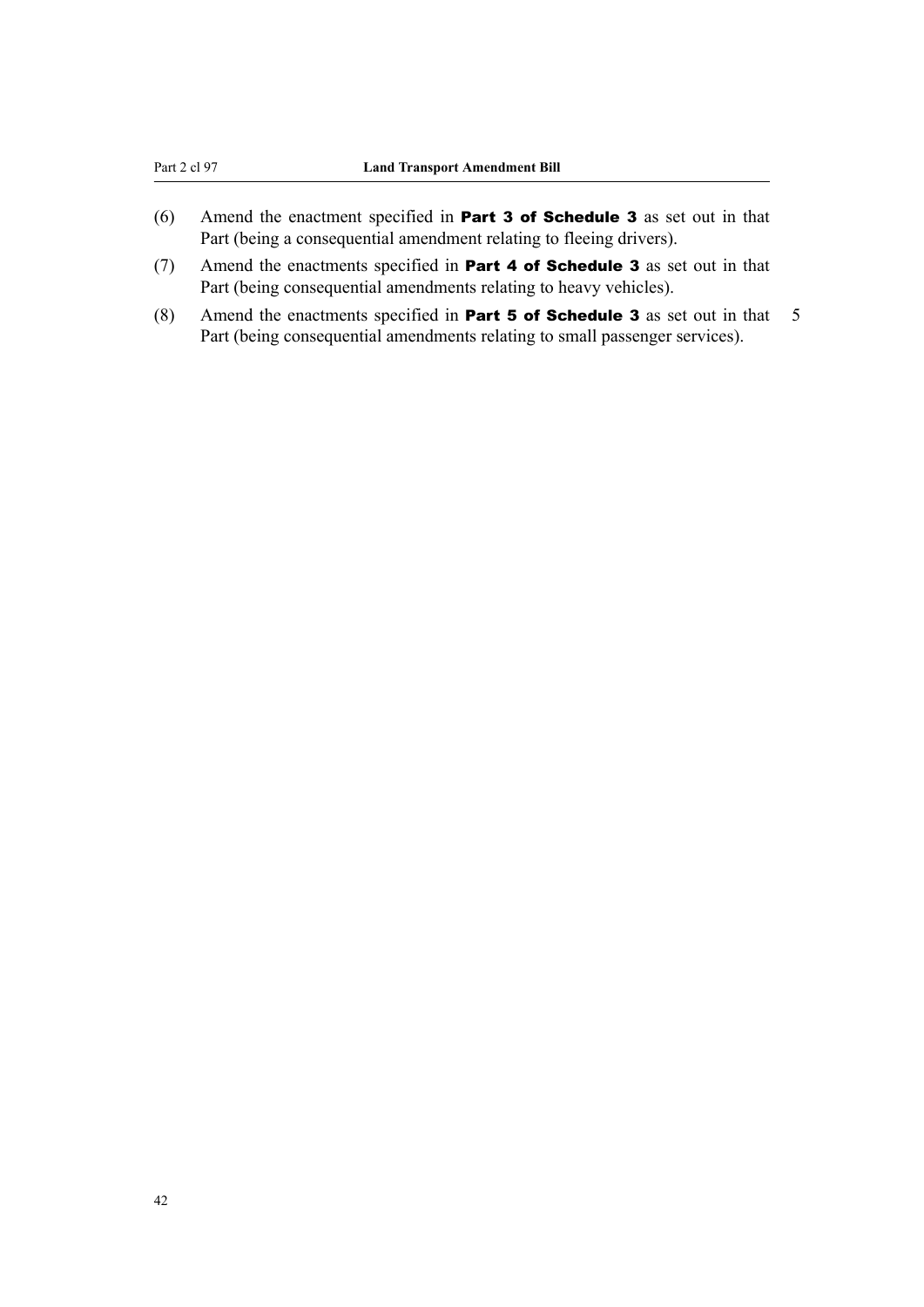# **Schedule 1 New Schedule 1 inserted**

s 96(1)

s 2A

# **Schedule 1 Transitional, savings, and related provisions** 5

**Part 1**

# **Provisions relating to Land Transport Amendment Act 2016**

**1 Interpretation**

In this Part, **amendment Act** means the Land Transport Amendment Act 10 2016.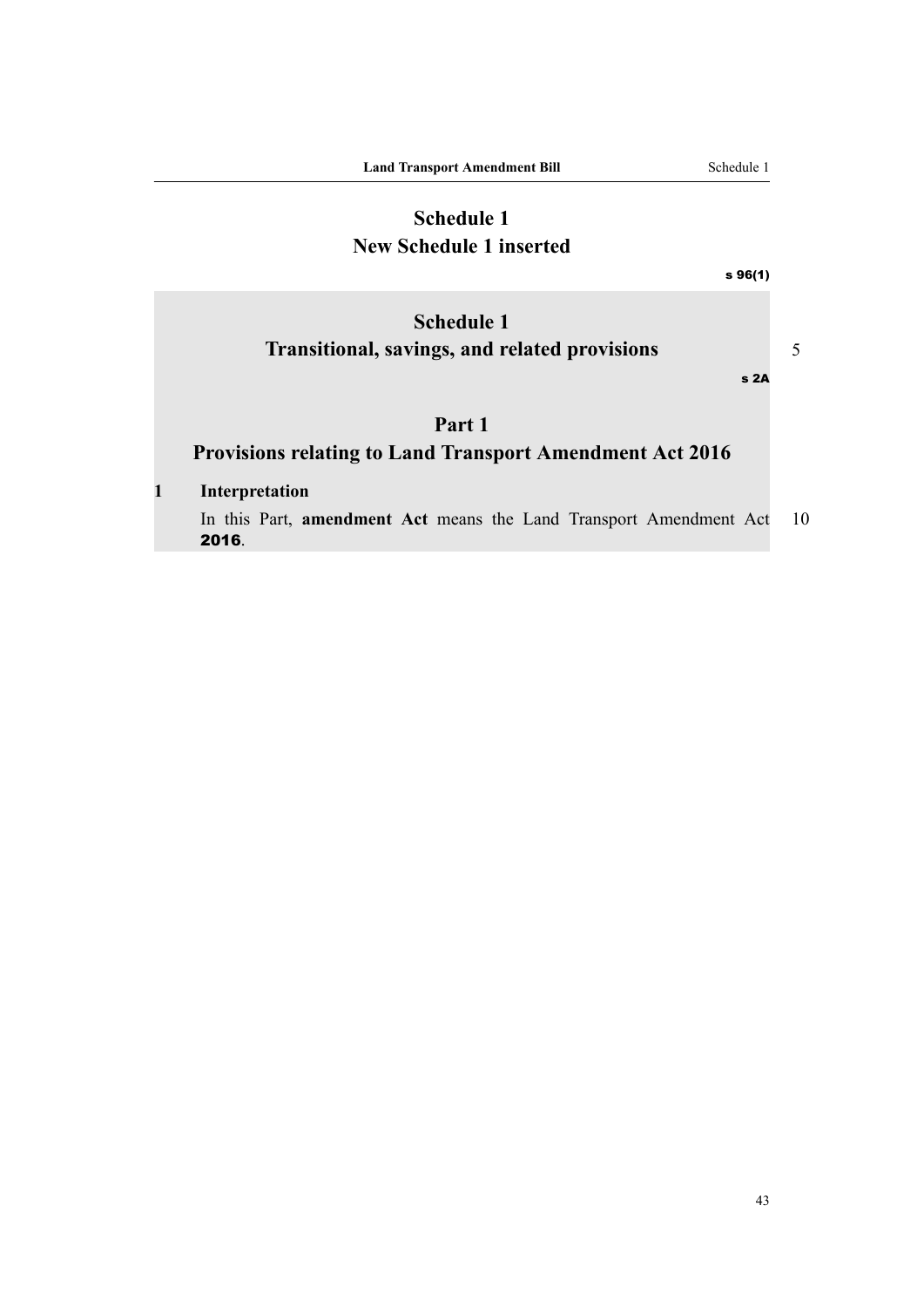44

# **Schedule 2 Consequential amendments to Acts**

# **Part 1**

# **Alcohol interlock sentences** 5

# **Criminal Procedure Act 2011 (2011 No 81)**

Replace section 358(1)(ga) with:

(ga) must, if the offence is a qualifying offence as described in section 65AB(1) of the Land Transport Act 1998, impose an alcohol interlock sentence: 10

Repeal section 358(1)(gb).

In section  $358(gc)$ , replace "if that offence is an offence to which section  $65B(1)$ " with "if section 65AI".

#### **Criminal Records (Clean Slate) Act 2004 (2004 No 36)**

Replace section  $7(1)(g)$  with: 15

(g) no order has ever been made about him or her under section 65 of the Land Transport Act 1998 or under section 30A of the Transport Act 1962.

# **Sentencing Act 2002 (2002 No 9)**

Replace section  $126(ia)$  with: 20

(ia) **section 65AC** (court must impose alcohol interlock sentence):

Replace section 129(4) with:

- (4) Despite subsection (3), the court must not make an order under that subsection if—
	- (a) it will result in extreme hardship to the offender or undue hardship to 25 any other person; or
	- (b) an interlock is or is to be fitted to the motor vehicle.

# **Part 2**

#### **Heavy vehicles**

#### **Road User Charges Act 2012 (2012 No 1)** 30

In section 5(1), definition of **gross vehicle mass**, replace "Part 2 of the VDAM Rule 2002" with "section 2(1) of the Land Transport Act 1998".

Replace section 65(3) with:

s 97(1)–(3)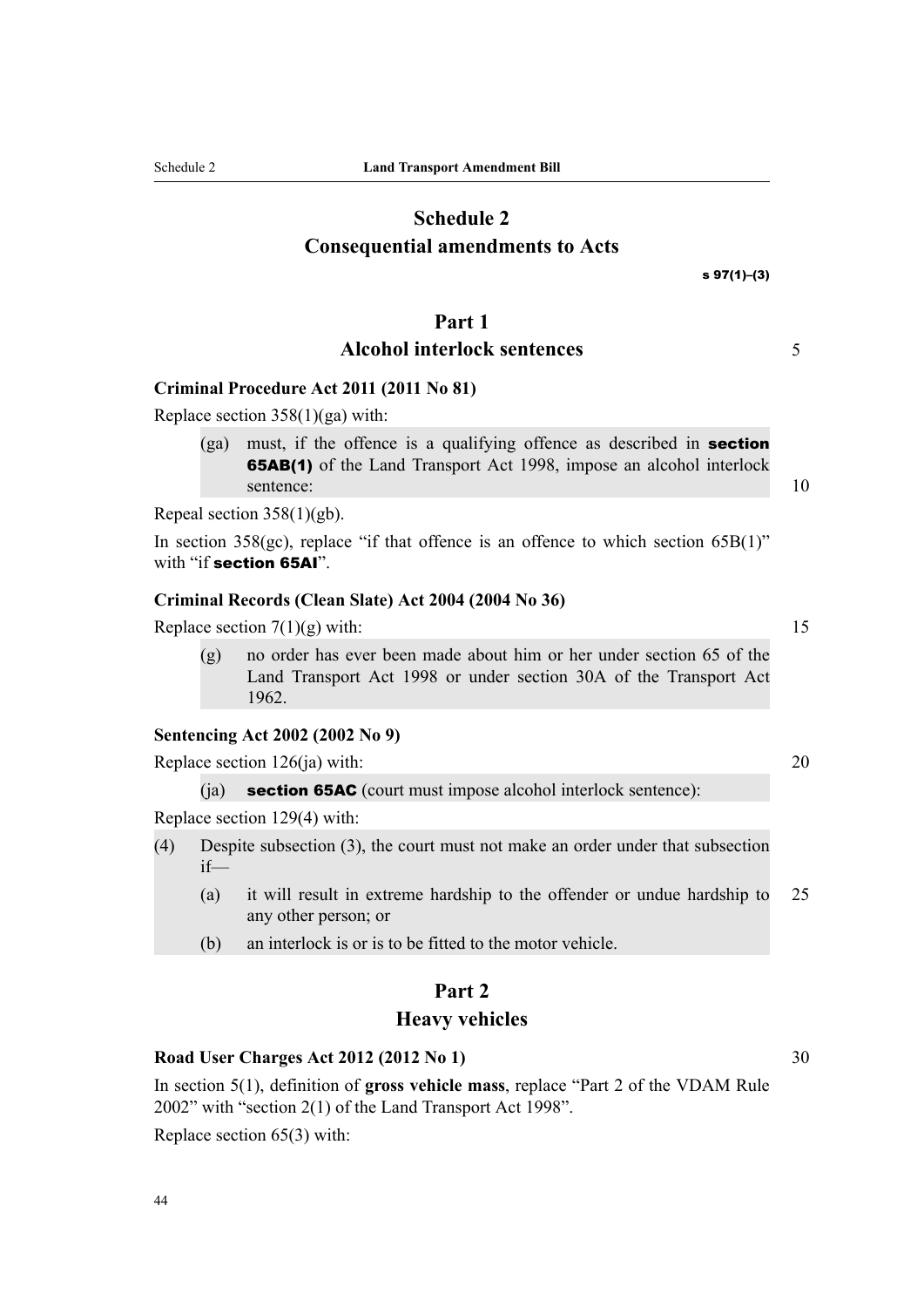#### **Road User Charges Act 2012 (2012 No 1)***—continued*

- (3) Records required to be kept under subsection (2)—
	- (a) may be used as evidence in a prosecution relating to compliance with requirements in relation to heavy vehicles or heavy traffic in the Land Transport Act 1998 or in regulations or rules made under that Act; but
	- (b) may not be used as evidence in a prosecution for a work time or logbook 5 offence under the Land Transport Act 1998, except as provided for under Part 4B of the Land Transport Act 1998.

#### **Part 3**

#### **Small passenger services**

#### **Income Tax Act 2007 (2007 No 97)** 10

In section EE 29(3)(c), replace "taxi" with "small passenger service vehicle".

In section YA 1, definition of **car**, paragraph (b)(iii), replace "taxi" with "small passenger service vehicle".

In section YA 1, insert in its appropriate alphabetical order,—

**small passenger service vehicle** has the same meaning as in section 2(1) of the 15 Land Transport Act 1998.

In section YA 1, repeal the definition of **taxi**.

#### **Land Transport Management Act 2003 (2003 No 118)**

In section 5(1), repeal the definition of **taxi service**.

Replace section  $119(1)(b)$  with: 20

(b) provide any financial assistance to any operator or user of any other passenger service in a small passenger service vehicle.

In section  $120(1)(a)(vii)$ , replace "taxi services or shuttle services" with "passenger services in small passenger service vehicles".

### **Local Government Act 1974 (1974 No 66)** 25

In section 339(1), replace "taxi passengers" with "small passenger service vehicle passengers".

#### **Smoke-free Environments Act 1990 (1990 No 108)**

In section  $2(1)$ ,—

- (a) repeal the definition of **operating taxi**; and 30
- (b) repeal the definition of **passenger service vehicle** and **small passenger service vehicle**.

Replace section  $9(1)$  to (3) with:

(1) This section applies to the following (**passenger service vehicles**):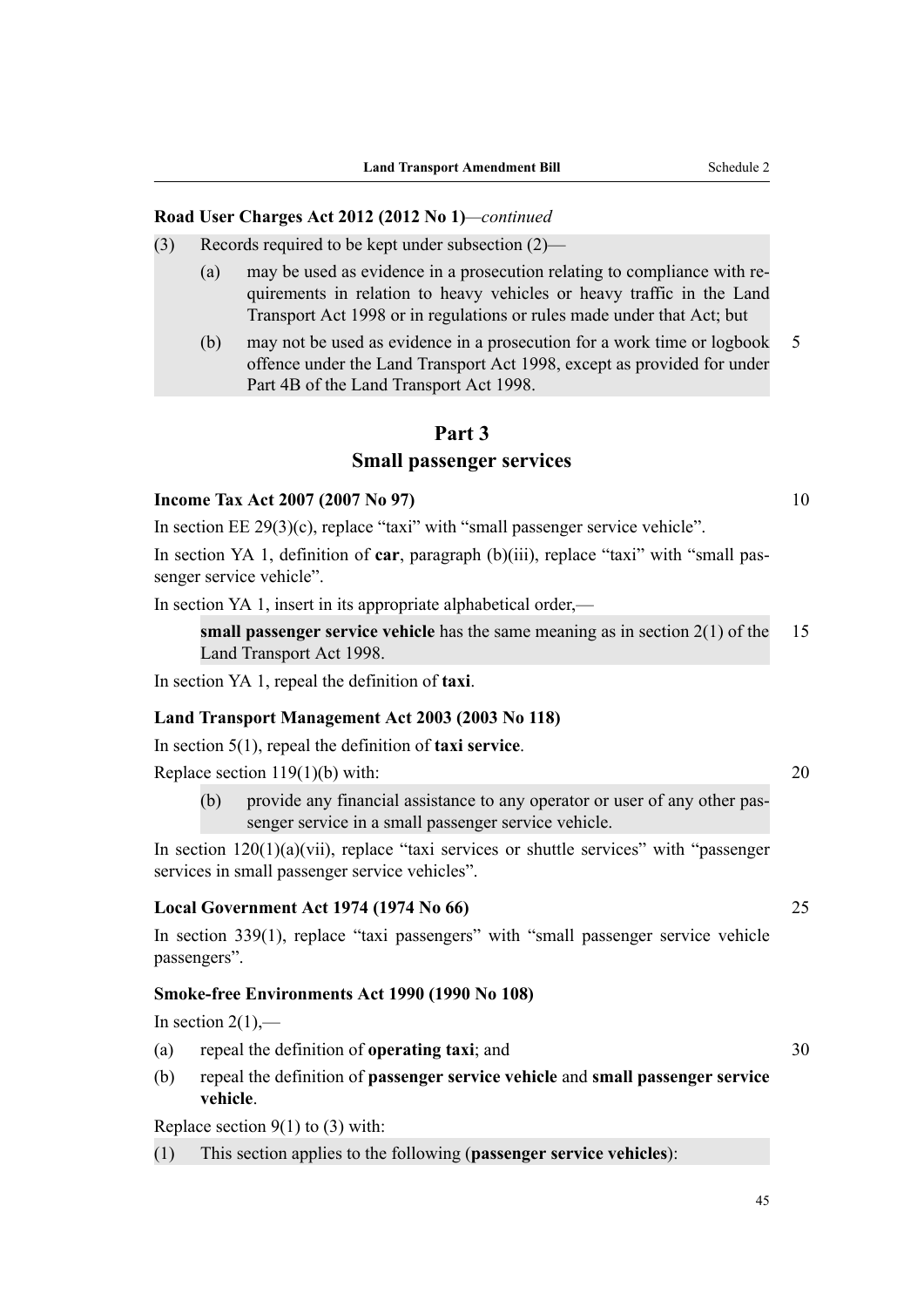#### **Smoke-free Environments Act 1990 (1990 No 108)***—continued*

- (a) a large passenger service vehicle while it is carrying passengers:
- (b) a small passenger service vehicle at all times except when it is returning from carrying a passenger at the end of a shift:
- (c) a vehicle being used in a small passenger service.
- (2) The operator of a passenger service vehicle must not permit any person to 5 smoke in the vehicle.
- (3) No person may smoke in a passenger service vehicle.
- (4) In this section,—

**large passenger service vehicle** has the same meaning as in section 2(1) of the Land Transport Act 1998 10

**small passenger service** has the same meaning as in section 2(1) of the Land Transport Act 1998

**small passenger service vehicle** has the same meaning as in section 2(1) of the Land Transport Act 1998.

In section 17(4), replace "subsection (1) or subsection (1A) of section 9" with "sec- 15 tion 9(2)".

#### **Terrorism Suppression Act 2002 (2002 No 34)**

In section 4(1), definition of **public transportation system**, replace "taxis" with "small passenger vehicles".

In section 4(1), definition of **State or government facility**, replace "taxi" with "small 20 passenger vehicle".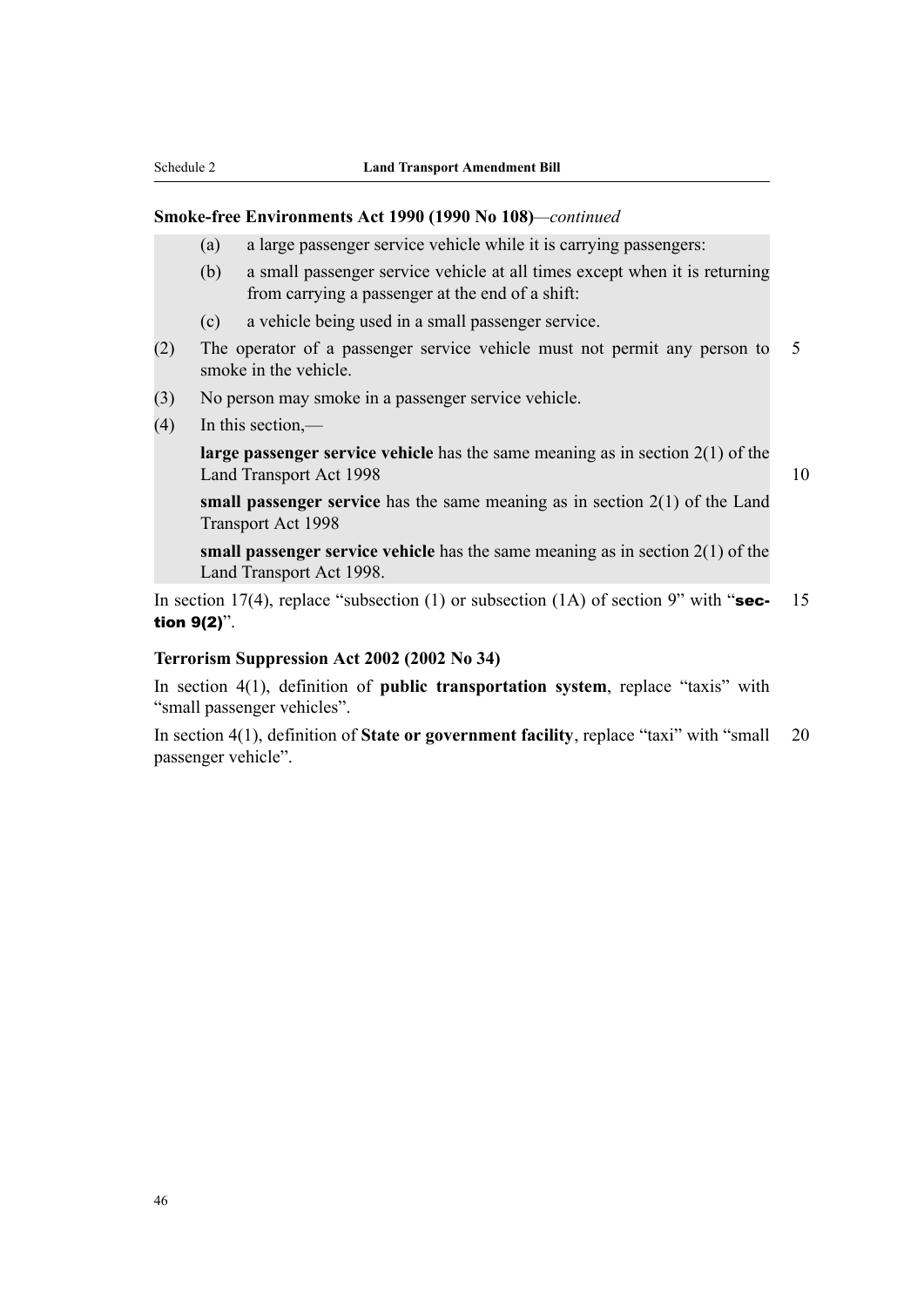# **Schedule 3**

# **Consequential amendments to other enactments**

s 97(4)–(8)

# **Part 1**

# **Alcohol interlock sentences** 5

### **Land Transport (Alcohol Interlock) Regulations 2012 (SR 2012/202)**

In regulation 4(1), definition of **driver**, paragraph (a), replace "an order made under section  $65A(2)(b)(i)$ " with "an alcohol interlock sentence".

After regulation  $5(2)(b)(ix)$ , insert:

 $(x)$  is serving a prison sentence; or  $10$ 

# **Land Transport (Driver Licensing and Driver Testing Fees) Regulations 1999 (SR 1999/93)**

In regulation  $7(1)$ , replace "section  $65A(2)$ " with "section 65AC".

In regulation 7(2), replace "section  $65B(2)$ " with "section 65AC(2)(d), 65AI(c), or **100B(2)(b)**".  $15$ 

# **Part 2**

# **Fare evasion**

#### **Land Transport (Offences and Penalties) Regulations 1999 (SR 1999/99)**

In Schedule 1, replace the item relating to section 79M of the Land Transport Act 1998 with: 20

| 79M(1) or<br>(2)(a) | Failing to pay passenger<br>service fare or public transport<br>service fare                                                                                                      |  | 150 |  |
|---------------------|-----------------------------------------------------------------------------------------------------------------------------------------------------------------------------------|--|-----|--|
| 79M(2)(b)           | Failing to provide evidence of<br>having paid public transport<br>service fare (in response to<br>enforcement officer's request<br>made in accordance with<br>section $128F(1)$ ) |  | 150 |  |

# **Part 3 Fleeing drivers**

#### **Land Transport (Offences and Penalties) Regulations 1999 (SR 1999/99)**

In Schedule 2, revoke the first 2 items relating to section  $52(1)(c)$  of the Land Transport Act 1998. 25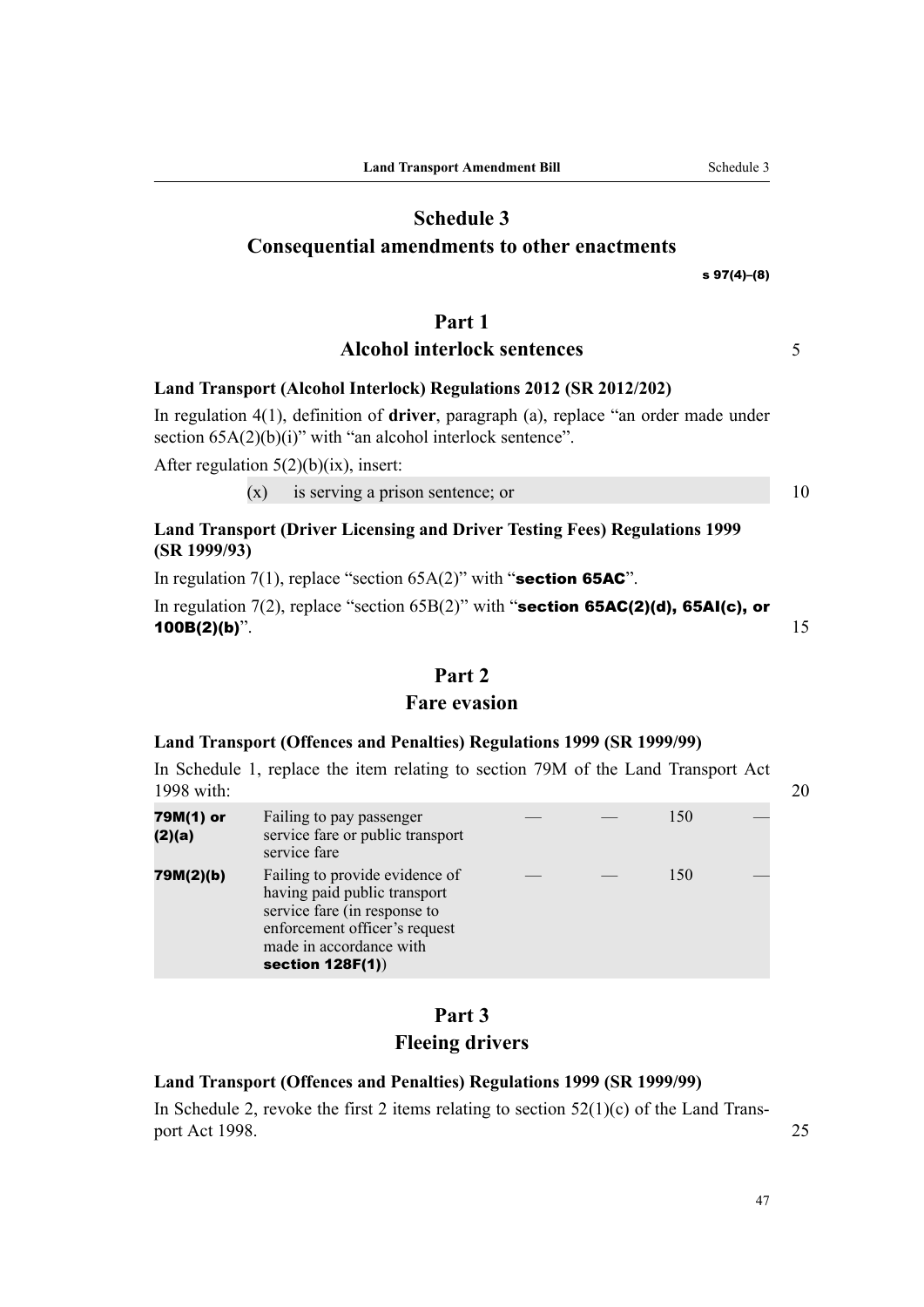# **Part 4**

# **Heavy vehicles**

| Land Transport (Offences and Penalties) Regulations 1999 (SR 1999/99)                                      |    |
|------------------------------------------------------------------------------------------------------------|----|
| In Schedule 1A, table 1, replace "weight" with "mass" in each place.                                       |    |
| In Schedule 1A, table 2, replace "weights" with "mass" in each place.                                      | 5  |
| In Schedule 1A, table 2, replace "weight" with "mass".                                                     |    |
| In Schedule 1A, replace the heading to clause 1 with "Mass on individual axles".                           |    |
| In Schedule 1A, clause 1, replace "weight" with "mass" in each place.                                      |    |
| In Schedule 1A, replace the heading to clause 2 with "Sum of axle mass on 2 or<br>more consecutive axles". | 10 |
| In Schedule 1A, clause 2, replace "total" with "sum" in each place.                                        |    |
| In Schedule 1A, clause 2, replace "weights" with "mass" in each place.                                     |    |
| In Schedule 1A, heading to clause 3, replace "weight" with "mass".                                         |    |
| In Schedule 1A, clause 3, replace "weight" with "mass".                                                    |    |
| In Schedule 1A, clause 3, replace "total of axle weights" with "total axle mass".                          | 15 |
| In Schedule 1A, heading to clause 4, replace "weight" with "mass".                                         |    |
| In Schedule 1A, clause 4, replace "weight" with "mass".                                                    |    |
| In Schedule 1A, clause 4, replace "weights" with "mass".                                                   |    |
| In Schedule 1A, revoke clause $5(1)$ .                                                                     |    |
| In Schedule 1A, clause $5(2)$ , replace "weight" with "mass".                                              | 20 |
| In Schedule 1A, clause 5(2), replace "weights" with "mass".                                                |    |
| In Schedule 1A, clause $5(2)(a)$ , replace "legal maximum weight" with "maximum<br>prescribed mass".       |    |
| In Schedule 1A, clause $5(2)(b)$ , replace "any weight" with "any mass".                                   |    |
| In Schedule 1A, clause $5(2)(b)$ , replace "legal maximum weight" with "maximum"<br>prescribed mass".      | 25 |
| In Schedule 1A, clause $5(2)(c)$ , replace "any weight" with "any mass".                                   |    |
| In Schedule 1A, clause 5(2)(c), replace "legal maximum weight" with "maximum<br>prescribed mass".          |    |
| In Schedule 1A, clause $5(2)(d)$ , replace "any weight" with "any mass".                                   | 30 |
| In Schedule 1A, clause 5(2)(d), replace "legal maximum weight" with "maximum<br>prescribed mass".          |    |
| In Schedule 1B, Part 3, table 1, replace "weight" with "mass" in each place.                               |    |
| In Schedule 1B, Part 3, table 2, replace "weights" with "mass" in each place.                              |    |
| In Schedule 1B, Part 3, table 2, replace "weight" with "mass".                                             | 35 |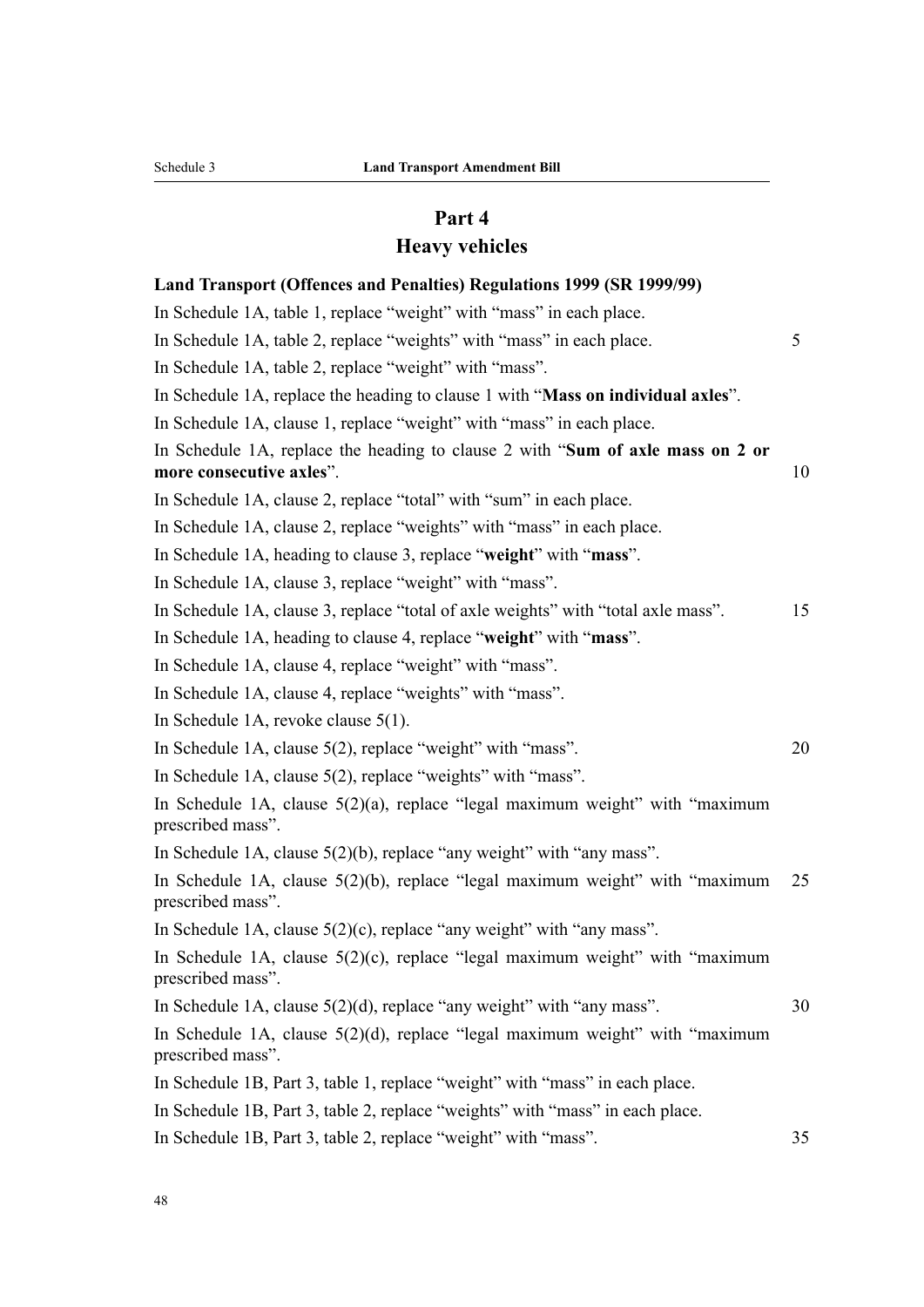| Land Transport (Offences and Penalties) Regulations 1999 (SR 1999/99)—con-<br>tinued                               |    |
|--------------------------------------------------------------------------------------------------------------------|----|
| In Schedule 1B, Part 3, replace the heading to clause 1 with "Mass on individual<br>axles".                        |    |
| In Schedule 1B, Part 3, clause 1, replace "weight" with "mass" in each place.                                      |    |
| In Schedule 1B, Part 3, replace the heading to clause 2 with "Sum of axle mass on<br>2 or more consecutive axles". | 5  |
| In Schedule 1B, Part 3, clause 2, replace "total of the weights" with "sum of the<br>mass" in each place.          |    |
| In Schedule 1B, Part 3, heading to clause 3, replace "weight" with "mass".                                         |    |
| In Schedule 1B, Part 3, clause 3, replace "weight" with "mass".                                                    |    |
| In Schedule 1B, Part 3, clause 3, replace "total of axle weights" with "total axle<br>mass".                       | 10 |
| In Schedule 1B, Part 3, heading to clause 4, replace "weight" with "mass".                                         |    |
| In Schedule 1B, Part 3, clause 4, replace "weight" with "mass".                                                    |    |
| In Schedule 1B, Part 3, clause 4, replace "weights" with "mass".                                                   |    |
| In Schedule 1B, Part 3, revoke clause 5(1).                                                                        | 15 |
| In Schedule 1B, Part 3, clause 5(2), replace "weight" with "mass".                                                 |    |
| In Schedule 1B, Part 3, clause 5(2), replace "weights" with "mass".                                                |    |
| In Schedule 1B, Part 3, clause $5(2)(a)$ , replace "legal maximum weight" with "maxi-<br>mum prescribed mass".     |    |
| In Schedule 1B, Part 3, clause $5(2)(b)$ , replace "any weight" with "any mass".                                   | 20 |
| In Schedule 1B, Part 3, clause $5(2)(b)$ , replace "legal maximum weight" with "maxi-<br>mum prescribed mass".     |    |
| In Schedule 1B, Part 3, clause $5(2)(c)$ , replace "any weight" with "any mass".                                   |    |
| In Schedule 1B, Part 3, clause $5(2)(c)$ , replace "legal maximum weight" with "maxi-<br>mum prescribed mass".     | 25 |
| In Schedule 1B, Part 3, clause 5(2)(d), replace "any weight" with "any mass".                                      |    |
| In Schedule 1B, Part 3, clause $5(2)(d)$ , replace "legal maximum weight" with "maxi-<br>mum prescribed mass".     |    |
| <b>Land Transport Rule: Heavy-vehicle Brakes 2006</b>                                                              |    |
| In Part 2, replace the definition of <b>gross vehicle mass</b> with:                                               | 30 |
| gross vehicle mass has the same meaning as in the Land Transport Act 1998                                          |    |
| <b>Land Transport Rule: Heavy Vehicles 2004</b>                                                                    |    |
| In Part 2, replace the definition of <b>gross vehicle mass</b> with:                                               |    |
|                                                                                                                    |    |

**gross vehicle mass** has the same meaning as in the Land Transport Act 1998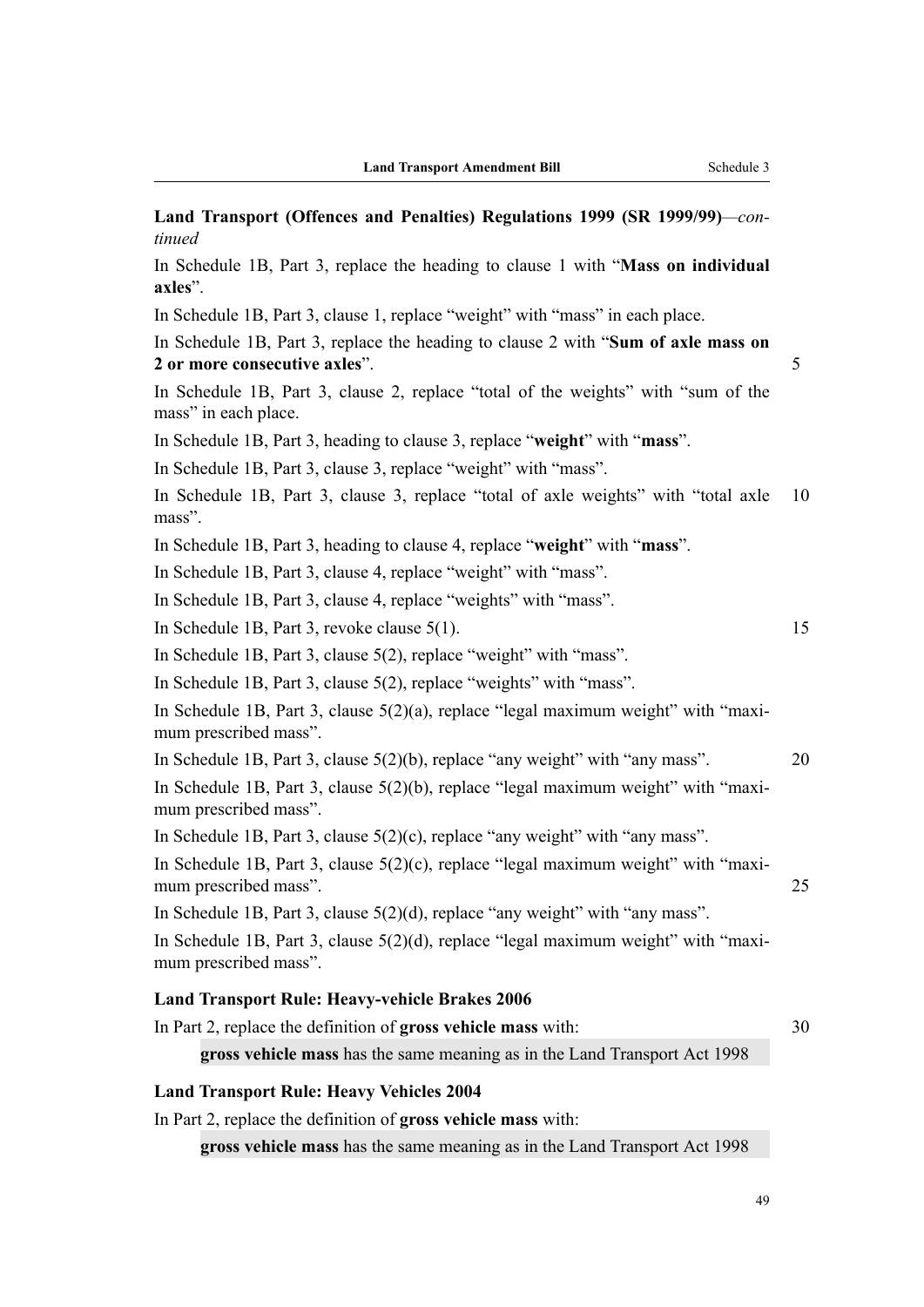| Schedule 3 |  |
|------------|--|
|            |  |

#### **Land Transport Rule: Operator Licensing 2007**

In Part 2, definition of **goods service**, paragraphs (a) and (b), replace "gross laden weight" with "gross vehicle mass".

In Part 2, revoke the definition of **gross laden weight**.

In Part 2, replace the definition of **gross vehicle mass** with: 5

**gross vehicle mass** has the same meaning as in the Land Transport Act 1998

In Part 2, definition of **rental service**, paragraph (b), replace "gross laden weight" with "gross vehicle mass".

# **Land Transport Rule: Vehicle Dimensions and Mass 2002**

In Part 2, replace the definition of **gross vehicle mass** with: 10

**gross vehicle mass** has the same meaning as in the Land Transport Act 1998

#### **Land Transport Rule: Vehicle Standards Compliance 2002**

In Part 2, definition of **all-terrain vehicle**, paragraph (d), replace "gross laden weight" with "gross vehicle mass".

In Part 2, revoke the definition of **gross laden weight**. 15

In Part 2, replace the definition of **gross vehicle mass** with:

**gross vehicle mass** has the same meaning as in the Land Transport Act 1998

## **Part 5**

### **Small passenger vehicles**

| <b>Accident Compensation (Ancillary Services) Regulations 2002 (SR 2002/13)</b>            | 20 |
|--------------------------------------------------------------------------------------------|----|
| In regulation $11(1)$ , replace ", hire car, non-scheduled shuttle, or non-scheduled water |    |
| taxi" with "or other non-scheduled passenger service".                                     |    |

## **Jury Rules 1990 (SR 1990/226)**

In rule 28(4), replace "taxi" with "small passenger service vehicle" in each place.

# **Land Transport (Driver Licensing) Rule 1999 (SR 1999/100)** 25

In rule 2(1), revoke the definition of **large passenger service vehicle**.

In rule 2(1), revoke the definition of **passenger service**.

In rule 2(1), revoke the definition of **small passenger service vehicle**.

In rule  $26(2)(h)$ , after "chauffeur", insert "; or".

After rule  $26(2)(h)$ , insert: 30

(i) when the motor vehicle is being used in a facilitated cost-sharing arrangement.